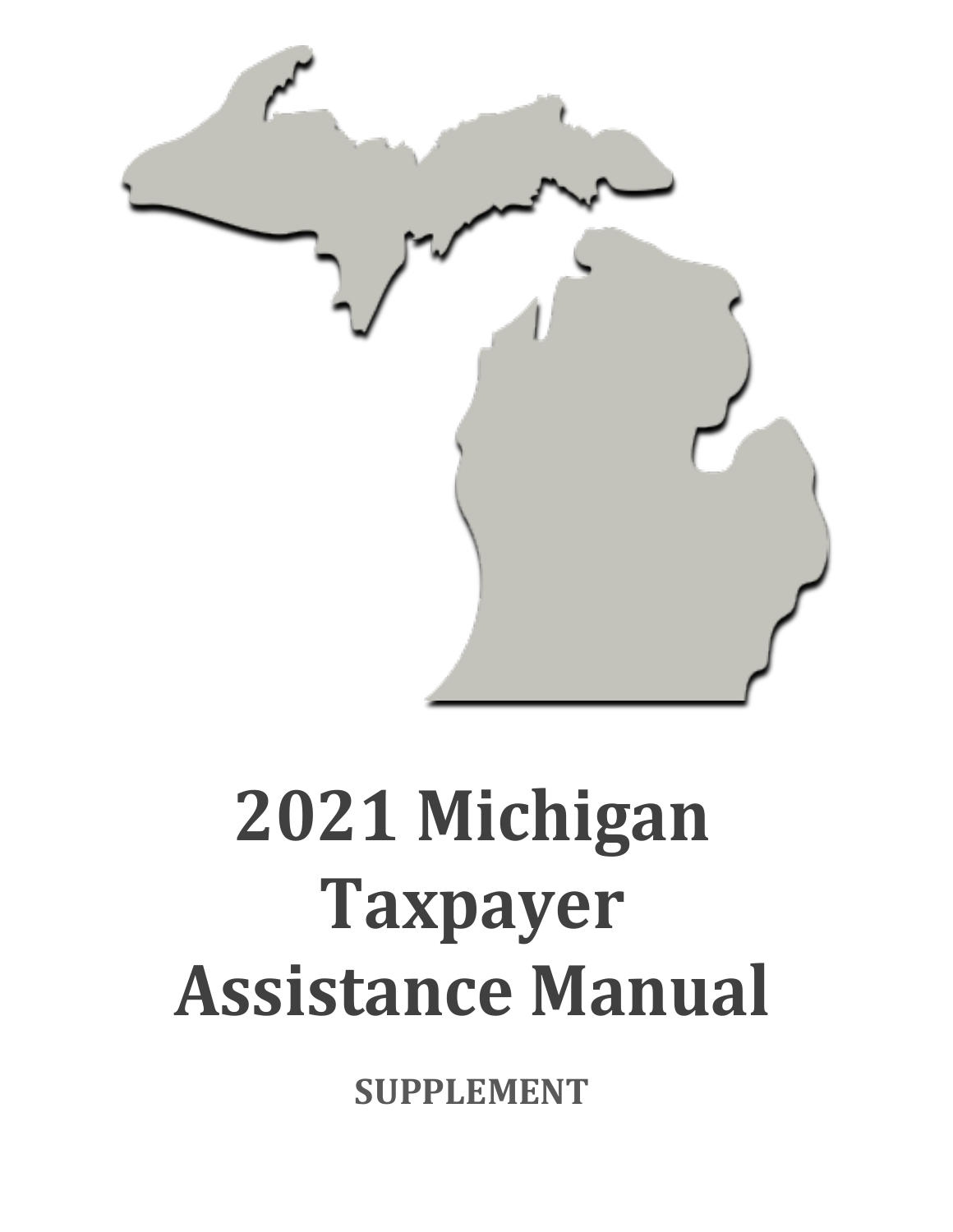#### **Automatic extension of annual payment and return filing deadline**

 return from April 15, 2021, to May 17, 2021. Based upon similar relief granted at the federal level, this extension was limited only to the annual tax return due for the 2020 tax year and did not apply to other tax obligations due on April 15, 2021. First-quarter estimates for the Treasury (Treasury) issued a notice on April 27, 2021, discussing this extension. A copy of 2021 Public Act (PA) 8 codified an automatic extension of time to file the annual return and pay tax for individuals and composite filers by changing the due date of the 2020 annual 2021 tax year, therefore, remained due on April 15, 2021. The Michigan Department of this notice is available on Treasury's website.

#### **Revenue Administrative Bulletin (RAB) 2020-23 - Individual and Fiduciary Income Tax Net Operating Loss**

 **taxpayers. RAB 2020-23 explains the new rules regarding the computation and use of Michigan NOLs. This RAB is located on Treasury's website.**  The 2017 Tax Cuts and Jobs Act (TCJA) and the 2020 Coronavirus, Aid, Relief, and Economic Security (CARES) Act made significant changes to computation and use of federal net operating losses (NOLs). Because the use and computation of the Michigan NOL generally follows the **same rules as the federal NOL, these changes also impacted Michigan** 

#### **Legislation**

#### **2020 PA 343 - Restoration of the of State Historic Preservation Tax Credit Program**

 **2020 PA 343, as enacted December 30, 2020, effectively restores the State Historic may claim a nonrefundable credit equal to 25 percent of qualified expenditures incurred in a rehabilitation project that is approved, completed, and thereafter certified as completed by the State Historic Preservation Office (SHPO). The procedures for the rehabilitation projects is based on** rules promulgated by SHPO. For additional information on the current status of this program, please visit **[www.miplace.org/historic-](http://www.miplace.org/historic-preservation/programs-and-services/historic-preservation-tax-credits/)Preservation Tax Credit Program in Michigan. As part of this program, qualified taxpayers approval of proposed rehabilitation plans and the subsequent certification of completed [preservation/programs-and-services/historic-preservation-tax-credits/](http://www.miplace.org/historic-preservation/programs-and-services/historic-preservation-tax-credits/)**.

#### **2021 PA 120 – Allows the Deduction Income Attributable to the Cancellation or Discharge of Student Loans for a Disabled**

 is a disabled veteran to deduct, to the extent included in adjusted gross income, income 2021 PA 120, as enacted on December 7, 2021, effectively allows for tax years 2016, 2017, 2018, 2019, and for each tax year that begins on and after January 1, 2025 a taxpayer who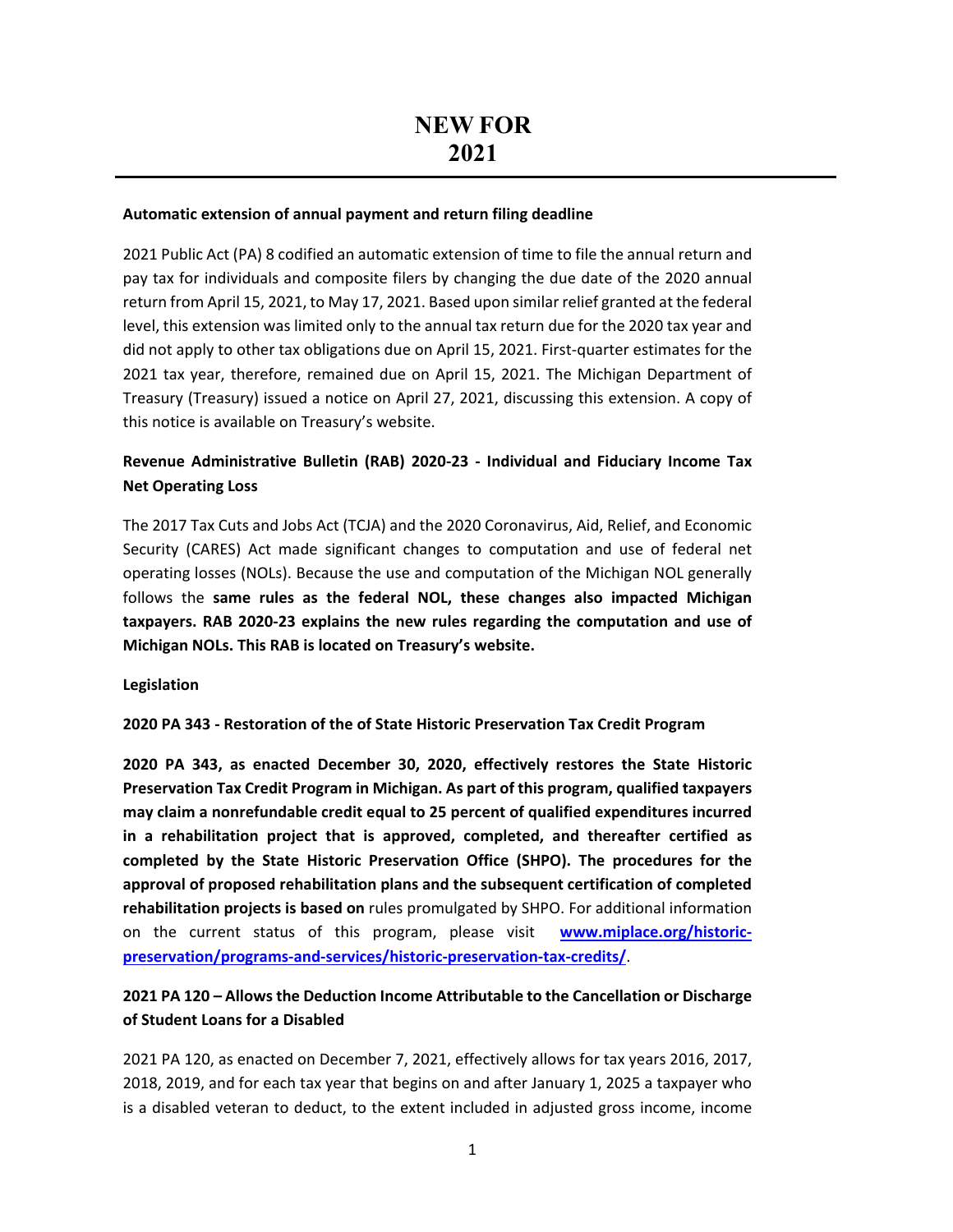discharge of a student loan by the United States Department of Education. reported on a federal income tax form 1099-C that is attributable to the cancellation or

#### **2021 PA 168 – Creates a Tax Deduction for Wagering Losses of Casual Gamblers**

 in 2021, a deduction on their Michigan income tax return equal to the wagering losses same tax year. This deduction is only allowed if the taxpayer elected to itemize deductions 2021 PA 168 – as enacted December 27, 2021, effectively allows casual gamblers, starting claimed by the taxpayer as an itemized deduction on the federal income tax return for the on the federal income tax return rather than take the standard deduction.

 through a casino or licensed race meeting located in Michigan may be deducted and only to the extent the gains on those transactions are allocated to Michigan under Section For nonresidents, only wagering losses attributable to wagering transactions placed at or 110(2)(d) of the Michigan Income Tax Act.

#### **Increased Exemptions**

The personal exemption amount for 2021 is \$4,900. The stillbirth exemption for 2021 is \$4,900.

#### **Changed Forms**

 a checkbox option for a surviving spouse to elect to subtract retirement and pension benefits based *2021 Michigan Pension Schedule* (Form 4884) now includes deceased spouse information, providing on the year of birth of an older, deceased spouse if the surviving spouse is age 67, has not remarried, and filed a joint return in the year of a deceased older spouse's death who claimed the subtraction using the decedent's year of birth.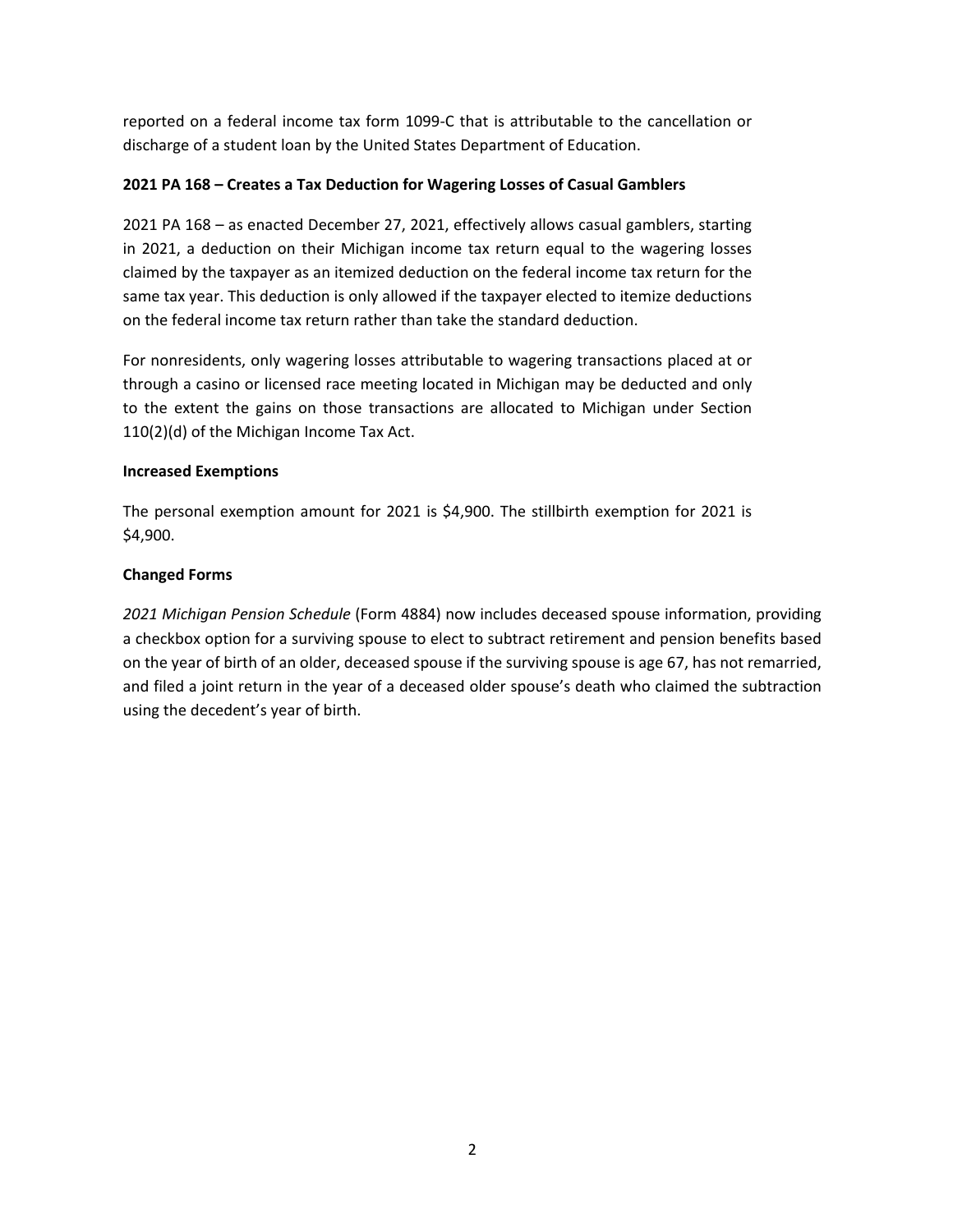## **SUMMARY OF CHANGES FOR 2021**

| <b>Tax Rate</b><br>Personal Exemption<br>Special Exemption<br>Qualified Disabled Veteran Deduction<br><b>Stillbirth Exemption</b><br>Tier 2 Michigan Standard Deduction. Complete this line<br>ONLY if the older of you or your spouse (if married) was born<br>during the period January 1, 1946, through December 31, 1952.                                          | 4.25%<br>\$4,900<br>\$2,800<br>\$400<br>\$4,900         |
|------------------------------------------------------------------------------------------------------------------------------------------------------------------------------------------------------------------------------------------------------------------------------------------------------------------------------------------------------------------------|---------------------------------------------------------|
| Tier 3 Michigan Standard Deduction. Complete this line<br>ONLY if the older of you or your spouse (if married) was born<br>during the period January 1, 1954, through January 1, 1955, and<br>reached age 67 on or before December 31, 2021.                                                                                                                           |                                                         |
| Pension Deduction:<br><b>Single Filer</b><br>Born before 1946: private pension limit<br>Born in 1946-1952: Standard deduction against all income<br>Born after 1952, pension not deductible*<br><b>Joint Filers</b><br>Born before 1946: private pension limit<br>Born in 1946-1952: Standard deduction against all income<br>Born after 1952, pension not deductible* | \$54,404<br>\$20,000<br>0<br>\$108,808<br>\$40,000<br>0 |
| <b>Senior Interest, Dividend, and Capital Gains</b><br>Single Filer (not available for senior born after 1945)<br>Joint Filers (not available for senior born after 1945)<br>$*Evolution: Tavnanose who have reached a\alpha\beta\gamma\alpha$ and vacaive nowing have functions                                                                                       | \$12,127<br>\$24,254                                    |

 *Social Security exempt employment may be eligible for a pension deduction. See Pension and Retirement Benefits. \*Exception: Taxpayers who have reached age 62 and receive pension benefits from*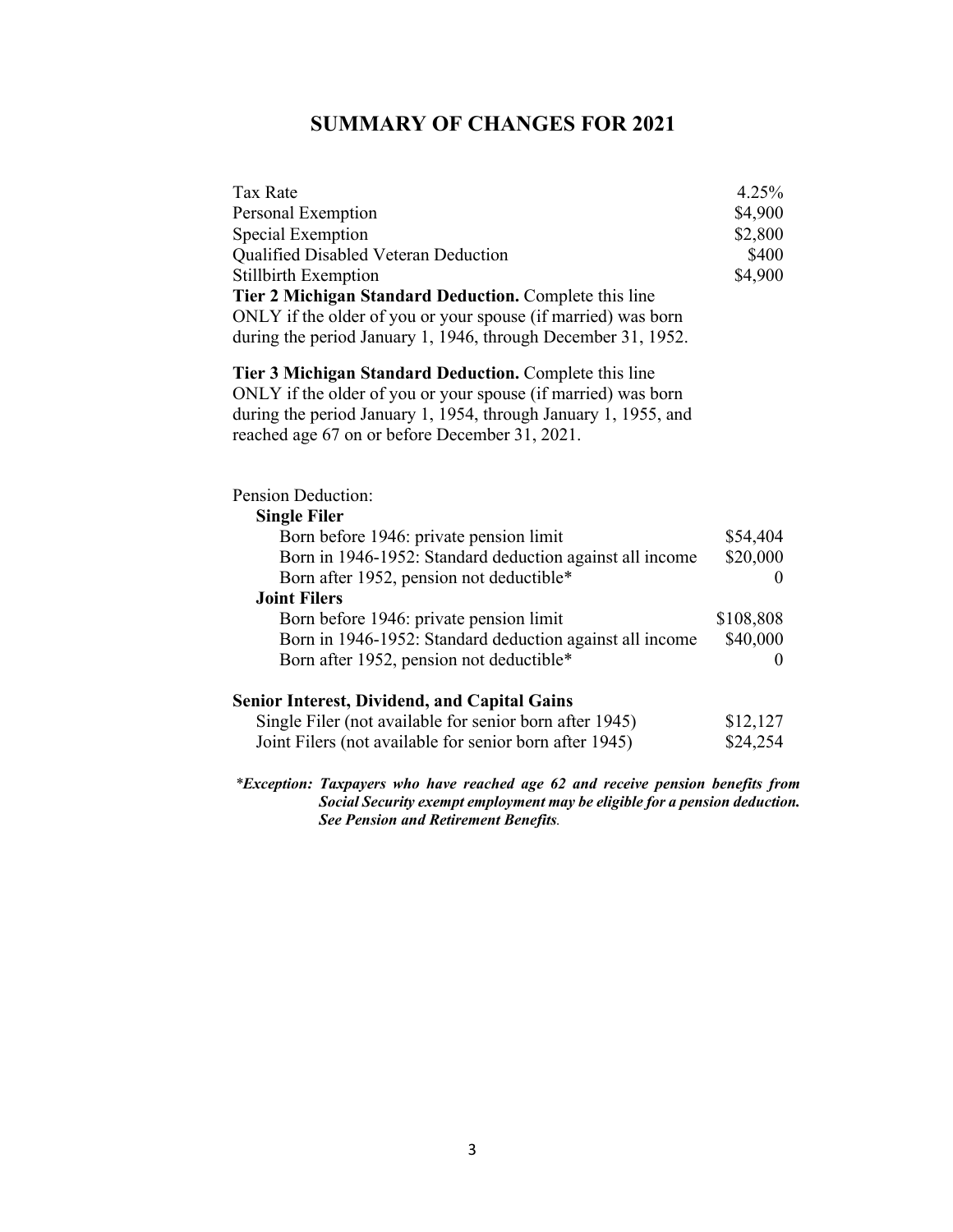|                                                            | <u> 2017 </u>    | 2018             | <u> 2019 </u>    | <u> 2020 </u> |
|------------------------------------------------------------|------------------|------------------|------------------|---------------|
| <b>Tax Rate</b>                                            | 4.25%            | 4.25%            | 4.25%            | 4.25%         |
| Personal Exemption                                         | \$4,000          | \$4,050          | \$4,400          | \$4,750       |
| <b>Stillbirth Exemption</b>                                | $\Omega$         | $\theta$         | \$4,400          | \$4,750       |
| <b>Special Exemption</b>                                   | \$2,600          | \$2,700          | \$2,700          | \$2,800       |
| Qualified Disabled Veteran Deduction                       | \$400            | \$400            | \$400            | \$400         |
| <b>Pension Deduction</b>                                   |                  |                  |                  |               |
| <b>Single Filer:</b>                                       |                  |                  |                  |               |
| Born before 1946: private pension limit                    | \$50,509         | \$51,570         | \$52,808         | \$53,759      |
| Born after 1945 and age 67 or older:                       |                  |                  |                  |               |
| Standard deduction against all income                      | \$20,000         | \$20,000         | \$20,000         | \$20,000      |
| Born 1946 through 1952 and age 66 or less                  | \$20,000         | \$20,000         | N/A              | N/A           |
| Born after 1952, pension not deductible                    | $\theta$         | 0                | $\boldsymbol{0}$ | $\theta$      |
| Standard deduction against all income,                     |                  |                  |                  |               |
| up to:                                                     | $\boldsymbol{0}$ | $\boldsymbol{0}$ | $\boldsymbol{0}$ | \$20,000      |
| <b>Joint Filers:</b>                                       |                  |                  |                  |               |
| Born before 1946: private pension limit                    | 101,019          | \$103,140        | \$105,615        | \$107,517     |
| Born after 1945 and age 67 or older:                       |                  |                  |                  |               |
| Standard deduction against all income                      | \$40,000         | \$40,000         | \$40,000         | \$40,000      |
| Born 1947 through 1952 and age 66 or less                  | \$40,000         | \$40,000         | \$40,000         | N/A           |
| Born after 1952, pension not deductible                    | $\theta$         | 0                | $\theta$         | $\theta$      |
| Standard deduction against all income,                     |                  |                  |                  |               |
| up to:                                                     | $\theta$         | $\mathbf{0}$     | $\mathbf{0}$     | \$40,000      |
| <b>Senior Interest, Dividend, and Capital Gains</b>        |                  |                  |                  |               |
| Single Filer (not available for senior born<br>after 1945) | \$11,259         | \$11,495         | \$11,771         | \$11,983      |
| Joint Filers (not available for senior born<br>after 1945) | \$22,518         | \$22,991         | \$23,542         | \$23.966      |

## **SUMMARY OF CHANGES FOR PRIOR YEARS**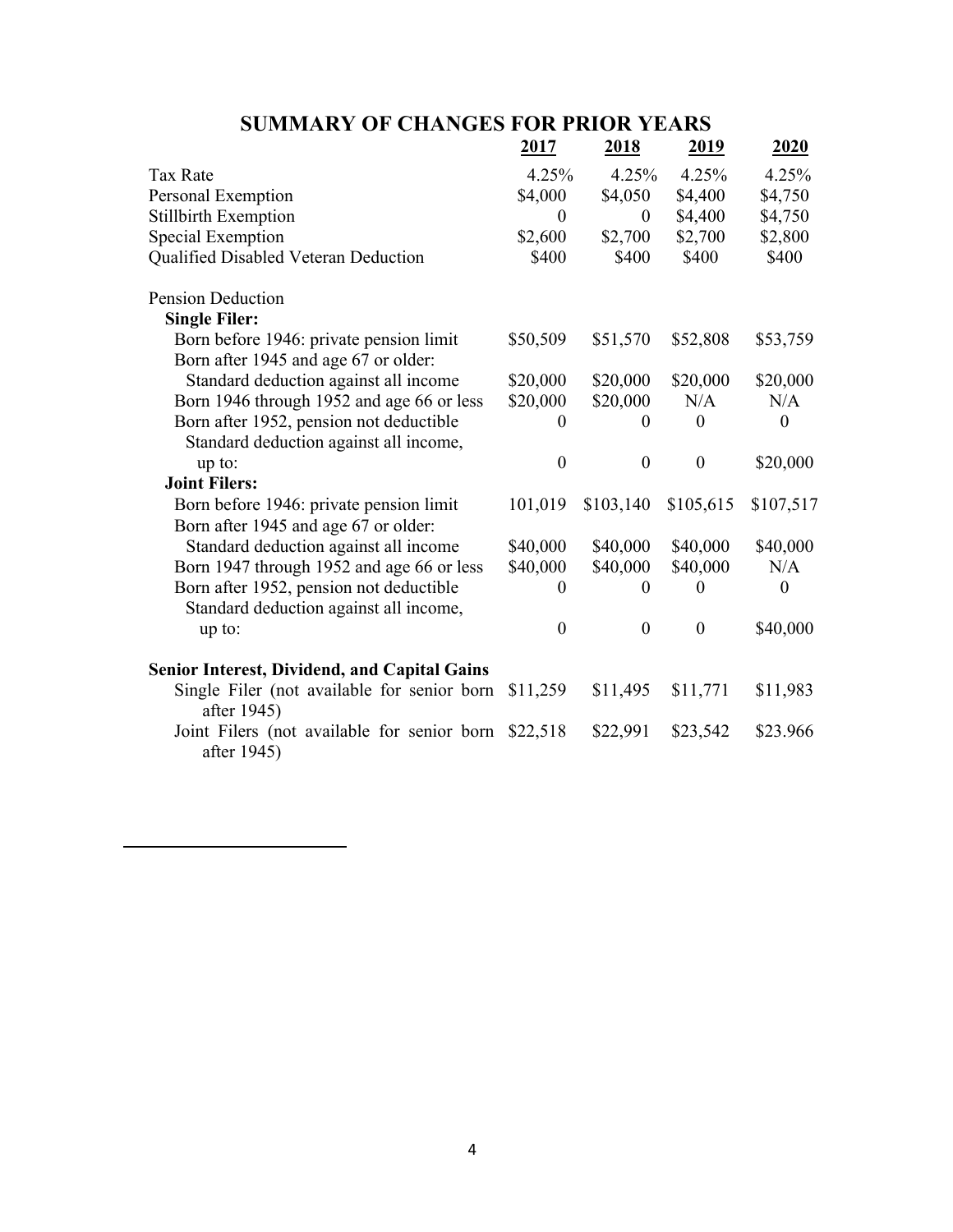|  |  | Michigan Home Heating Credit, MI-1040CR-7 |
|--|--|-------------------------------------------|
|  |  |                                           |

| TABLE A: 2021 Home Heating Credit Standard Allowance |                           |                      |  |
|------------------------------------------------------|---------------------------|----------------------|--|
| Exemptions                                           | <b>Standard Allowance</b> | Income Ceiling       |  |
| $0$ or $1$                                           | \$497                     | \$14,186             |  |
| 2                                                    | \$672                     | \$19,186             |  |
|                                                      | \$846                     | \$24,157             |  |
|                                                      | \$1,021                   | \$29,156             |  |
|                                                      | \$1,196                   | \$34,157             |  |
|                                                      | \$1,371                   | \$39,157             |  |
|                                                      | $+$ \$175 for each        | $+$ \$5,000 for each |  |
|                                                      | exemption over 6          | exemption over 6     |  |

| TABLE B: 2021 Exemption and Maximum<br>Income for the Alternate Credit Computation |                |  |
|------------------------------------------------------------------------------------|----------------|--|
| <b>Exemptions</b>                                                                  | Maximum Income |  |
| $0$ or $1$                                                                         | \$15,237       |  |
| \$20,504                                                                           |                |  |
|                                                                                    | \$25,775       |  |
| 4 or more                                                                          | \$27,700       |  |

## **Maximum heating costs:** \$3,047

*Note: For additional information on topics in this chapter, visit<www.michigan.gov/taxes> select "Individual Income Tax," and "Reports and Legal" tab for a list of resources.*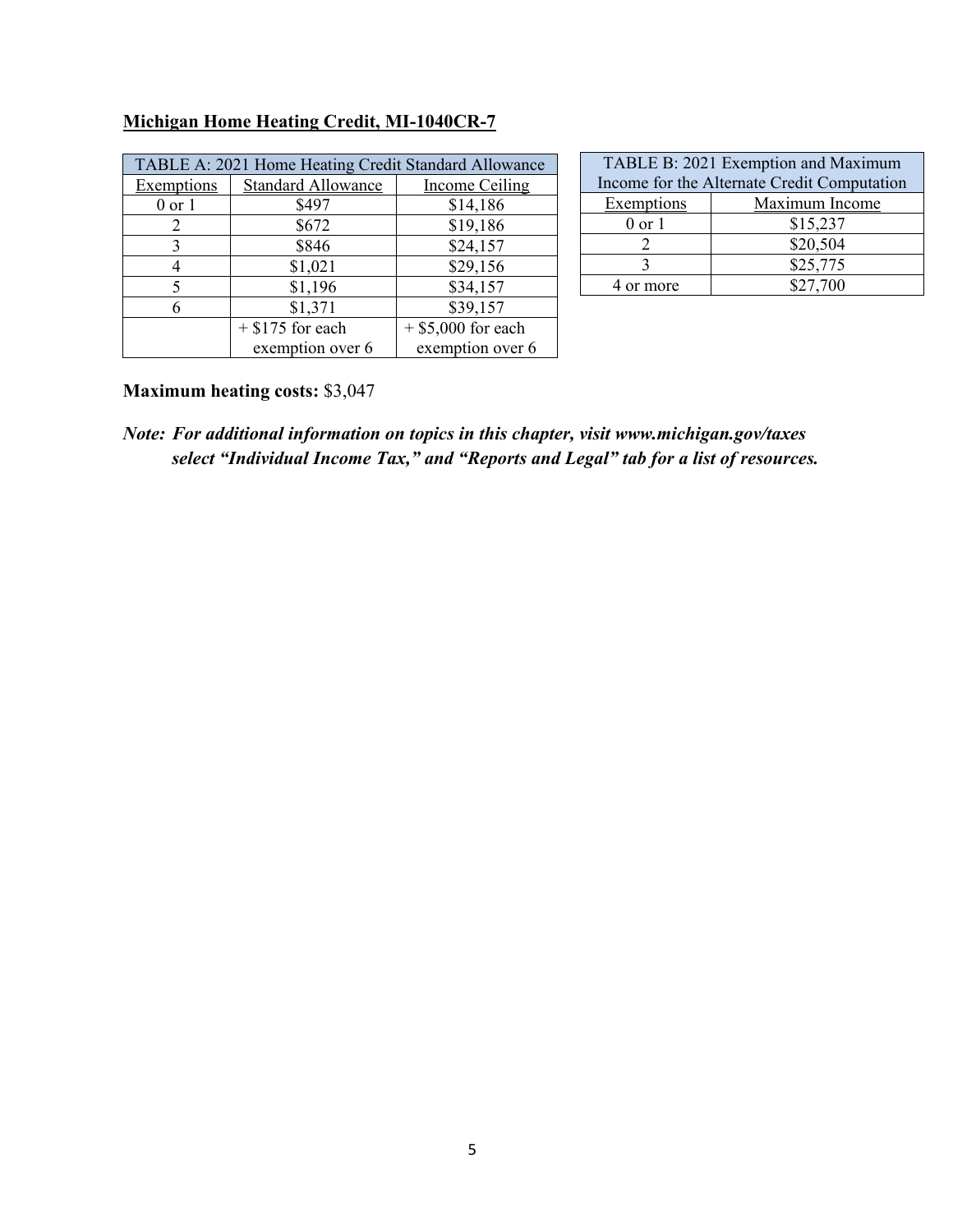## PROBLEM 1: HOMEOWNER

 Prepare an MI-1040CR for John and Joanna Powers ages 66 and 68, respectively. They have no dependents, nor do they qualify for any special exemptions. Their Social Security numbers (SSNs) are 111-00-1111 and 222-00-2222, respectively. They owned and lived in their house at 312 W. Outer Drive, Lansing, MI 48910, for the entire year. The property tax bills on their homestead are:

| <b>SUMMER 2021</b>           | <b>WINTER 2021</b> |                     |       |
|------------------------------|--------------------|---------------------|-------|
| <b>Summer Taxes</b>          | \$475              | <b>Winter Taxes</b> | \$950 |
| Special Assessment:          |                    |                     |       |
| Sidewalk                     | $+175$             |                     |       |
| Total                        | 650                | Total               | 950   |
| Administrative Fee           | $+5$               | Administrative Fee  | $+9$  |
| Total                        | 655                | Total               | \$959 |
| <b>State Equalized Value</b> | 55,000             |                     |       |
| Taxable Value                | \$31,000           |                     |       |

Their annual income is:

| <b>SOCIAL SECURITY</b>          |         | <b>PENSION</b>             |          |
|---------------------------------|---------|----------------------------|----------|
| Paid by check or direct deposit | \$5,850 | <b>Gross Distributions</b> | \$11,700 |
| Medicare premiums deducted      | 600     | Original contributions     | 2,300    |
| Total Benefits for 2021         | \$6,450 | Taxable Benefits           | \$9,400  |

 For this example, assume the Social Security is taxable on the federal return. They paid \$450 in health insurance premiums to Aplac.

 Assume the same facts as shown above and compute the homestead property tax credit for the Powers for each of the following fact changes:

- A. Both John and Joanna are age 64. The Social Security payments received are due to Joanna being considered totally and permanently disabled.
- B. The Powers' taxable benefits from their pension now equals \$18,100.
- **did not** pay for health insurance to Aplac. C. Joanna passed away two years ago at age 66. John is currently 64, unremarried, only received Social Security payments, and
- D. John and Joanna moved into their son's home on July 1, 2021, and sold their home on September 1, 2021. The son would not accept any rent from them for the remainder of the year.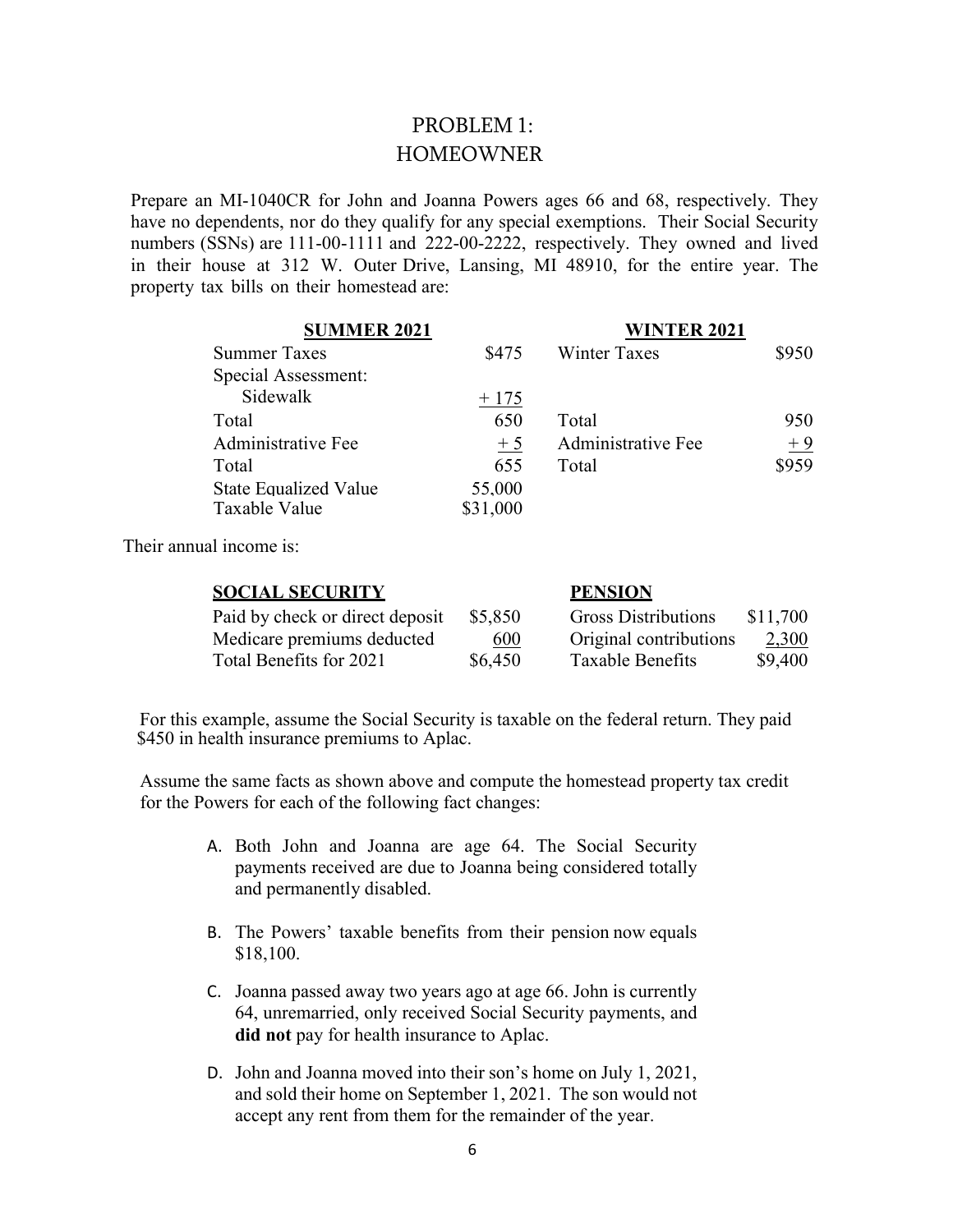## PROBLEM 2: RENTER

 Susan Storm is age 49 and single. Susan has three dependents and does not qualify for any special exemptions. Her SSN is 999-00-9999. Her only income was from wages of \$17,850. Susan paid no health insurance premiums, as health insurance is provided by her employer. She rented an apartment at 360 W. 18 Street, Holland, MI 49422 and paid \$750 per month for the entire year. Her landlord is Bill Lux at 505 Main, Zeeland, MI 49424. Prepare her MI-1040CR.

 Assume the same facts as shown above and compute the Homestead Property tax credit for Susan for each of the following fact changes:

- A. Susan rented an apartment at Holland City Towers for \$800 per month. The apartment building pays a service fee to the Holland City Housing Commission in lieu of ad valorem property taxes.
- B. Susan lived in a mobile home park and paid lot rent of \$840 per month, which included \$3 per month specific tax. Her wages have also increased to \$52,250 for the year.
- month. She also lived six months in a service fee complex where she paid \$725 per month. Her wages are C. Susan lived six months in a complex that pays ad valorem property taxes and she paid \$800 rent per \$17,850.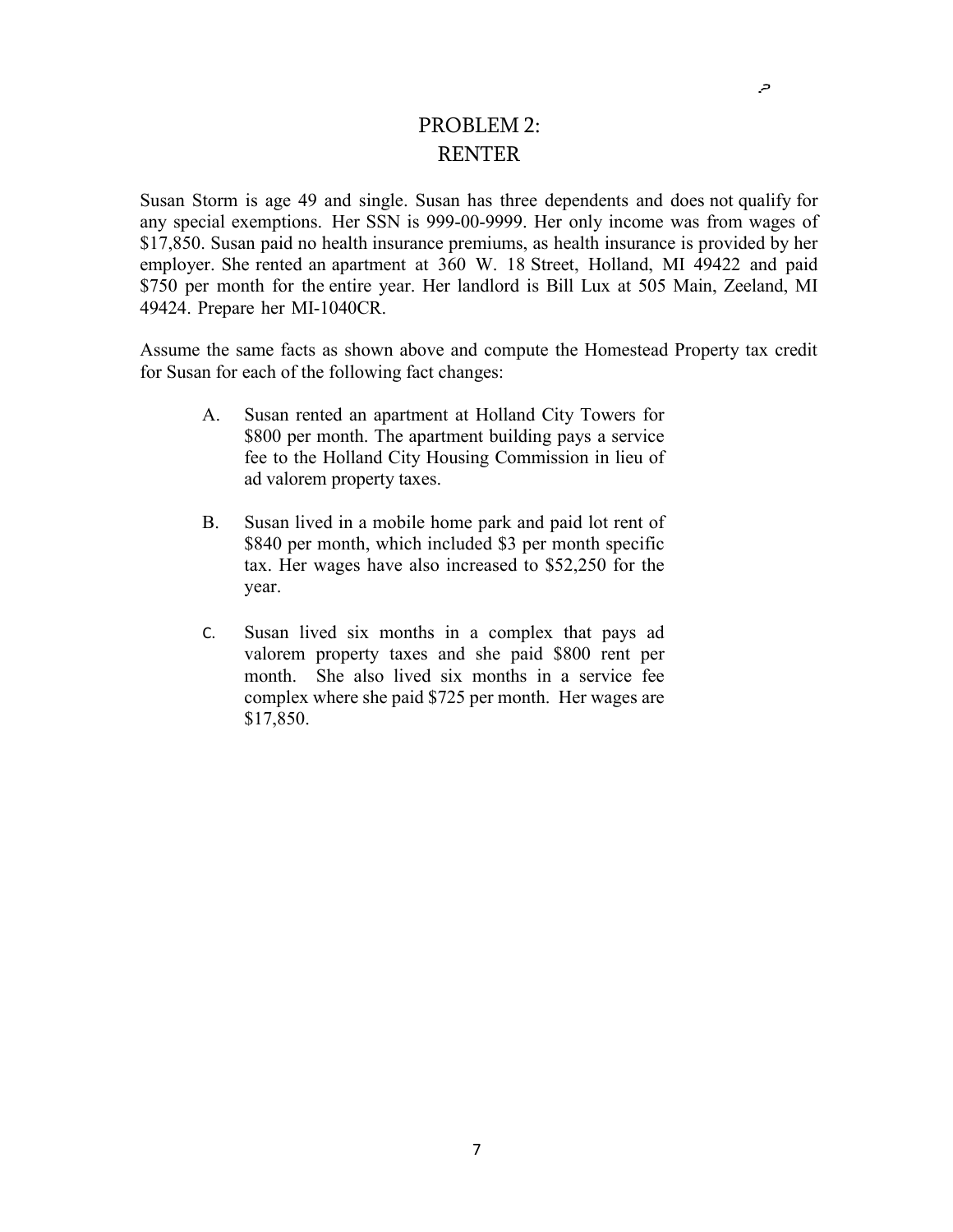## SENIOR CITIZEN WITH LARGE RENT PROBLEM 3:

 Marjorie Stone is age 82. Her SSN is 333-00-3333. She received a \$6,750 pension from Toys-R-4-Everyone and \$800 in interest income. Her annual Social Security statement revealed the following:

| Paid by check or direct deposit | \$6,700 |
|---------------------------------|---------|
| Medicare premiums deducted      | 500     |
| Total Benefits for 2021         | \$7,200 |

 Marjorie paid Blue Cross Insurance premiums of \$275 per quarter. She rented an apartment in the Biltmore Towers at 216 Biltmore S.E., Lansing, MI 48910, paying \$625 per month for the entire year. Assume the pension is taxable on the federal return. Prepare the MI-1040CR for Marjorie.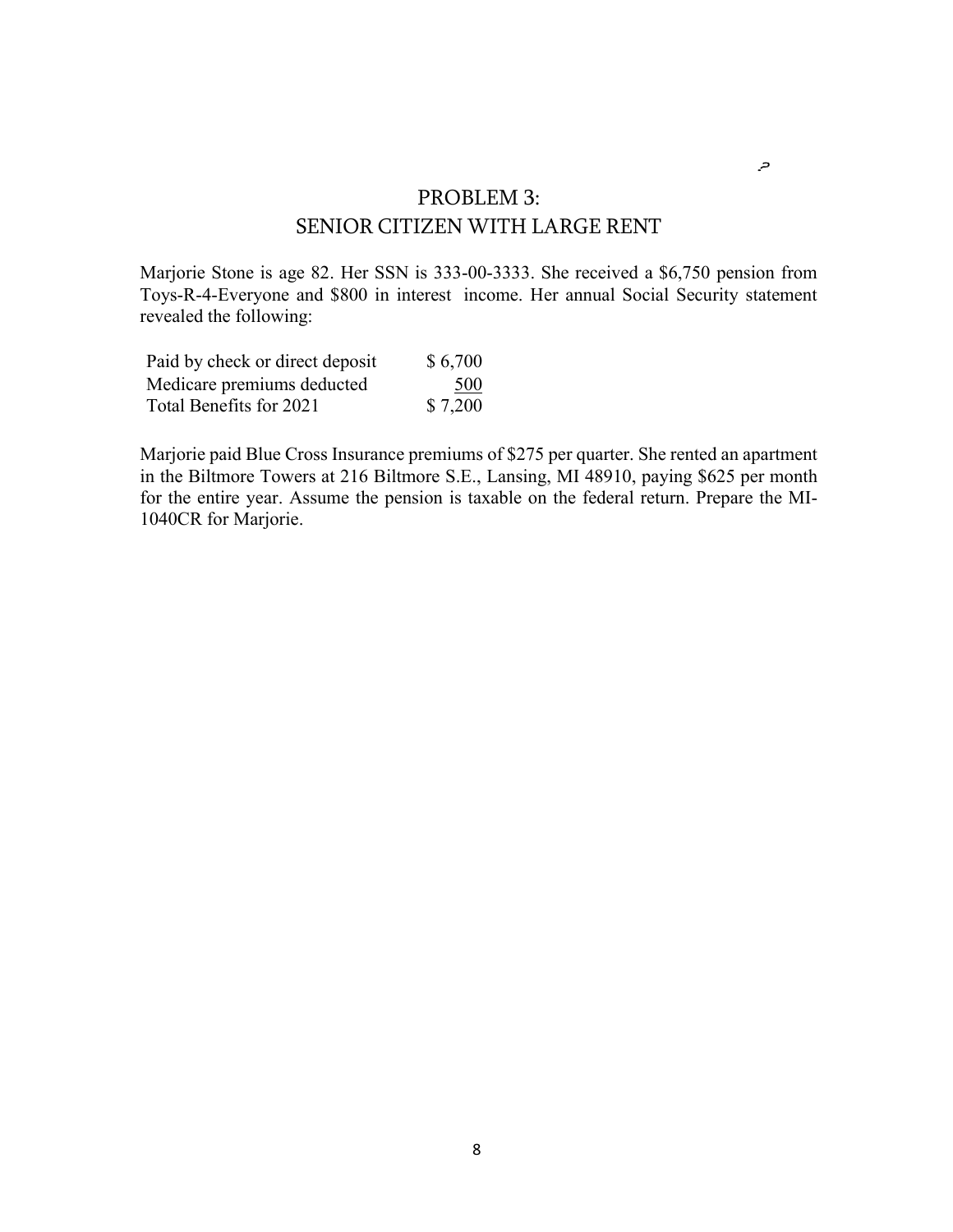## VETERAN USING MI-1040CR-2 PROBLEM 4:

 John Hogan is 59 years old and single. His SSN is 444-00-4444. John received a disability pension from the Army of \$7,900 for the year. John's percent of disability is 25 percent. John also received wages of \$50,000 for the year.

 The Property Tax Bill on his homestead at 54 Rutgers, Kalamazoo, MI 49001, contains the following information:

| <b>Property Taxes</b> | $\frac{\$}{1,100}$ |
|-----------------------|--------------------|
| Taxable Value         | $\frac{$}{21,750}$ |

 Property Tax Credit (see computation below). **Solution Note:** As a General Claimant on the MI-1040CR, he would receive no

| <b>Property Taxes</b> | \$1,100       |
|-----------------------|---------------|
| THR (\$57,900) x .032 | $-1,853$      |
|                       | <sup>SO</sup> |

Compute the credit using the *MI-1040CR-2*.

حر

- \$600 per month for the entire year. Also, assume that A. Assume the same facts as in the example above for John Hogan, except that he rented his home paying the combined non-homestead millage rate for Kalamazoo city and county is 59.5 mills.
- **Solution Note:** To prepare a credit for a renter using the CR-2 method, the combined millage rate for the city and county must be obtained by the taxpayer or tax preparer. This figure may be obtained from the local Treasurer/assessor's office or by calculating it from tax bills of other taxpayers.
- NOTE: Beginning in 2013, disabled veterans who own their home, filed a *State Tax Commission Affidavit for Disabled Veterans Exemption*, and received a property tax exemption are not eligible for a homestead property tax credit on the exempt property.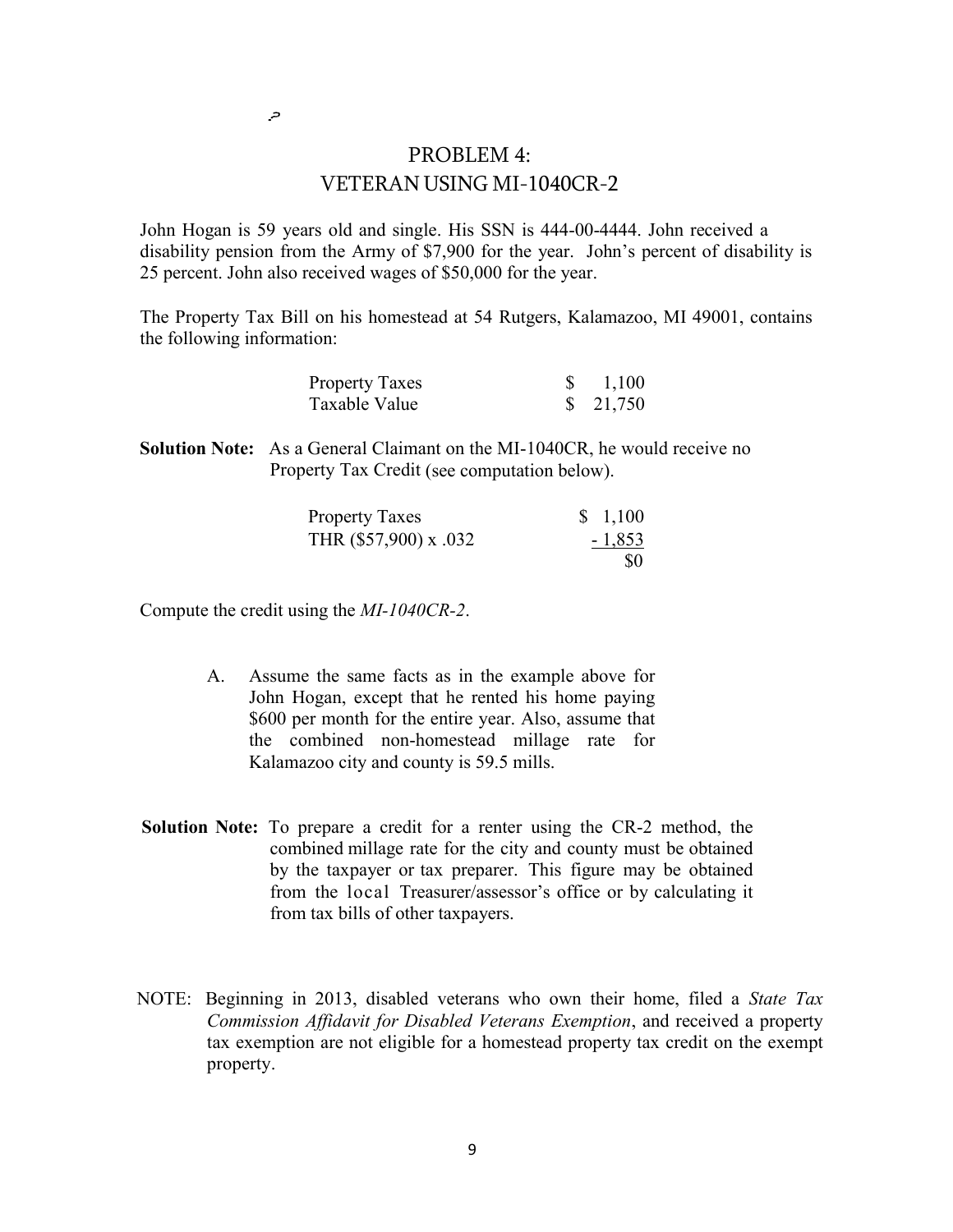## FAMILY INDEPENDENCE PAYMENT (FIP) / MICHIGAN PROBLEM 5: DEPARTMENT OF HEALTH AND HUMAN SERVICES (MDHHS) RECIPIENT

 Joan Street is 32 years old, and her minor child lives with her. She had the following household income:

| Wages                            | \$3,200  | حر |
|----------------------------------|----------|----|
| <b>FIP/MDHHS</b>                 | 6,800    |    |
| <b>Total Household Resources</b> | \$10,000 |    |

 Per the 2021 Friend of the Court statement, the father of Joan's child paid \$2,000 of child support which is included in the \$6,800 reported on the FIP/MDHHS statement. The property taxes on Joan Street's home in 2021 are \$890 and the taxable value is \$23,350. Joan's SSN is 666-00-6666 and her address is 1452 Dawson, Lansing, MI 48910. Prepare Joan's MI-1040CR.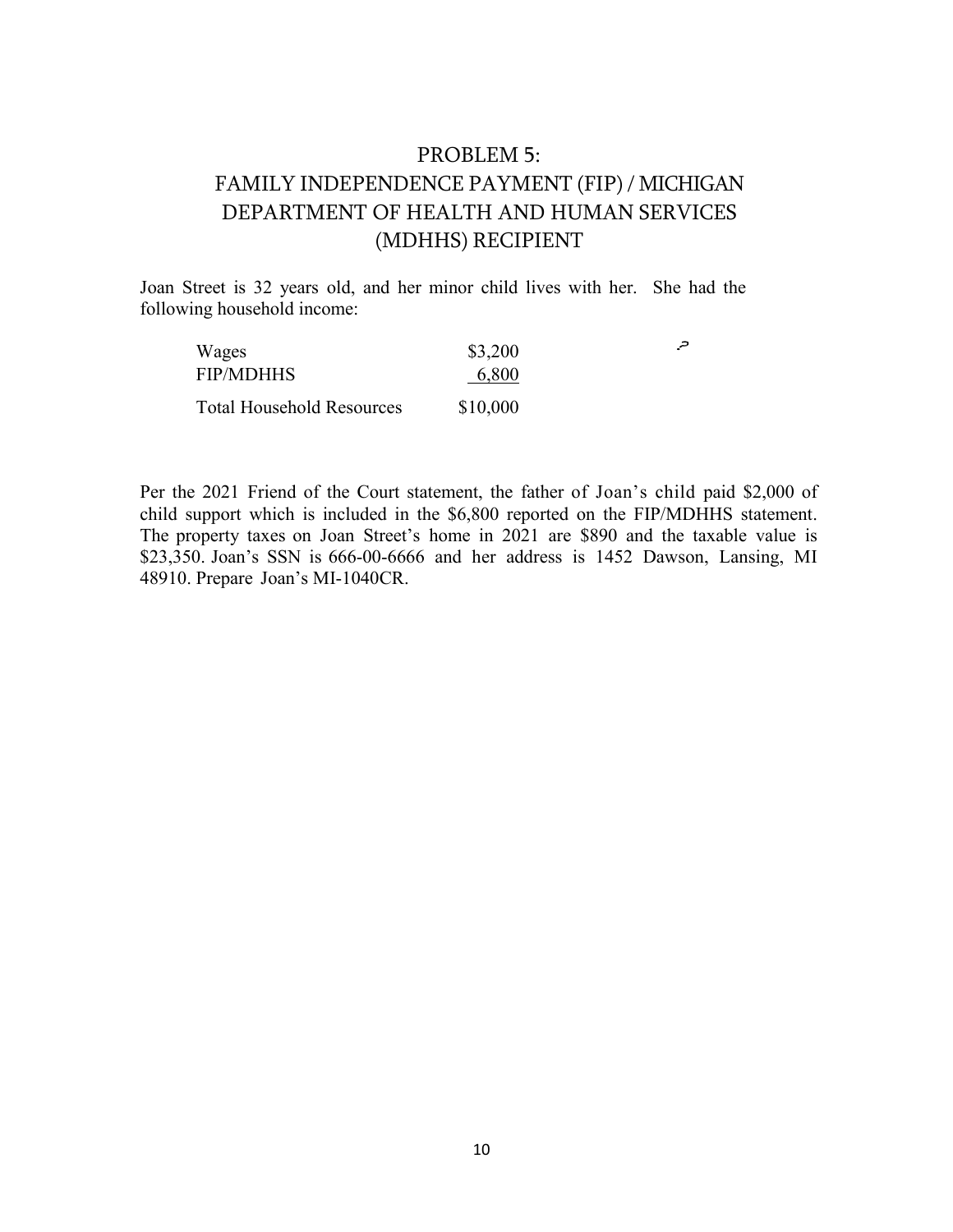## HOME HEATING CREDIT PROBLEM 6:

 Arthur and Millie Watson are ages 83 and 81, respectively. Arthur is deaf (cannot communicate through the spoken word) and Millie is blind (vision of 20/200 or less with corrective lenses in the better eye). They have no children or other dependents.

Their income is as follows:

 $\mathcal{L}$ 

- Social Security after the Medicare deduction is \$680 per month.
- Pension from Ajax Manufacturing is \$5,750 for the year.

 The heating statements from Consumers Energy for the 12-consecutive-month period of November 1, 2020, through October 31, 2021, is \$1,970. They own their home and heat it with natural gas. Prepare a Home Heating Credit for the Watsons.

 Their SSNs are 888-00-8888 and 777-00-7777, and they reside in their home at 3607 Weaver, Royal Oak, MI 48073.

> A. Compute the heating credit for the Watson's if they moved on January 15, 2021, to 660 W. Foster, Ferndale, MI 48221, where heat is now included in their rent.

The Watson's landlord has confirmed that their apartment is heated with electric heat provided by Consumer's Energy.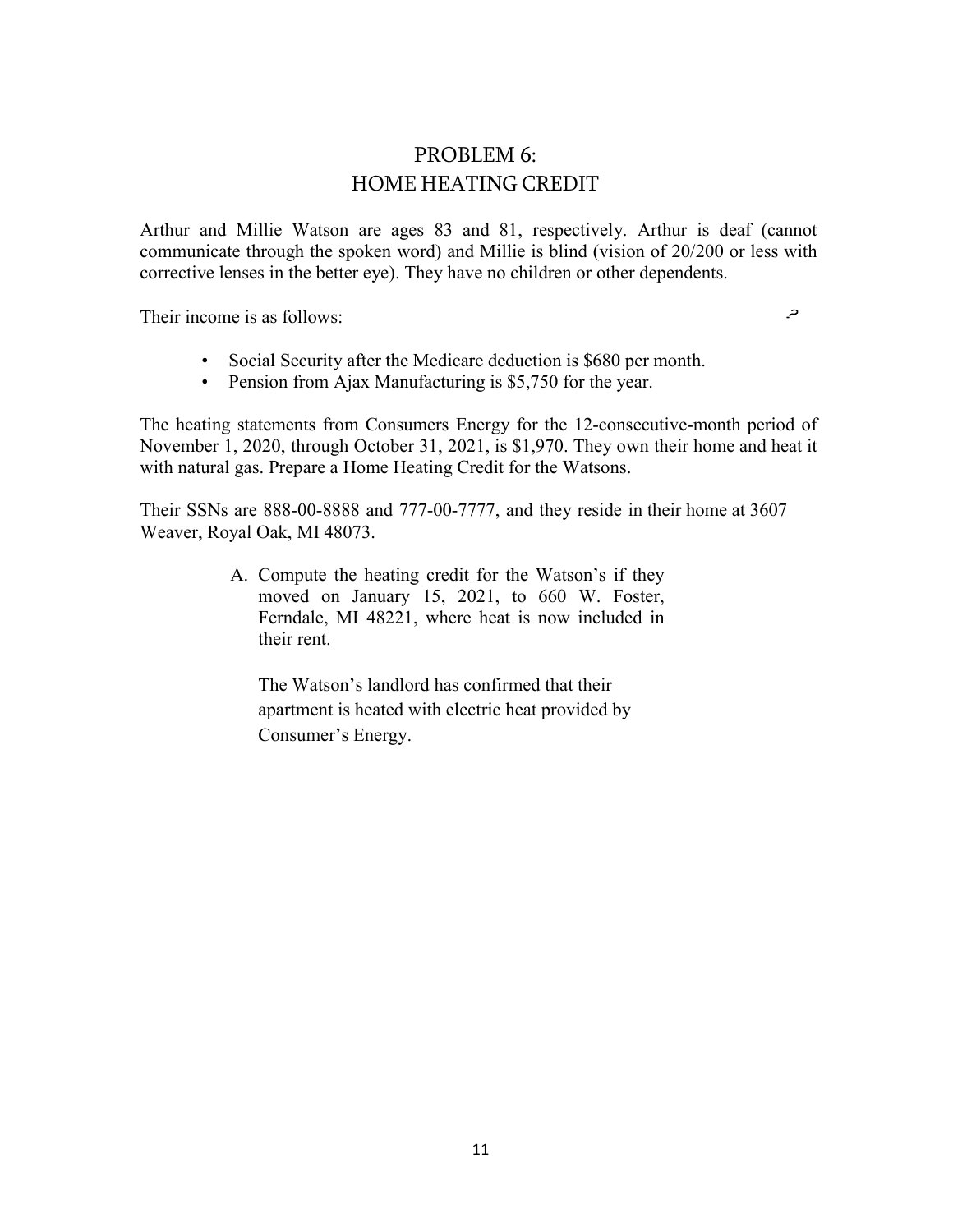## MICHIGAN INCOME TAX RETURN WITH TIERED PENSION PROBLEM 7: EXAMPLES

 Donald and Sandra Earle were born in 1944 and 1954, respectively. Their SSNs are 221-00-3344 and 112-00-1212 and they reside at 200 River, Saginaw, MI 48602. Donald's mother is considered a dependent.

Their income for the year is from the following:

 $\overline{a}$ 

| Donald's Wages                                                            | \$25,500<br>\$12,850<br>750 |            |                     |
|---------------------------------------------------------------------------|-----------------------------|------------|---------------------|
| City of Highland Park<br>Pension (not SSA exempt)<br><b>Bank Interest</b> |                             |            |                     |
| 2021 W-2 Information                                                      | Gross<br>Wages              | Fed<br>W/H | <b>State</b><br>W/H |
| 55-2222222 Barker Products                                                | \$25,500                    | \$775      | \$625               |

In addition, they want to donate \$10 to the Military Family Relief Fund and \$15 to the United Way Fund.

Prepare a Michigan Income Tax Return based on the above information.

Assume the same facts as shown above and complete a Michigan Income Tax Return for each of the following fact changes:

- A. Same facts as above, except Donald was born in 1947 and they have no dependents.
- B. Donald is single, born in 1947 and deaf. He received a \$100 2020 city income tax refund which was included in his 2021 AGI, his pension is now \$21,000, and he has no dependents.
- C. Donald is single, born in 1955, and fully supports his mother. He did not make voluntary contributions on his Michigan return.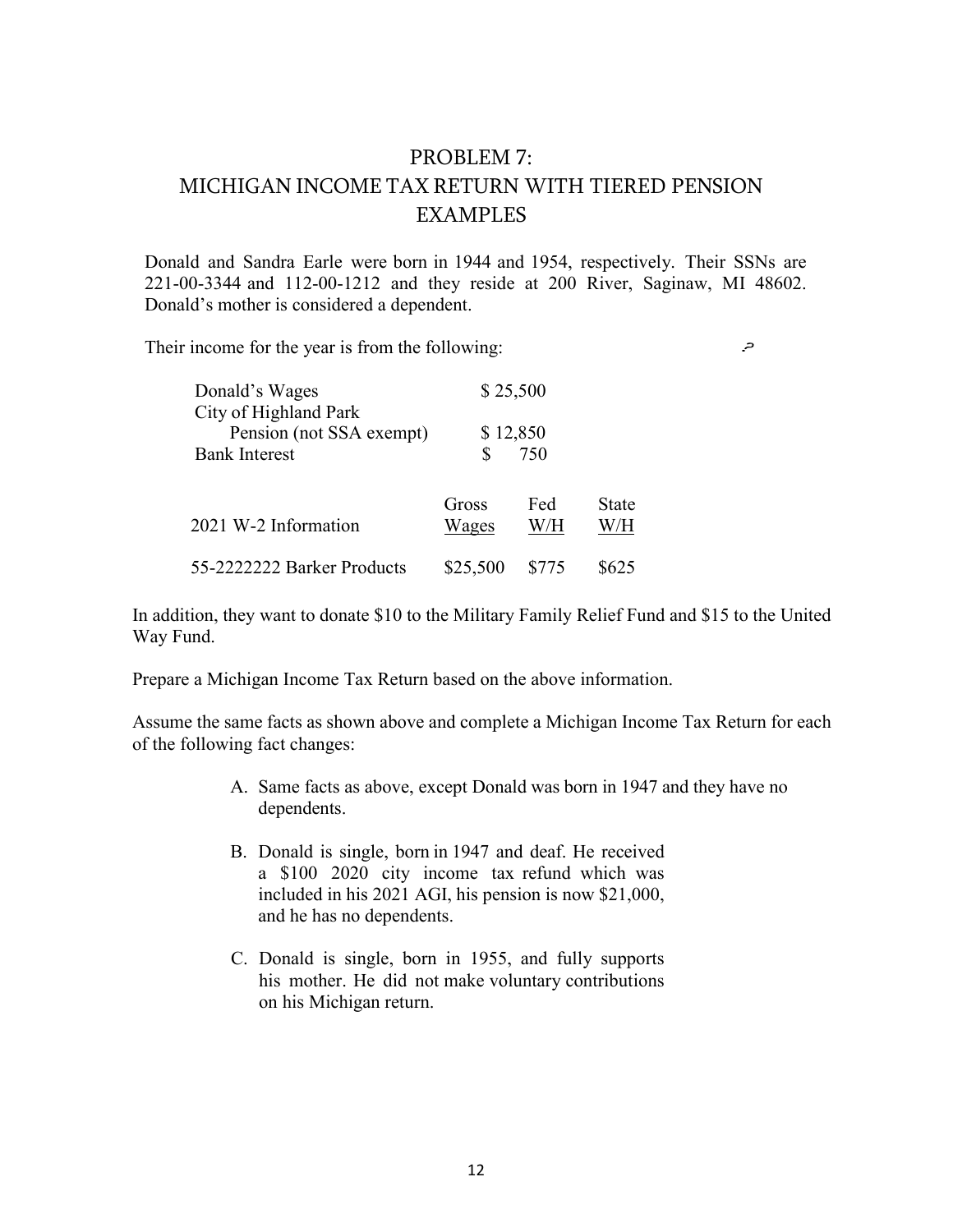#### PROBLEM 8:

## MICHIGAN INCOME TAX RETURN WITH INTEREST, DIVIDEND, AND CAPITAL GAIN SUBTRACTION

 George Burns is age 79 (born in 1942) and his SSN is 555-00-5555. He lives at 456 Fire Lane, Grand Rapids, MI 49505. His filing status is single.

His income for the year is the following:

| Wages – Walmark (38-9999998)     | \$5,800 |
|----------------------------------|---------|
| Interest from U.S. savings bonds | 1,700   |
| <b>Bank</b> interest             | 1,500   |
| Dividend Income                  | 8,500   |
| Social Security (nontaxable)     | 2,700   |
| Michigan Withholding             | - 260   |

 George rents his homestead in Grand Rapids and pays \$750 per month. His landlord is Gibson Management in Kalamazoo, MI 49001.

Prepare his 2021 Michigan income tax return.

 Assume the same facts as shown above, with the exceptions listed in each scenario below, and complete a Michigan income tax return for each of the following fact changes:

- A. George has a roommate; they are both contracted to pay rent. Rent for the house is \$900 per month. His dividend income increased to \$11,400.
- a month for rent. B. George is age 66 (born May 30, 1955) and pays \$350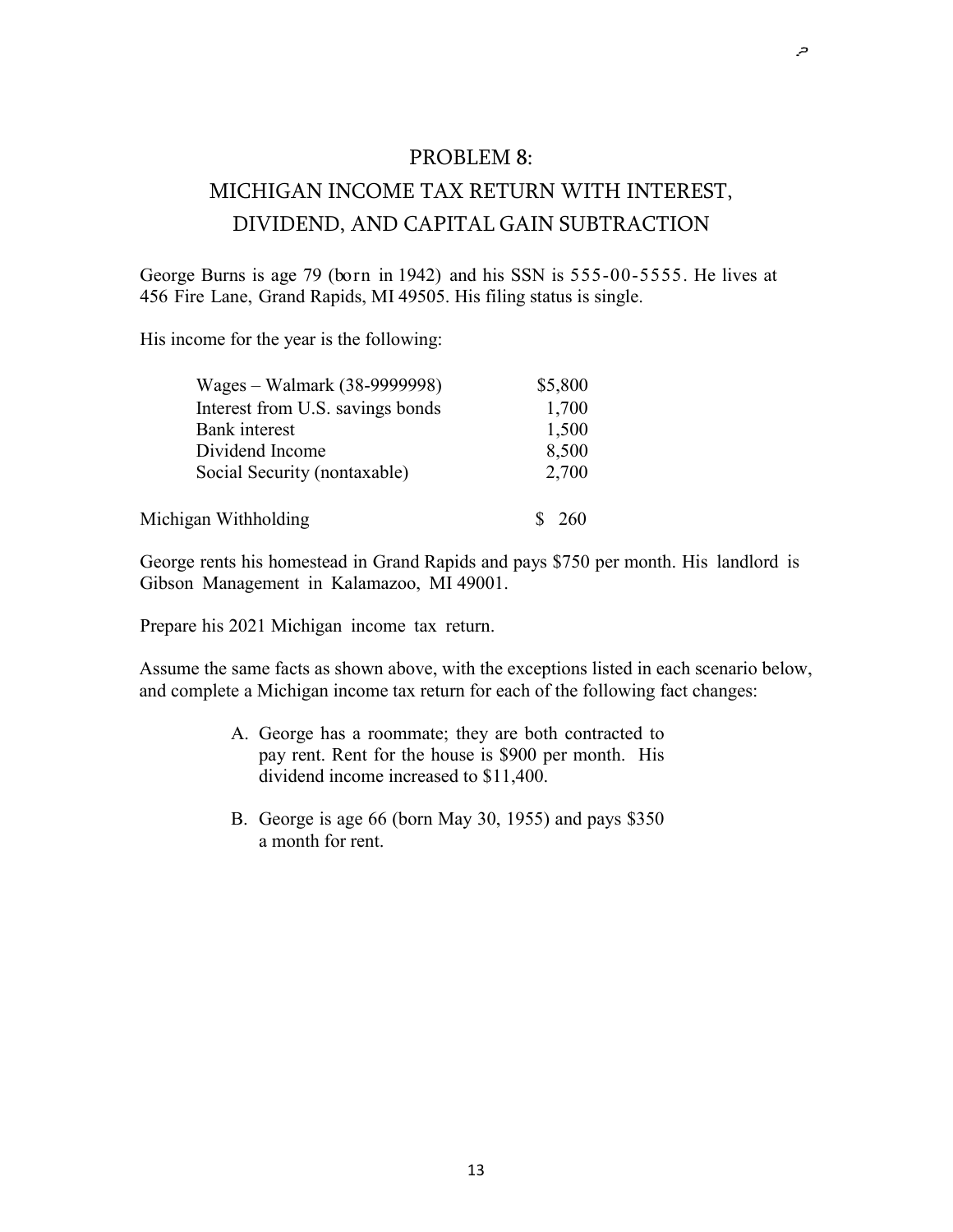## PROBLEM 9:

## MICHIGAN INCOME TAX RETURN WITH PART-YEAR RESIDENTS

 Norman and Patty Duke moved to Michigan from Pennsylvania on June 1, 2021, and they reside at 41692 Brunswick Lane, Lansing, MI 48910. They are ages 51 and 44 respectively, and their SSNs are 300-00-0300 and 299-00-2929. The Dukes have three children ages 9, 13, and 15. Their income for 2021 is as follows:

حر

| Norman: | Wages:                                                                                    |                |
|---------|-------------------------------------------------------------------------------------------|----------------|
|         | Ajax, Inc.                                                                                | \$90,000       |
|         | (Pennsylvania wages \$65,000)<br>earned while a PA resident)<br>(Michigan wages \$25,000) |                |
|         | Michigan withholding                                                                      | 785            |
|         | Interest received (\$175 in Michigan)<br>Lottery winnings (MI)                            | 500<br>\$2,750 |

Patty: Not employed

 The Dukes sold their home in Pennsylvania on September 30, 2021, for a gain of \$5,000. The gain is not included in AGI.

 The taxable value of their Michigan home is \$85,000 and the taxes levied were \$2,500. The school district code is 63010 and the number of days as Michigan residents is 214.

Prepare the Dukes Michigan income tax return.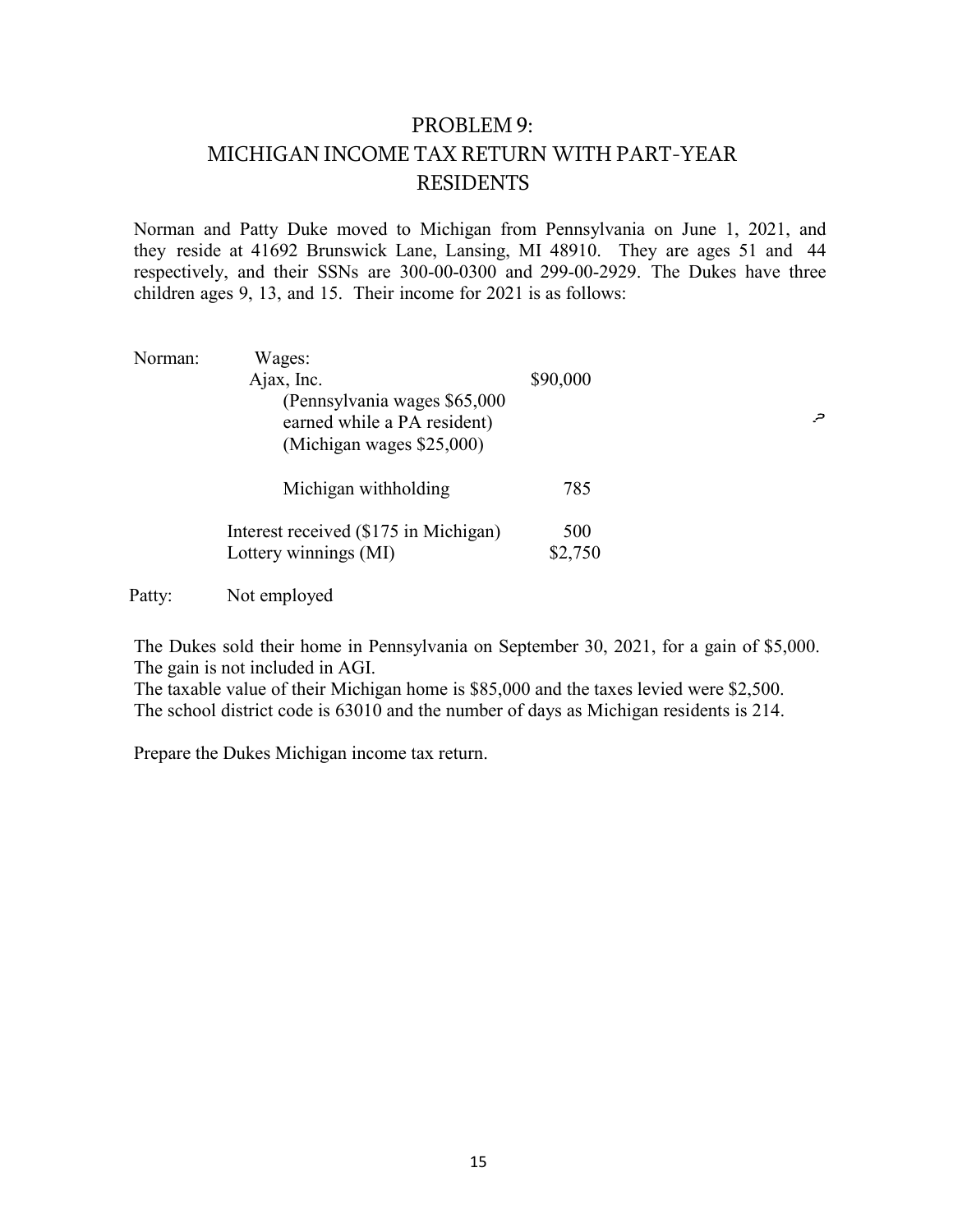## PENSION EXAMPLES PROBLEM 10: MICHIGAN INCOME TAX RETURN

 Thomas and Mary Garcia are married, filing joint. Thomas was born in 1952 and Mary in 1955. Mary retired under provisions of a 401K retirement plan, which includes only Mary's their federal tax return in 2021. Thomas also received nontaxable Social Security benefits. contributions mandated by the plan to elicit an employer match and the employer contributions. Thomas receives monthly payments from his State of Michigan pension. They did not itemize

They have the following income for the year:

| 401K Distributions            | \$28,450 |
|-------------------------------|----------|
| State of MI Pension           | \$19,500 |
| Social Security (non-taxable) | \$2,900  |
| <b>Bank Interest</b>          | \$850    |

First, prepare a Michigan Income Tax Return based on the above information.

Next, use the facts above but apply the situations listed below:

- A. Assume Thomas' pension is from railroad retirement benefits.
- National Guard and Mary's 401K distributions for the B. Assume Thomas' pension is \$10,000 from the Michigan year are \$41,500.
- C. Thomas was born in 1945. He rolled over his public pension into an IRA account in 2010. No other deposits have been made to the account besides the rollover. Thomas received \$13,500 in distributions for the year from his IRA.
- retirement and pension benefits on a jointly filed return in 2019. Assume the same income as above, except the D. Assume Thomas was born in 1945 (Tier 1) and Mary was born in 1948 (Tier 2). Thomas died in 2019, Mary has not remarried, and they claimed a subtraction for Social Security benefits are attributable to Mary.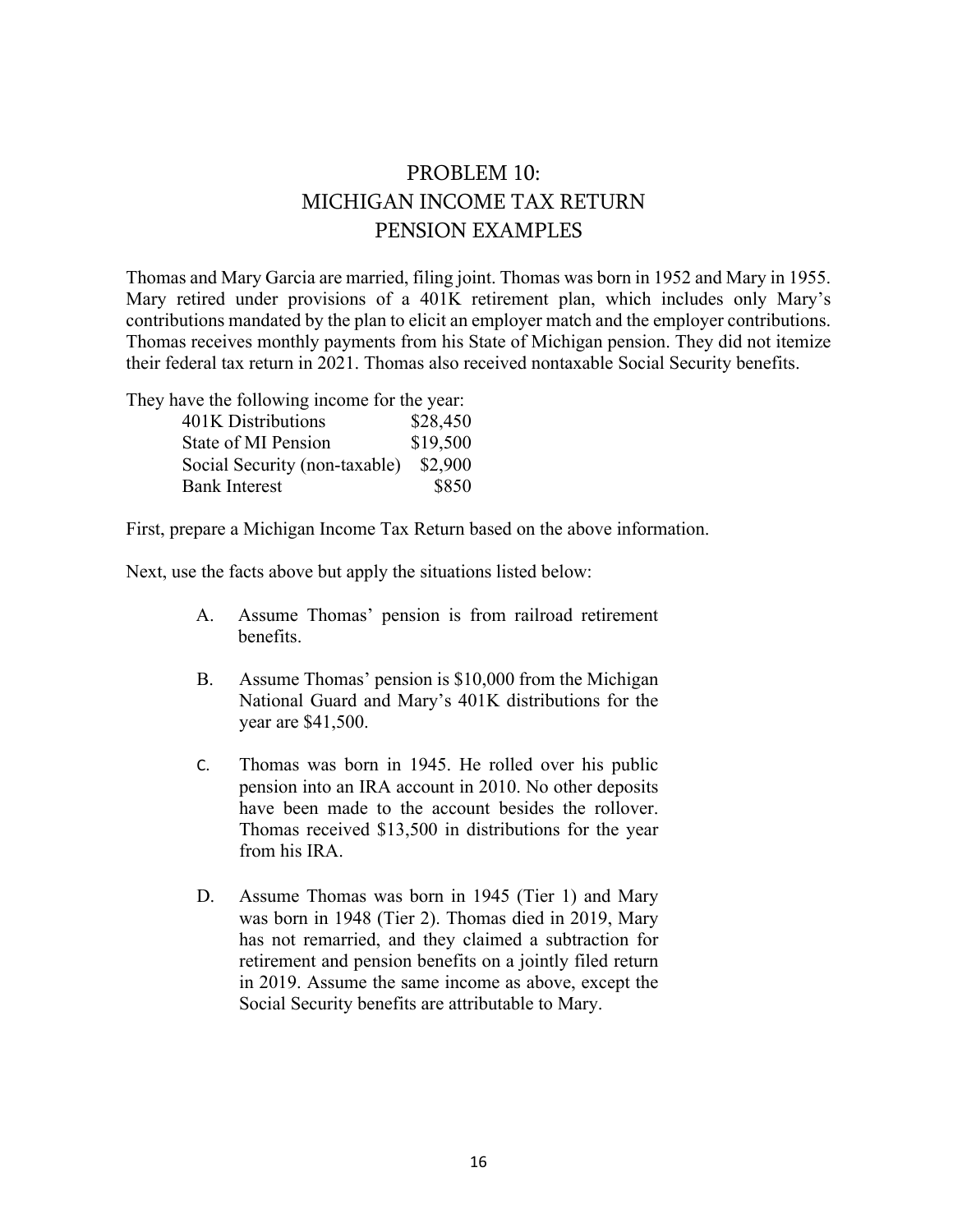## PROBLEM 11: MICHIGAN INCOME TAX RETURN WITH PENSION FROM A GOVERMENTAL AGENCY NOT COVERED BY THE FEDERAL SOCIAL SECURITY ACT

 Act. She was born in 1958 and retired on June 13, 2016. Her SSN is 111-00-1111. Tilly's filing status is single. Tilly receives a pension distribution from her employment as a firefighter in the amount of \$25,000. Tilly Strong is a retired firefighter whose employment was not covered by the Social Security

Her additional income for the year is as follows:

| <b>Bank Interest</b> | \$3,500 |
|----------------------|---------|
| Dividend Income      | 9,800   |
|                      |         |
| Michigan Withholding | 1.275   |

First, prepare a Michigan Income Tax Return based on the above information.

Next, use the facts above, but apply the situations listed below:

- A. Tilly is married to Joe (his SSN is 112-00-1100). Tilly is the primary filer on their jointly filed MI-1040. Joe was born in 1952 and he receives a retirement distribution from Everyday Motors in the amount of \$25,000.
- 2012. Her pension distribution for the tax year is \$30,000. B. Tilly retired from her job as a firefighter on December 9, No Michigan withholding was taken out of Tilly's pension distribution.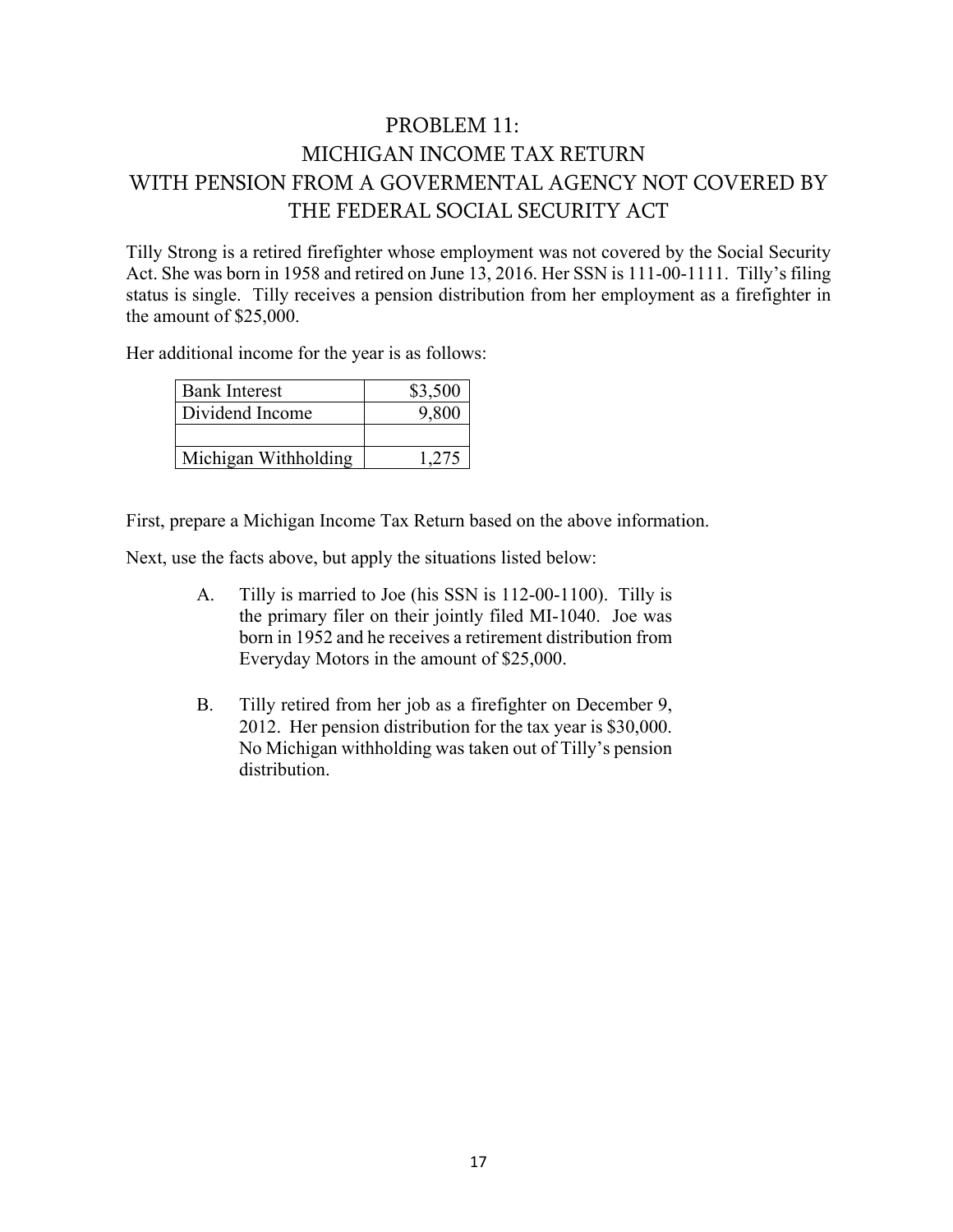## Problem 12:

## MICHIGAN INCOME TAX RETURN WITH PENSION NEW - TIER 3 MICHIGAN STANDARD DEDUCTION

 Trevor Hanes is a single filer. He was born in 1953 and has reached age 67. His SSN is 222- 00-2222. Trevor receives a public pension distribution of \$35,000 and earned wages from a part-time job of \$4,500. Trevor has withholding of \$1,012.

 facts above, but apply the situation listed below: First, prepare a Michigan Income Tax Return based on the above information. Next, use the

> A. Trevor is married and filing a joint return with Emory. Trevor has \$8,500 of taxable social security benefits included in AGI. Emory is born in 1954 and retired in 2014. Her SSN is 333-00-3333. Emory receives retirement benefits from SSA exempt employment of \$12,000 and private pension of \$30,000.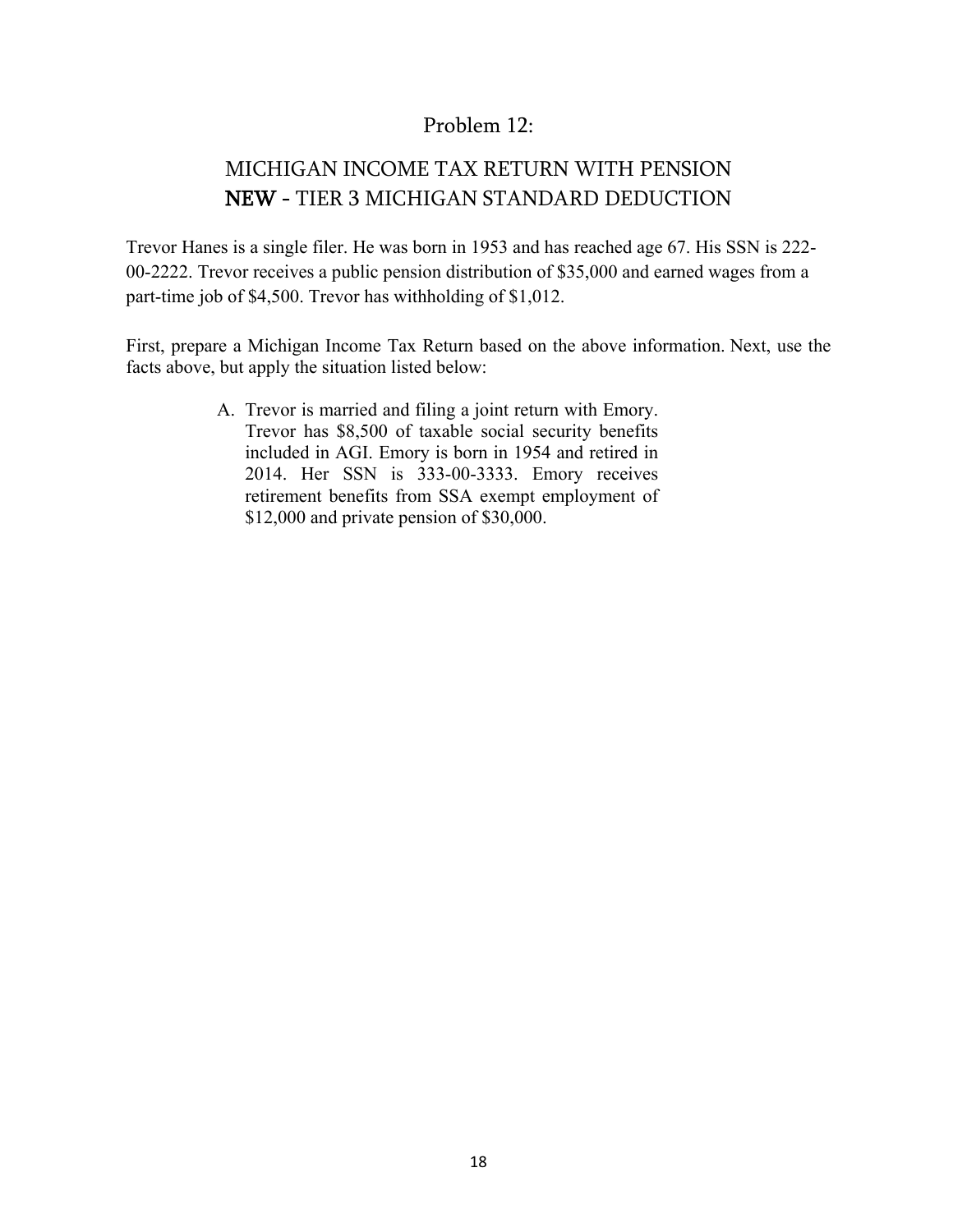## 2021 Taxpayer Assistance Manual Supplement Answers

## PROBLEM 1

 The portion of property taxes that the Powers are able to claim on their MI-1040CR is \$1,439. Special assessments are excluded from this amount. The administration fee may be claimed as long as it is 1% or less of the tax bill for that period.

 Powers are allowed to deduct the health insurance premium of \$450 that they paid to Aplac on line 31 of the form. The Powers' Total Household Resources (THR) is \$14,800. This includes \$9,400 of their pension distribution, which is their gross distribution less their original contributions. Also included is \$5,850 of their Social Security benefits, Medicare premiums paid through Social Security should not be included in this amount. The

The Powers are entitled to a \$965 homestead property tax credit.

Calculation

Summer Tax \$480 Winter Tax 959 Total Property Taxes \$1,439

 $$1,439$  total property tax  $$474 = $965$  property tax credit  $$14,800$  THR x  $3.2\%$  = \$474

The Powers use Section A of the MI-1040CR to compute their credit. Since the Powers are age 65 or older, and their THR is below \$21,000, they are not subject to the senior credit reduction rates and are entitled to 100% of the credit.

#### **Problem 1A**

 exemption for totally and permanently disabled. Their credit would now be calculated Since the Powers are both under the age of 65 Joanna still qualifies to use the using Section B of the MI-1040CR and is not subject to any reduction rates. Their credit amount would remain the same at \$965.

#### **Problem 1B**

 \$23,500 and leads to a reduced rate due to the senior reduction. The amount of the Since the Powers' taxable benefits from their pension increased, their THR is now credit they could claim decreased from 100% to 88% due to the senior credit reduction rates (*refer MI-1040CR Table A in the MI-1040 booklet*). The Powers would now receive \$605 for their property tax credit.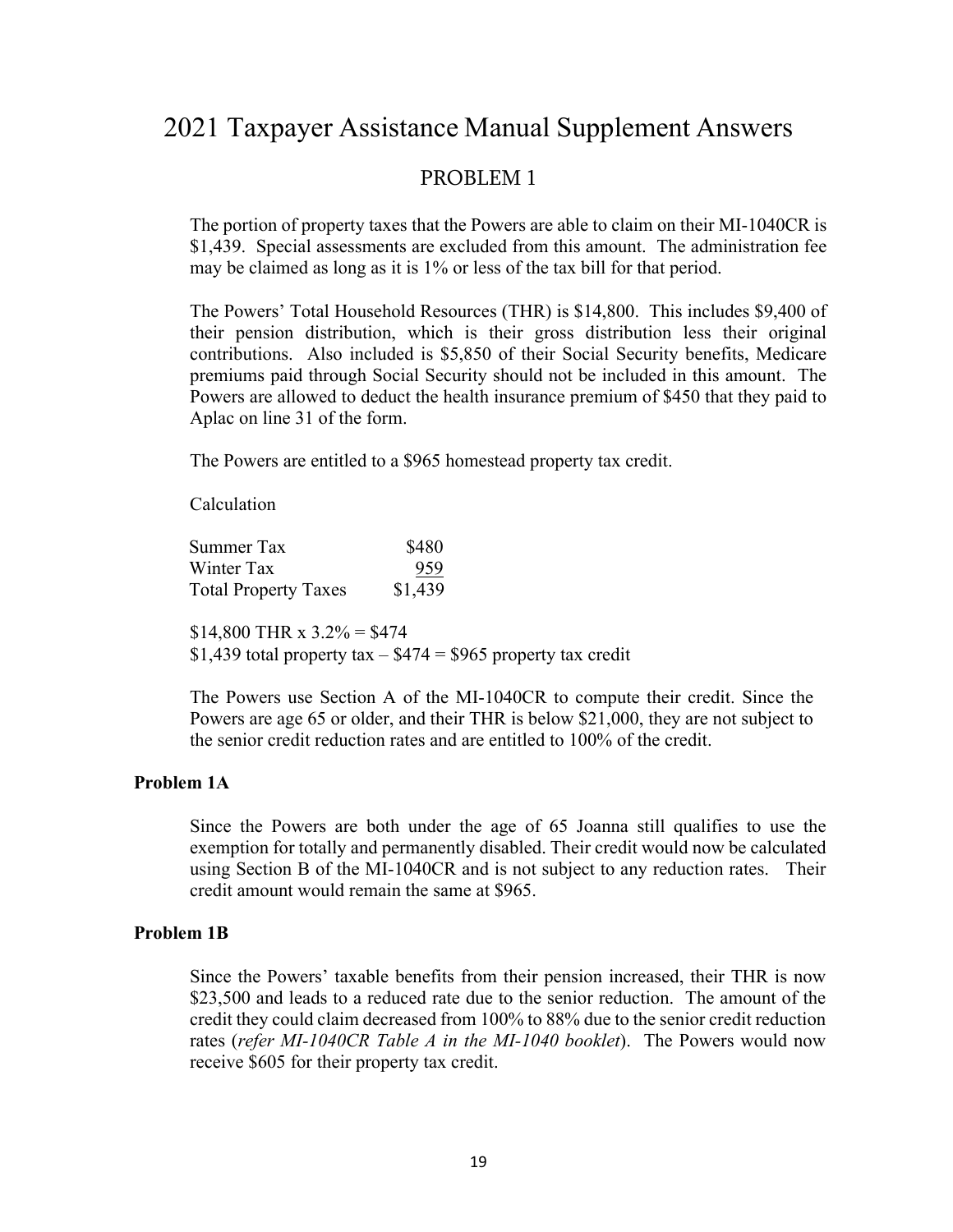#### **Problem 1C**

 (*refer to MI-1040CR Table 2 in the MI-1040 booklet)*. In this case, John's income is between \$5,001 and \$6,000; therefore, he would multiply his THR of \$5,850 by 3% entitled to 100% of the credit or the max of \$1,500 and is not subject to the senior credit reduction rate. This results in John receiving a credit of \$1,263 on his MI-Joanna was considered a "Senior Citizen" when she passed away. As long as John does not remarry, he is also considered a "Senior Citizen". A claimant or spouse who is 65 or older or is a paraplegic, quadriplegic, hemiplegic, blind, deaf or is totally and permanently disabled, and their THR is \$6,000 or less is allowed to use a lower percentage when calculating the amount of property taxes that are not refundable instead of 3.2%, which equals \$176. Also, since his THR is below \$21,000, he is 1040CR*.* 

#### **Problem 1D**

 they moved in with their son, July 1st, should be used to calculate their portion of the property taxes eligible to be claimed. The September  $1<sup>st</sup>$  date is not allowed since they did not occupy the home for two months prior to the sale date. They occupied their home for 182 days. THR is \$14,800 after adjustments. The amount of taxes that The Powers were part-year homeowners; therefore, their property taxes must be prorated. Part 3 of the MI-1040CR must be completed to indicate what portion of property taxes they are able to claim for the time they lived at their home. The date are eligible to be claimed and entered on line 10 is \$717. The Powers would receive a credit of \$243.

Calculation:

 182 days occupied / 365 = 49.86% \$1,439 property taxes x  $49.86\% = $717$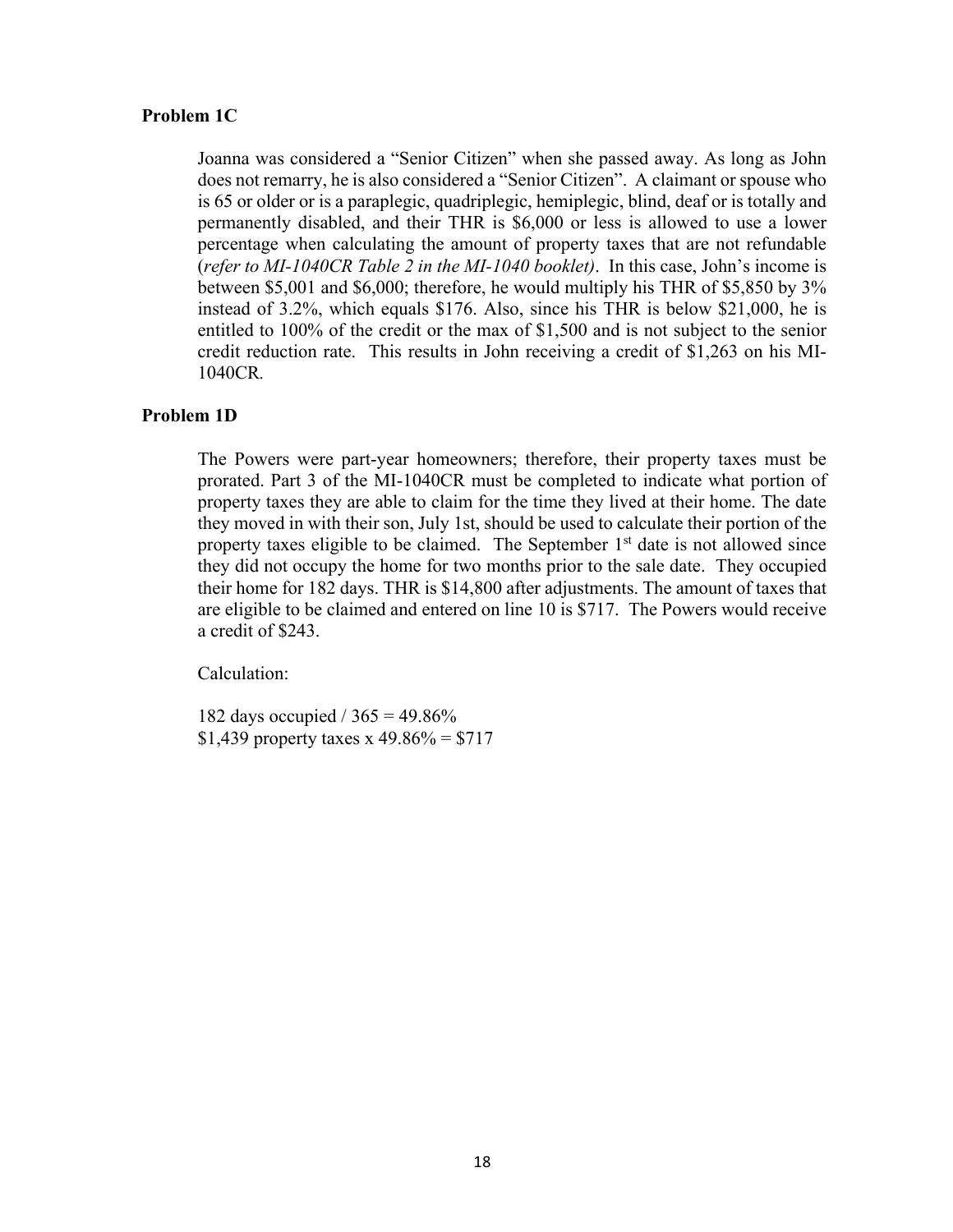1040CR is \$899. Susan paid rent for 12 months at the same apartment. Her wages were not enough to result in additional phase-out limits; as such, the credit she receives on her MI-

Calculation

\$9,000 annual rent x  $23\% = $2,070$  $$17,850$  THR x  $3.2\%$  = \$571 \$2,070 property taxes included in rent  $-$  \$571 = \$1,499  $$1,499 \times 60\%$  (general claimant) = \$899 property tax credit

#### **Problem 2A**

 Since Susan lived in service fee housing for 12 months, she may claim 10% of her paid rent for property taxes. This is calculated in Part 5 of the MI-1040CR. The property taxes eligible to be claimed in this situation (\$960) are entered on line 10 of the MI-1040CR; do not enter amounts on line 11 or 12 in this circumstance. This results in Susan receiving a credit of \$233.

Rent:  $$800$  per month x 12 months =  $$9,600$  $$9,600 \times 10\% = $960$  property taxes eligible to be claimed, line 56 and line 10  $$17,850$  THR x  $3.2\%$  = \$571  $$960 - $571 = $389$  $$389 \times 60\%$  (general claimant) = \$233 property tax credit

#### **Problem 2B**

Susan lived in a mobile home park for 12 months; as such, she pays a \$3 per month specific property tax that is included in her lot rent.

For Part 4, line 52, column E, the \$36 (12 months x \$3) has been subtracted from the total rent and instead included on line 10. Susan's rent is calculated in Part 4, line 52 at \$10,044 ((\$840 lot rent x  $12 = $10,080$ ) – \$36 property taxes) and included on line 11 of the MI-1040CR.

 In addition, Susan's wages increased, subjecting her to the THR phase-out rates. In this case, Susan was only able to claim 90% of her credit, entered on line 43. This means that Susan would be receiving a \$364 credit.

Rent:  $$840 \times 12$  months =  $$10,080 - $36$  taxes =  $$10,044 \times 23\% = $2,310$ Total Tax:  $$36$  tax +  $$2,310$  (portion of taxes included in rent) =  $$2,346$  $$404 \times 90\%$  (phase-out) = \$364 property tax credit Mobile home specific tax =  $$3 \times 12$  months =  $$36$  property taxes, line 10 THR: \$52,250 x 3.2% = \$1,672  $$2,346 - $1,672 = $674$  $$674 \times 60\%$  (general claimant) = \$404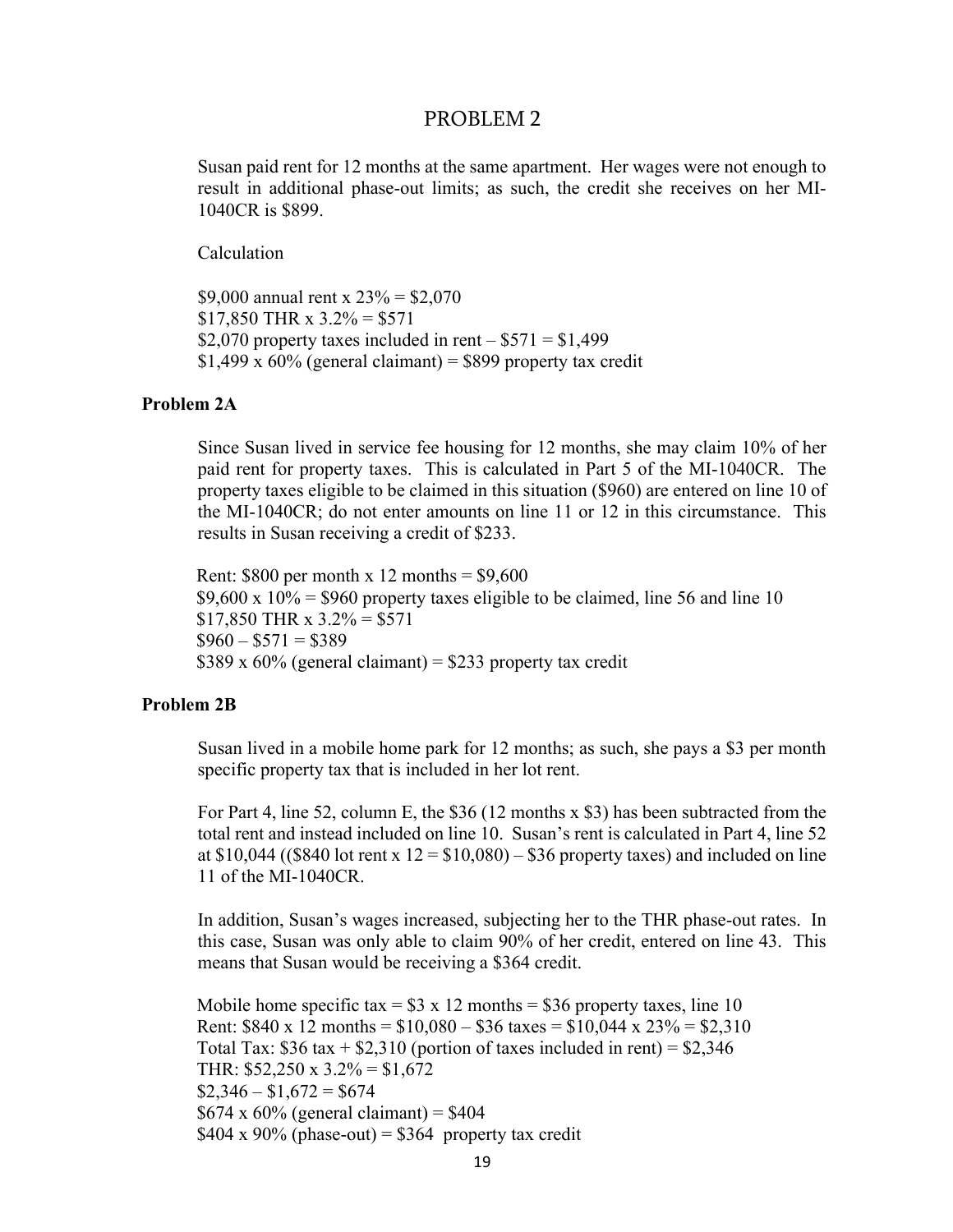#### **Problem 2C**

 line 11. For 6 months Susan lived in a facility that pays ad valorem property taxes. This homestead is accounted for in Part 4 of the MI-1040CR. The total rent paid at this location is \$4,800 (\$800 per month x 6 months). This amount should be entered on

 For the remainder of the year (6 months), Susan lived in housing that pays service fees in lieu of ad valorem property tax. This homestead is accounted for in Part 5 of the MI-1040CR. The portion of the property taxes that Susan can claim for this facility is \$435 ( $(\$725$  per month x 6 months) x 10%) and should be entered on line 10.

 The total amount of property taxes and rent Susan is eligible to claim on line 13 is \$1,539. Susan would receive a credit of \$581.

#### Calculation

Property Tax:  $$725$  rent per month x 6 months =  $$4,350$ , line 55  $$4,350 \times 10\% = $435$  property taxes allowed service fee housing, line 56 and line 10 Rent:  $$800$  per month x 6 months =  $$4,800$ , line 11  $$4,800 \times 23\% = $1,104$  portion of property taxes included in rent Total property tax in rent:  $$435 + $1,104 = $1,539$  line 13 THR: \$17,850 x 3.2% = \$571  $$1,539 - $571 = $968$  $$968 \times 60\%$  (general claimant) = \$581 property tax credit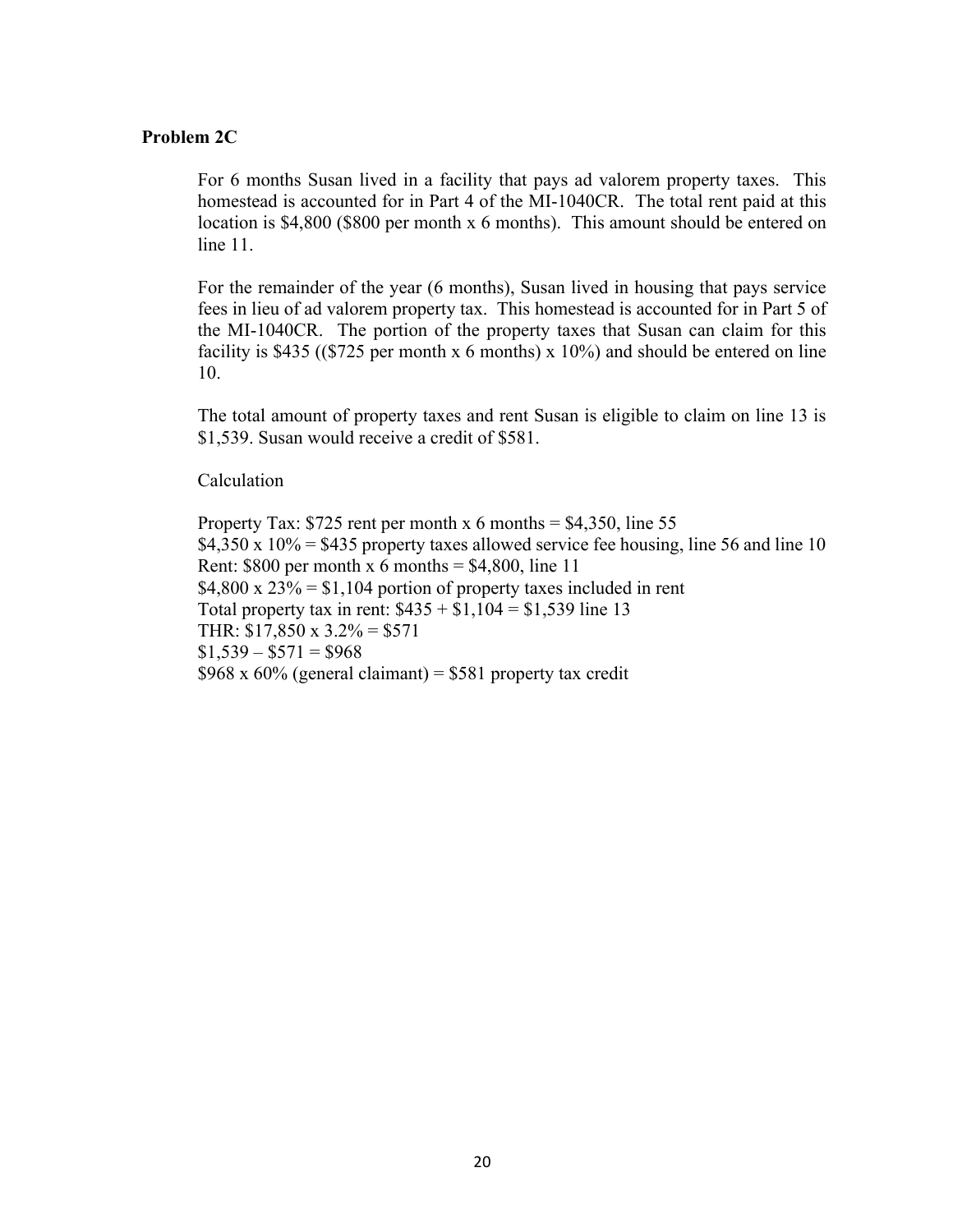A claimant may be eligible for the Senior Citizen – Alternate Method for Renter instruction booklet should be completed to determine if this method or the regular method for calculating the Homestead Property Tax credit is more beneficial to the calculation if they are over 65 and rent their home. Worksheet 5 in the MI-1040 claimant(s).

Marjorie's credit computes as follows:

|                              | <b>Regular Method</b> |                                |                         | <b>Alternate Method</b>        |           |
|------------------------------|-----------------------|--------------------------------|-------------------------|--------------------------------|-----------|
| Rent/year                    |                       | \$7,500<br>$X$ 0.23<br>\$1,725 | Rent/year               |                                | \$7,500   |
| <b>THR</b><br>$X$ 3.2%       | \$13,150<br>X 0.032   |                                | <b>THR</b><br>$X\,40\%$ | \$13,150<br>0.4                |           |
| <b>Amount Not Refundable</b> |                       | 421                            |                         | <b>Amount Not Refundable</b>   | $-5,260$  |
| <b>Regular Method Credit</b> |                       | <u>\$1,304</u>                 |                         | <b>Alternate Method Credit</b> | $$2,240*$ |

| THR Calculation: \$ 800 Interest |              |                                                                        |
|----------------------------------|--------------|------------------------------------------------------------------------|
|                                  |              | 6,750 Pension                                                          |
|                                  |              | 6,700 Social Security                                                  |
|                                  |              | $(1,100)$ Health insurance premium $(\$275 \times 4 \text{ quarters})$ |
|                                  | \$13,150 THR |                                                                        |

 for a \$1,500 maximum credit, this should be entered on line 44. \*Using the Alternate Method (see Worksheet 5 in the instruction booklet) allows

 (Another example of this calculation can be found on page 75 of the Taxpayer Assistance Manual.)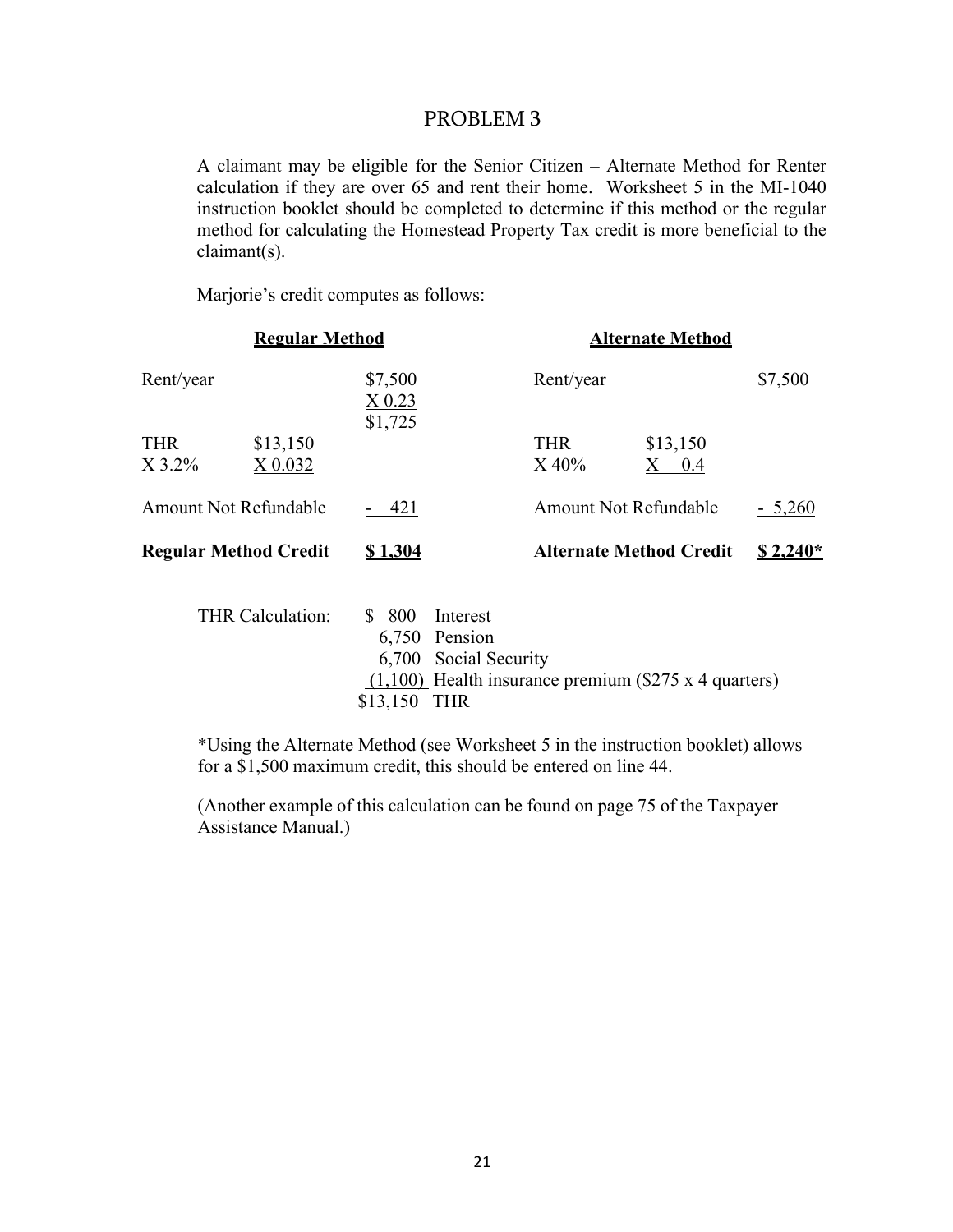John is allowed a \$53 credit after phase-out reductions are applied. Keep in mind allowance. Also, since John's THR is \$57,900, his allowed credit amount is reduced that the percent of disability (determined by the Veteran Administration) is needed in order to determine the Taxable Value Allowance (TVA) found in Table 2 in the MI-1040CR-2 instruction booklet. After looking at the table and taking into account John's percent of disability, it is found that he will have a \$3,500 taxable value to 30%.

Calculation

 \$3,500 TVA (from Table 2) / \$21,750 TV = 16.09% refundable \$1,100 property taxes x  $16.09\% = $177$  $$177 x 30\%$  phase-out percentage = \$53 property tax credit

 Note: If John received a Disabled Veterans Exemption on his home, the exempt property would not be eligible to claim when computing the homestead property tax credit.

#### **Problem 4A**

 \$1,656 / .0595). His percent of tax relief is also reduced to 12.58% (\$3,500 TVA/  $x 12.58\% = $208 \times 30\% = $62$ . Veterans who rent must complete Part 2 of the MI-1040CR-2 to compute their taxable value. John's taxable value allowance (TVA) remained the same, but his taxable value of his homestead changed to \$27,832 (\$7,200 annual rent x  $23\%$  = \$27,832). John is allowed a \$62 credit after phase-out reductions are applied (\$1,656

(Another example of this calculation can be found on page 76 of the Taxpayer Assistance Manual.)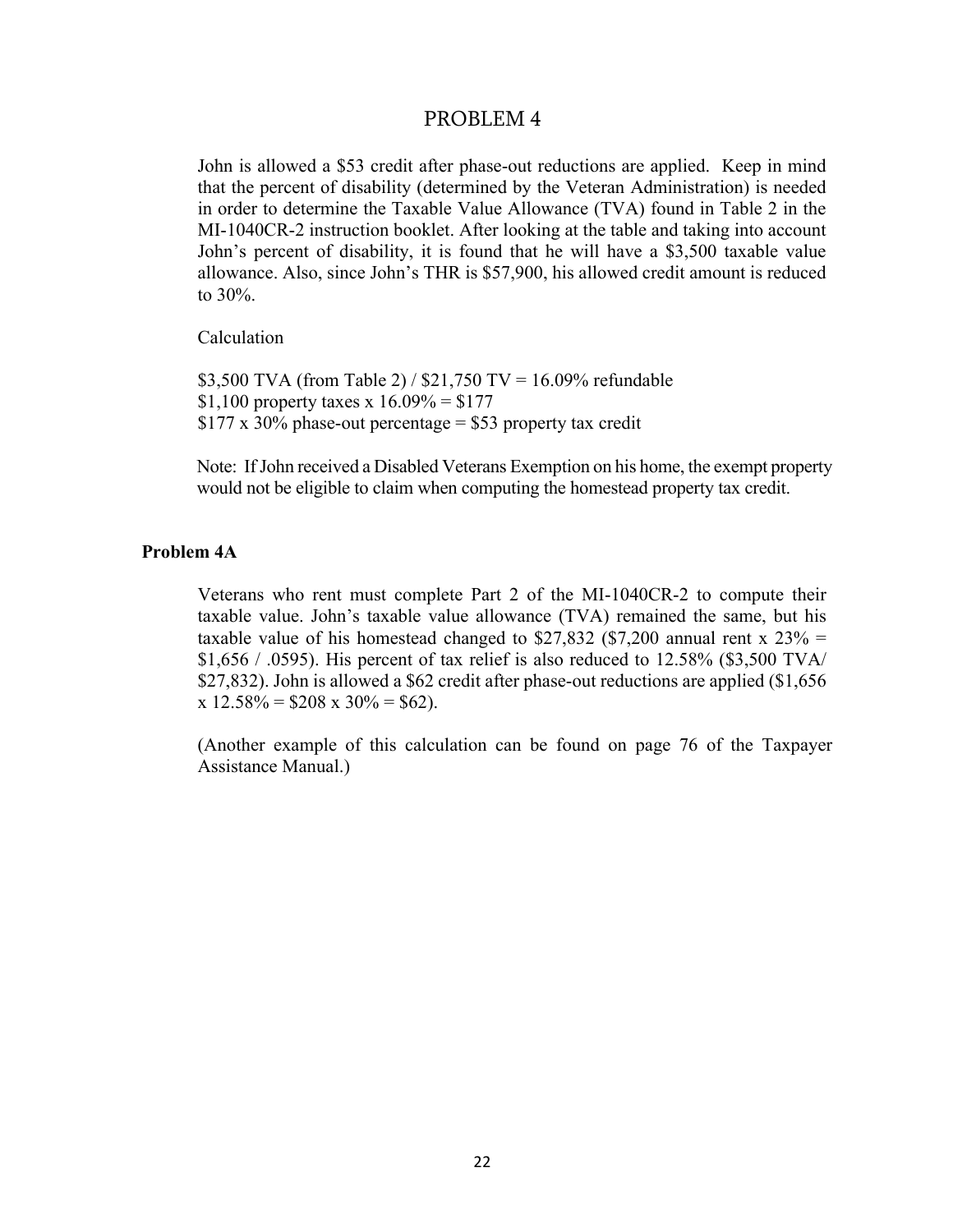Joan received FIP/MDHHS benefits in 2021. She must prorate her credit to reflect the ratio of income from other sources to total household resources. Use the MI-1040CR *Worksheet 4* in the instruction booklet when computing the proration. Joan would receive a total credit of \$178 for 2021.

Calculation

 as child support on MI-1040CR, line 22. Any child support included with FIP/MDHHS income should be separately reported

\$6,800 FIP/MDHHS statement – \$2,000 child support = \$4,800 FIP/MDHHS income

\$890 property tax  $-$  \$320 = \$570  $$10,000 \times 3.2\% = $320$  $$570 \times 60\%$  (general claimant) = \$342

 $$10,000$  THR  $- $4,800$  FIP/MDHHS  $= $5,200$  non FIP/MDHHS income  $$5,200 / $10,000$  THR = 52%  $$342 x 52\%$  FIP/MDHHS proration = \$178 property tax credit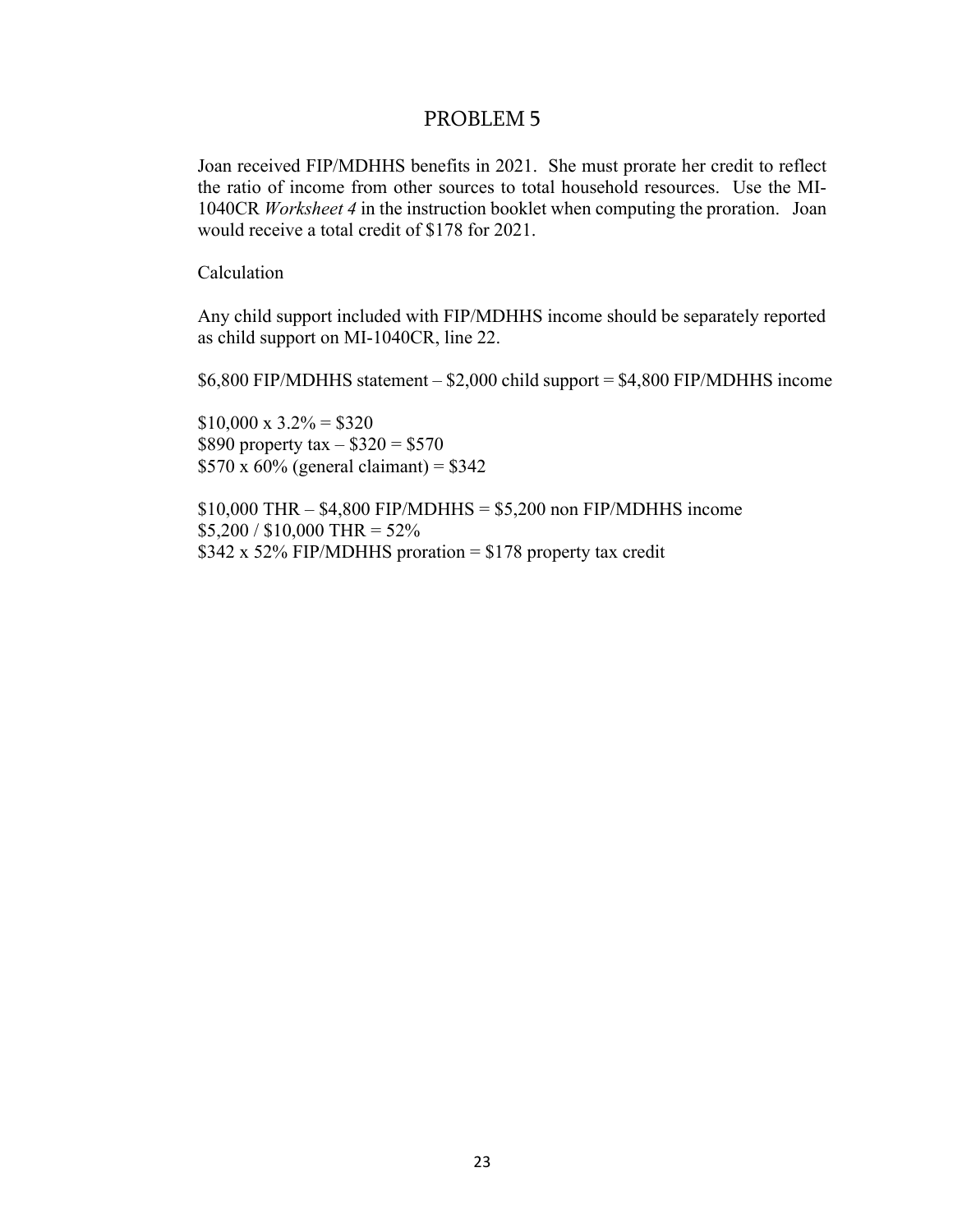Arthur and Millie's THR is \$13,910. They are allowed four exemptions on their MI- 1040CR-7, two are personal exemptions and two are for Arthur's deafness and Table A, page 19 is \$1,021 and should be entered on line 38 of the MI-1040CR-7. It credit method (\$27,700). Since their income is below the income ceiling, their claim either method. Both methods should be computed when a claimant(s) qualifies to use either method and the larger amount should be claimed for the credit. In this case, the Watsons would receive a larger credit by using the standard credit amount (line 40), which computes to \$534, instead of the alternative credit amount (line 45), Millie a larger credit. Please note, the credit amount for both methods is further reduced by the percentage of federal home heating assistance funds available for this year. Therefore, the credit is subject to further proration. Millie's blindness. With four exemptions, the Watsons' standard allowance from is important to take note of the income ceilings for each Standard allowance and Alternative credit when preparing the MI-1040CR-7. The Watsons' THR does not exceed the income ceiling for either the Standard credit (\$29,156) or the Alternative is for twelve months, and their heat is not included in their rent, they qualify to use which computes to \$308. The standard credit amount of \$534 will give Arthur and

#### **Problem 6A**

 costs are included in their rent. Box 10 should be checked to indicate that their credit by 50 percent. The Watsons' standard credit amount computes to \$267. Please proration. In this scenario, Arthur and Millie moved into a new homestead where their heating heating costs are included in rent. Since the Watsons' heat is included in their rent, they are no longer eligible to use the Alternate credit method when calculating their credit on the MI-1040CR-7. The Watsons' standard allowance and THR remained the same, but now they must complete line 41 and reduce their computed standard note, this amount is further reduced by the percentage of the federal home heating assistance funds available for this year. Therefore, the credit is subject to further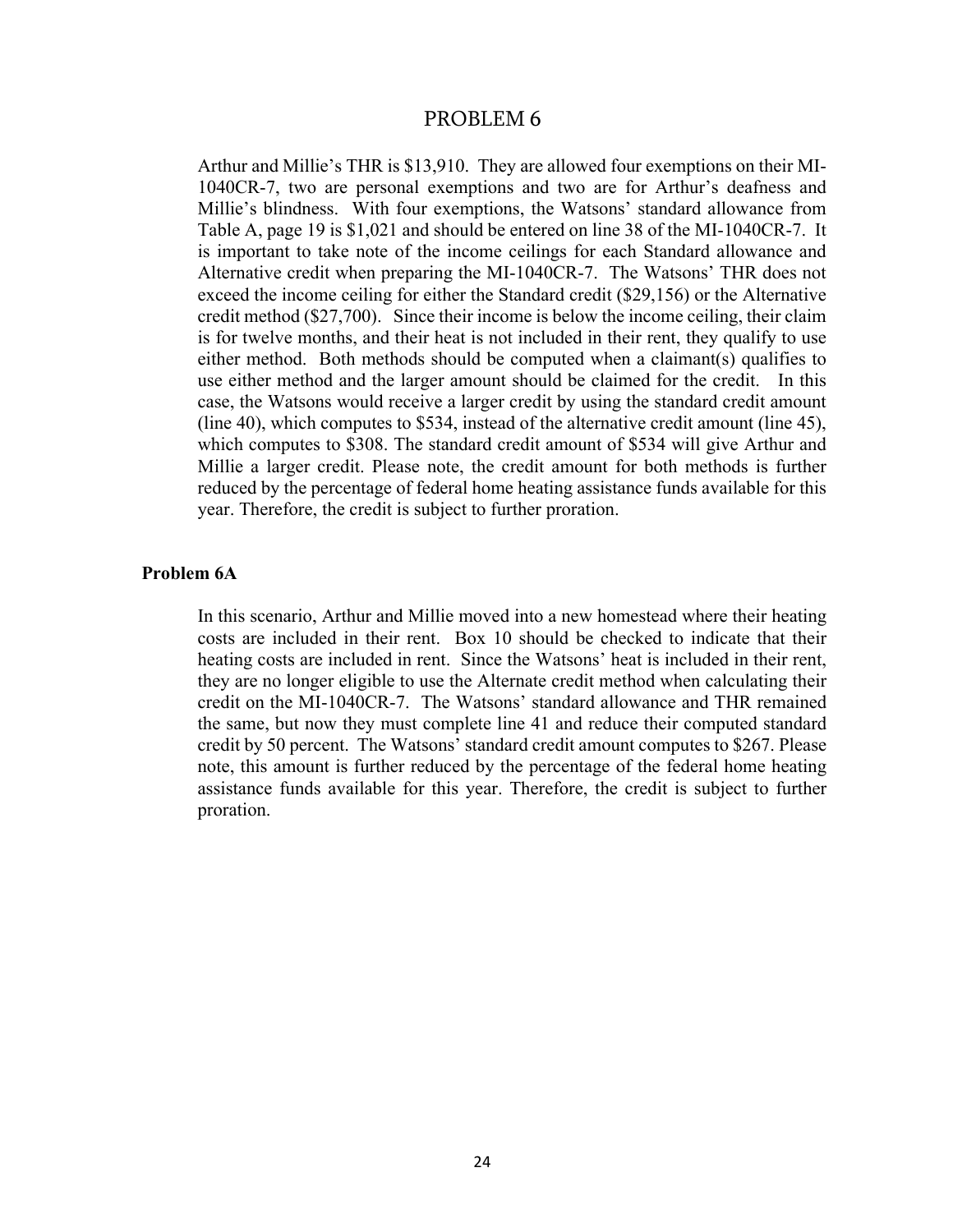The couple's AGI is \$39,100, which includes wages (\$25,500), pension (\$12,850), and bank interest (\$750). The Earles should claim three exemptions since Donald's mother is their dependent.

 The Earles do not have any additions from Schedule 1, but they do have subtractions totaling \$13,600, which are entered on the MI-1040*,* line 13. The subtractions are determined as follows:

- Pension Schedule, Form 4884 should be completed. The questions in (1) Since one or more of the Earles were born before 1946, the *Michigan*  "*Which Section of Form 4884 Should I Complete?"* in the MI-1040 instruction booklet are used to determine which section on page 2 of Form 4884 is completed. It is determined that the Earles complete section A of Form 4884. The \$12,850 amount from Section A, line 16 is entered on Schedule 1, line 25.
- (2) Due to one of the Earles being born before 1946, they are eligible to take a \$750 Dividend/Interest/Capital gains deduction. This is entered on Schedule 1, line 26.

 The Earles had \$625 of state withholding from their wages from Barker Products; withholding. The amount from Schedule W should be entered on the MI-1040, line 30.  $line 30.$ therefore, Schedule W should be completed to demonstrate the amount of each

 programs. Therefore, a *Michigan Voluntary Contributions Schedule* Form 4642 is The Earles have also chosen to make monetary contributions to a few charitable completed with the \$25 amount entered on the MI-1040, line 22*.* 

The Earles are entitled to a \$141 refund in 2021.

Calculation

 $$39,100$  AGI –  $$13,600$  Schedule 1 subtractions =  $$25,500$  income subject to tax  $$25,500 - $14,700$  exemption allowance =  $$10,800$  taxable income  $$10,800 \times 4.25\% = $459 \text{ tax}$ \$459 tax  $+$  \$25 voluntary contributions = \$484 total tax liability \$484 tax liability – \$625 Michigan withholding = \$141 refund

#### **Problem 7A**

 born in 1947; he is grouped into Tier 2 for retirement benefits. All Tier 2 filers have reached the age of 67 and are eligible for the Tier 2 Michigan Standard Deduction. The Earles can take a \$40,000 standard deduction, which can be used against **all**  The Earles have no dependents, so they are allowed two exemptions. Donald was income. Unlike in the previous scenario when we calculated an amount on Form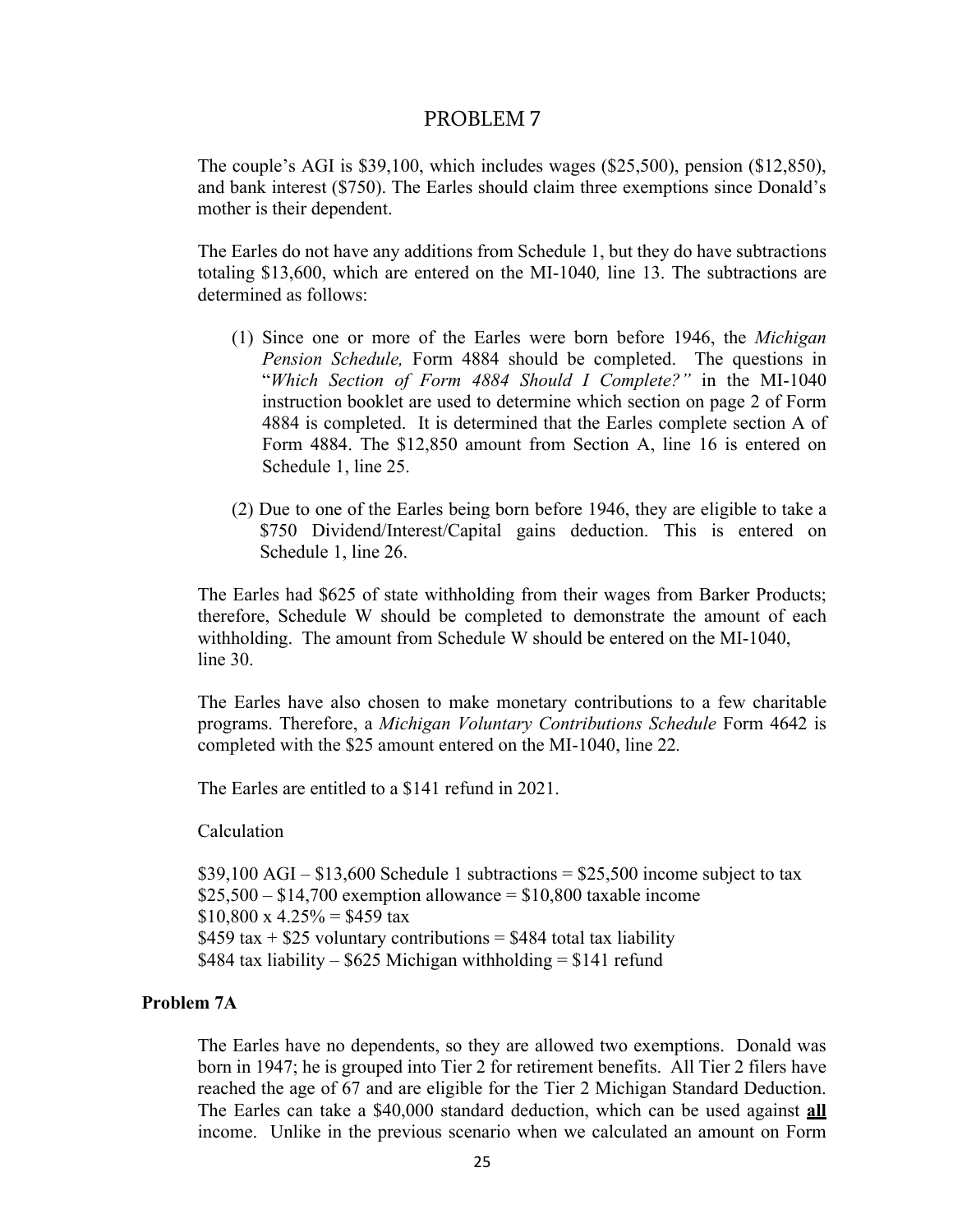married filing separate filers and \$40,000 for married filing jointly (limited by any subtraction for military compensation and pension benefits and railroad or Michigan (\$39,100), leaving the Earles with \$25 tax liability from their voluntary contributions. The Earles are due a refund of \$600 for 2021. 4884, the Earles should now complete Schedule 1, line 23, and should not complete Form 4884. In 2021, the Michigan Standard Deduction is \$20,000 for single or National Guard pension benefits). The Earles are able to deduct all of their income

#### **Problem 7B**

 a \$7,700 exemption allowance. AGI is \$47,350 (due to the inclusion of the taxable In this scenario, the taxpayer is single and has a special exemption. He is eligible for city income tax refund and the increase in pension). The \$100 city income tax refund included in federal AGI is allowed as a subtraction on Schedule 1, line 16.

 The taxpayer was born in 1947, which puts him in Tier 2. All Tier 2 filers have Donald can take a \$20,000 standard deduction, which can be used against **all** income. the Tier 2 Michigan Standard Deduction is \$20,000 for single filers or married filing reached the age of 67 and are eligible for the Tier 2 Michigan Standard Deduction. Donald completes Schedule 1, line 23, and should not complete Form 4884. In 2021, separate filers and \$40,000 for married filing jointly (limited by any subtraction for military compensation and pension benefits and railroad or Michigan National Guard pension benefits). The \$20,100 Schedule 1 total is carried to MI-1040, line 13.

 taxpayer's total tax liability to \$856 (\$831 tax + \$25 voluntary contributions). The taxpayer now owes \$231 on his MI-1040. The taxpayer had the same withholdings and volunteer contributions as the previous scenarios. The taxpayer had a higher pension distribution, which increased the withholdings remain the same at \$625 for the wages received. This means that the

#### **Problem 7C**

 born in 1955, which puts him in Tier 3 in regard to his retirement and pension benefit. Those in Tier 3 are generally not allowed a pension deduction and their entire pension Donald's AGI is \$39,100 and he claims \$9,800 for two exemption allowances. He is is taxable. Donald has no items to subtract on the Schedule 1. Therefore, the Schedule 1 is not needed.

 Donald's tax liability is \$1,245, resulting in a tax due of \$620. Since the taxpayer is his pension benefits or he should have remitted estimated tax payments during the should have made estimated tax payments to the Michigan Department of Treasury not entitled to a pension subtraction, he should have had income tax withheld from year. Anyone who can reasonably expect their annual tax amount to exceed their withholdings and credits by more than \$500 should make estimated tax payments. Failure to do so may result in additional interest and penalties. In this case, Donald since his tax due exceeds \$500.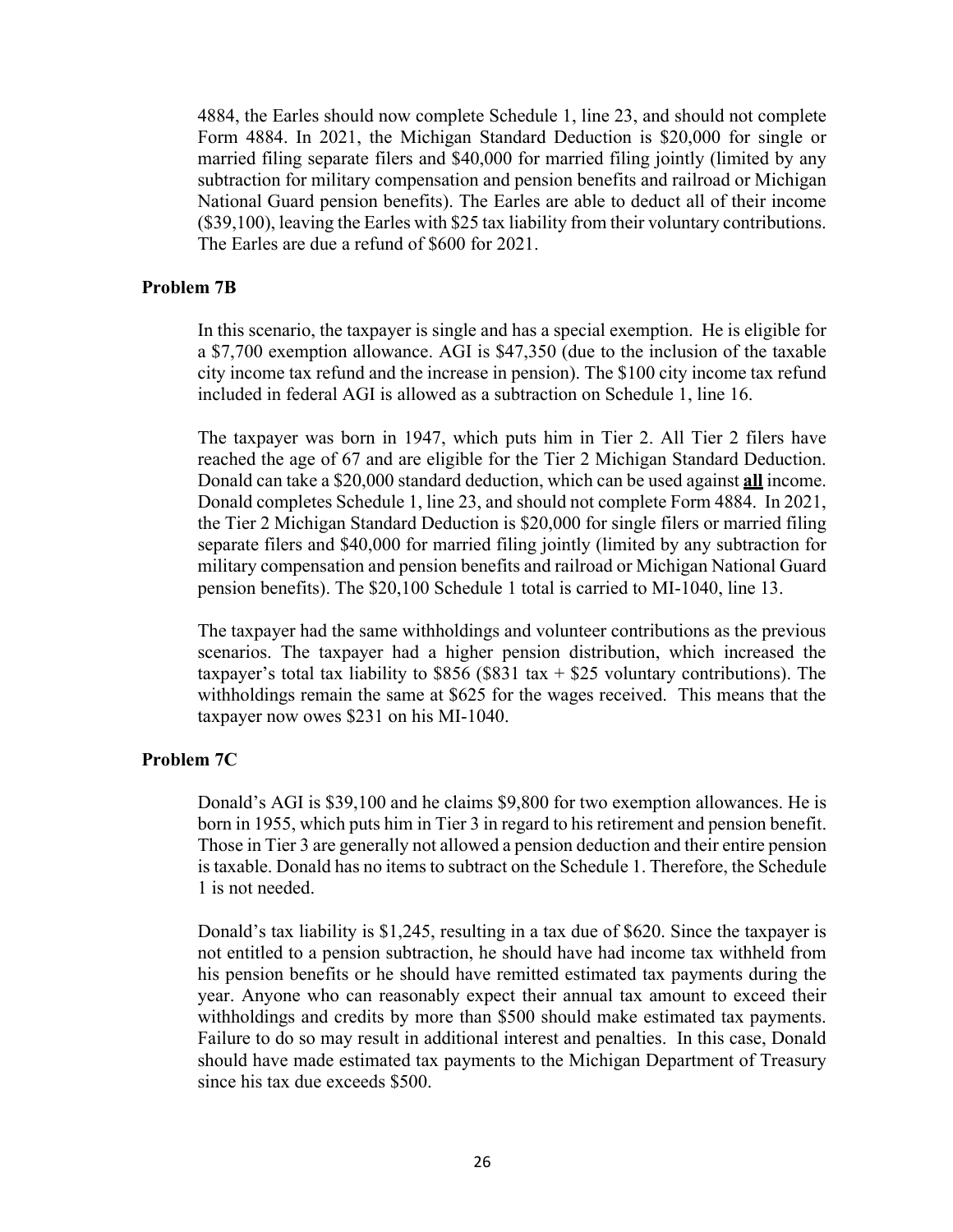Schedule 1*,* line 26. In 2021, the maximum deduction for a single person is \$12,127; therefore, George is allowed to subtract all of his bank interest and dividend income for a total of \$10,000 on Schedule 1*,* line 26. George's AGI is \$17,500, which includes wages, interest from U.S. saving bonds, bank interest, and dividend income. George is allowed to subtract the interest from U.S. savings bonds on the Schedule 1*,* line 10. Since George was born in 1942 (Tier 1), he is allowed a subtraction for his dividend, interest, and capital gain income on

 withheld should be entered on the Schedule W; the total of the Schedule W should be carried to MI-1040, line 30. George had wages and income tax was withheld from his wages. The amount

 Section A of the form, should be completed since George is a senior claimant. Part 4 of the form should be used to report George's rent. His THR is below \$21,000 and A Homestead Property Tax Credit should be completed for George. He should include his wages, all interest and dividend income, and his nontaxable social security income in his Total Household Resources (THR), totaling \$20,200. Part 1, is not subject to the senior credit reduction. George would receive the full amount of his credit, which computes to \$1,424. This amount is reported on MI-1040, line 25.

 On his MI-1040, George has a total tax liability of \$38, a property tax credit of \$1,424, and Michigan tax withholdings of \$260. George is eligible for a refund of \$1,646.

Calculation

 $$17,500$  AGI -  $$11,700$  Schedule 1 subtraction -  $$4,900$  exemption allowance =  $$900$ taxable income.  $$900 \times 4.25\% = $38 \text{ tax}$ \$1,424 property tax credit  $+$  \$260 withholding -\$38 tax = \$1,646 refund

#### **Problem 8A**

In this problem, George has a roommate who is also contracted to pay rent, rent for the house was increased to \$900 monthly, and his dividend income increased to \$11,400.

 George's AGI is \$20,400. On the Schedule 1, George would still subtract the \$1,700 income is \$12,900. George is a single claimant and may only deduct a maximum of (\$12,900 - \$12,127) of the income is taxable. After totaling Schedule 1, \$13,827 savings bond income on line 10 and he would have a deduction on line 26 for dividend, interest, and capital gain income. George's bank interest, and dividend \$12,127 for the senior dividend, interest, and capital gain deduction; therefore, \$773  $($12,127 + $1,700)$  is carried to MI-1040, line 13.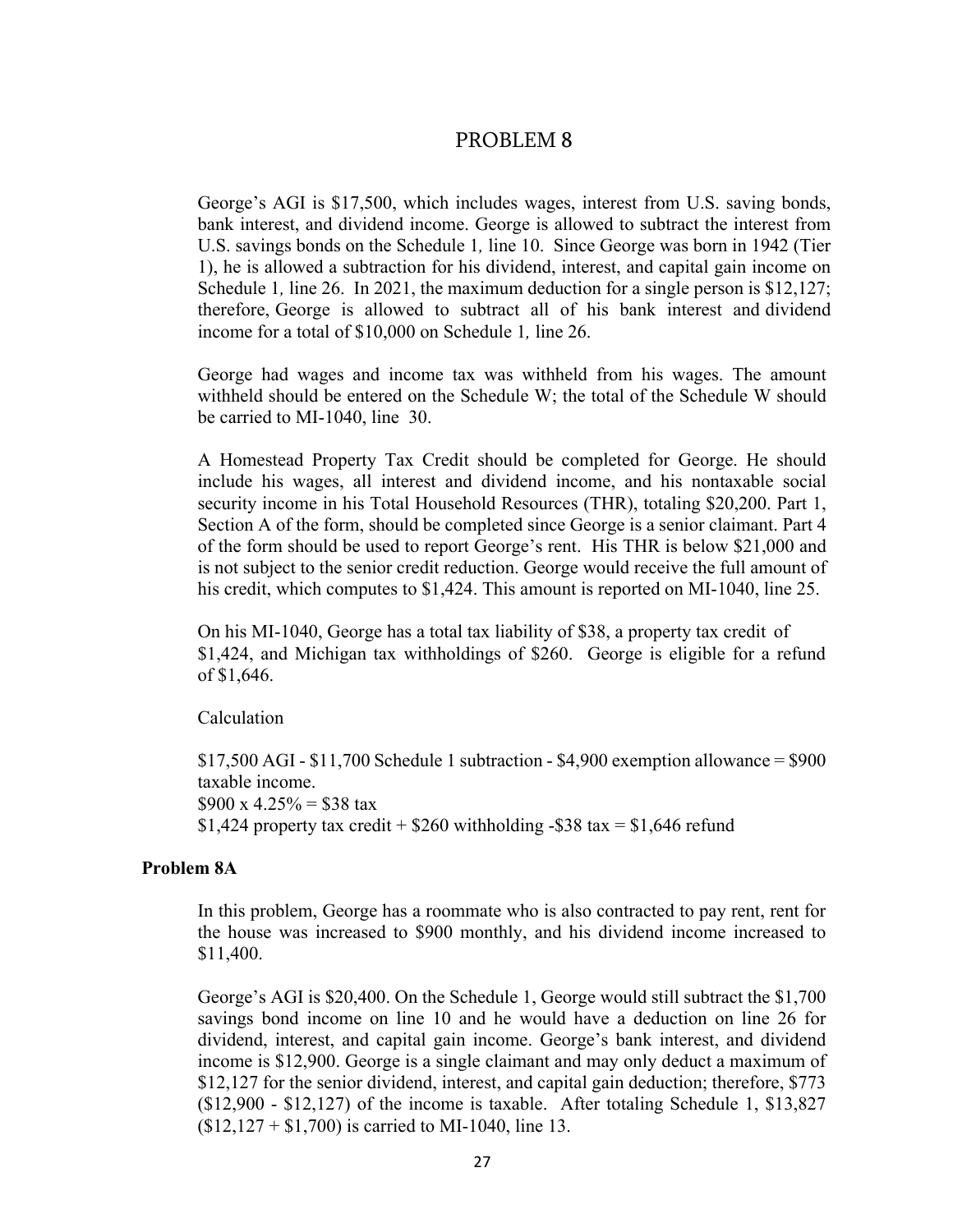1040, line 30. Again, George reported \$260 in withholdings on Schedule W, which is carried to MI-

 the entire \$900 a month. With the increase in dividend income, George's THR is increased to \$23,100. George is now subject to the senior credit reduction rates. For the Homestead Property Tax Credit, George now has a roommate who is also contracted to pay rent. George may claim \$450 a month or \$5,400 for the year, not George may only claim 88% of the credit (entered on line 37). George's property tax credit computes to \$443 and is carried to MI-1040, line 25.

 George has a total tax liability of \$71, due to the dividend income that could not be deducted, a property tax credit of \$443, and Michigan tax withheld of \$260. George is entitled to a refund of \$632.

#### **Problem 8B**

 In this scenario, George's age has changed to 66 and his rent has been reduced. George's AGI is \$17,500. Due to George's age, he is no longer allowed to take the before 1946. This means that his \$10,000 of bank interest and dividend income is MI-1040, line 13. deduction for dividend, interest, and capital gains income for those who are born completely taxable, but he is still able to deduct his interest from savings bonds on Schedule 1*,* line 10. The amount of \$1,700 should be carried from the Schedule 1 to

 MI-1040, line 30*.*  George reported \$260 in withholdings on Schedule W, which should be carried to

George's rent is now \$350 a month for a total of \$4,200 for the year. His THR is \$20,200 so he is not subject to the senior credit reduction rates. George is entitled to a \$320 credit, which should be carried to MI-1040, line 25.

 Since none of George's bank interest or dividend income was deductible, he has a tax liability of \$463. His property tax credit is \$320, and his withholding remained the same at \$260. George has a refund of \$117.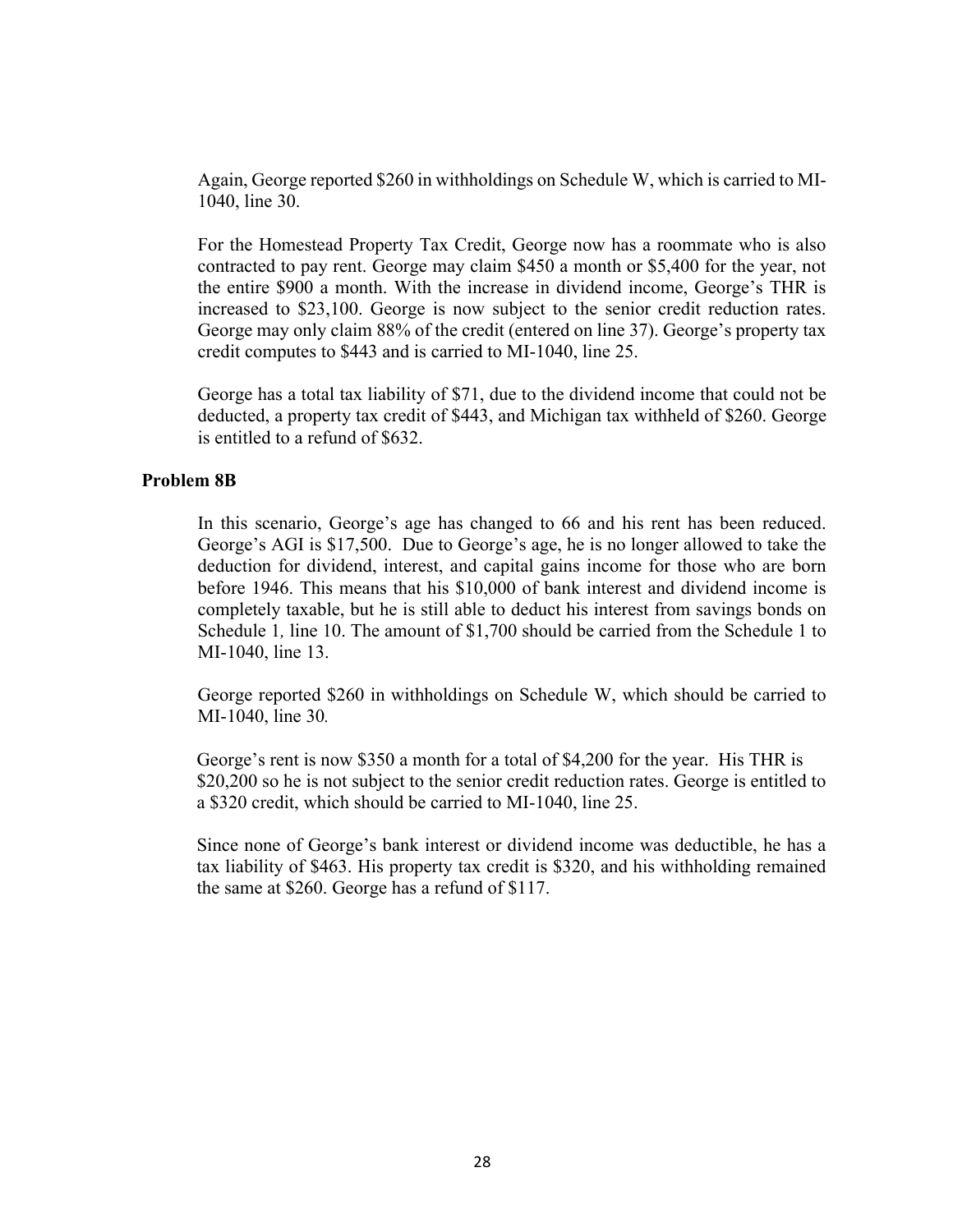The Dukes were part-year residents; they have five personal exemptions for a total of is wages (\$90,000), interest income (\$500), and lottery winnings (\$2,750). \$24,500 (which will be prorated later). Their AGI is \$93,250. Included in their AGI

 allows the taxpayer to appropriately designate income attributable to Michigan from Their AGI must be divided into an amount that was earned and allocated to Michigan and an amount that was earned and allocated to Pennsylvania. The Schedule NR income attributable to Pennsylvania. After all income has been considered, Michigan income totals \$27,925 and Pennsylvania income totals \$65,325. The income attributable to Pennsylvania must be carried to Schedule 1*,* line 13 so that a subtraction can be made from AGI; from Schedule 1 the amount is carried to MI-1040*,* line 13.

 allowed an exemption allowance of \$7,338 since they were part-year residents (\$27,925 / \$93,250 = 29.95% x \$24,500). This amount should be entered on MI-1040*,*  line 15. The proration is computed on Schedule NR. Part-year residents must prorate their Michigan exemption allowance based on the ratio of Michigan income to total income, computed on Schedule NR. The Dukes are

The amount of income tax withheld from Michigan earnings is reported on the Schedule W and carried to MI-1040, line 30.

 Michigan Homestead Property Tax Credit. The property taxes must be prorated for in 2021 (214/365 = 58.63% x \$2,500). Also, the Dukes were part-year residents so they must annualize their THR to determine if they are subject to phase-out reductions. and the \$2,450 lottery winnings (the amount that exceeds \$300). The gain from the sale of their home in Pennsylvania is included in THR because the sale and the gain Since the Dukes lived in Michigan for at least six months, they are eligible to claim a the time that the Dukes owned and occupied their new home in Michigan. Part 3 of the MI-1040CR should be completed. The Dukes were Michigan residents for 214 days and are able to claim \$1,466 of the property taxes that were levied on their home Their THR is \$32,625 consisting of \$25,000 in wages earned while a Michigan resident, the \$175 interest, \$5,000 capital gain received while a Michigan resident, occurred while the Dukes were Michigan residents.

The annualized amount would compute to  $$55,789$  (365/214 = 1.71 x \$32,625). **Please note**: the annualized THR of \$55,789 does not appear anywhere on the MI- 1040CR. It is only used for reference to determine if the Dukes must reduce their reductions begin with a THR of \$51,601, the Dukes are subject to phase-out reduction rates. The Dukes must refer to Table B in the MI-1040 instruction booklet to determine the percentage of credit for which they are eligible. That percentage, 50%, is entered property tax credit under the phase-out reduction rates. Because the phase-out on the MI-1040CR line 43. The Dukes are eligible for a \$127 property tax credit, which is carried to MI-1040, line 25.

The Dukes' total tax liability is \$875, their property tax credit is \$127, and their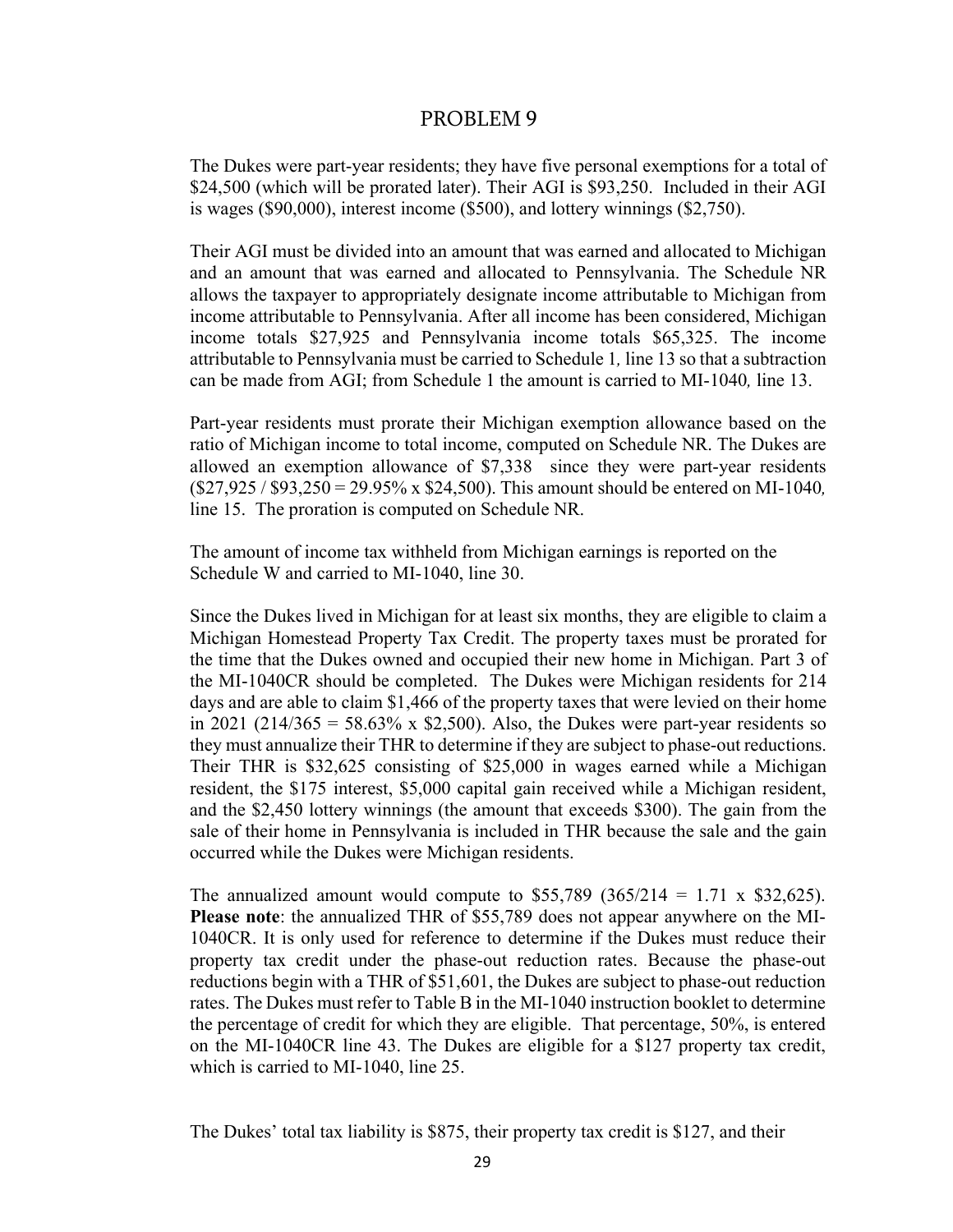Michigan tax withheld is \$785. The Dukes are entitled to a \$37 refund.

Calculation

| \$93,250            | AGI                                  |
|---------------------|--------------------------------------|
| (65,325)            | Out-of-state income                  |
|                     | (7,338) Prorated exemption allowance |
|                     | \$20,587 Taxable income              |
| x $4.25\%$ Tax rate |                                      |
|                     | \$ 875 Tax liability                 |
|                     | (127) Property tax credit            |
|                     | (785) Withholding                    |
| $\sqrt{2}$          | $\mathbf{r}$ $\alpha$ $\mathbf{r}$   |

\$ 37 Refund

*Exemption allowance* 

 \$27,925 Michigan income / \$93,250 total income = 29.95% 5 exemptions x \$4,900 = \$24,500 x 29.95% = \$7,338

*Annualized THR* 

 365 days / 214 days in Michigan = 1.71  $$32,625$  THR x  $1.71 = $55,789$ \$55,789 annualized THR results in a 50% phase-out reduction (Table B)

*Property tax credit* 

214 days occupied  $/ 365 = 58.63\%$ \$2,500 property taxes x  $58.63\% = $1,466$ 

\$32,625 THR x  $3.2\% = $1,044$ \$1,466 property tax  $-$  \$1,044 = \$422 \$422 x 60% (general claimant) =  $$253$ \$253 x 50% phase-out reduction =  $$127$  property tax credit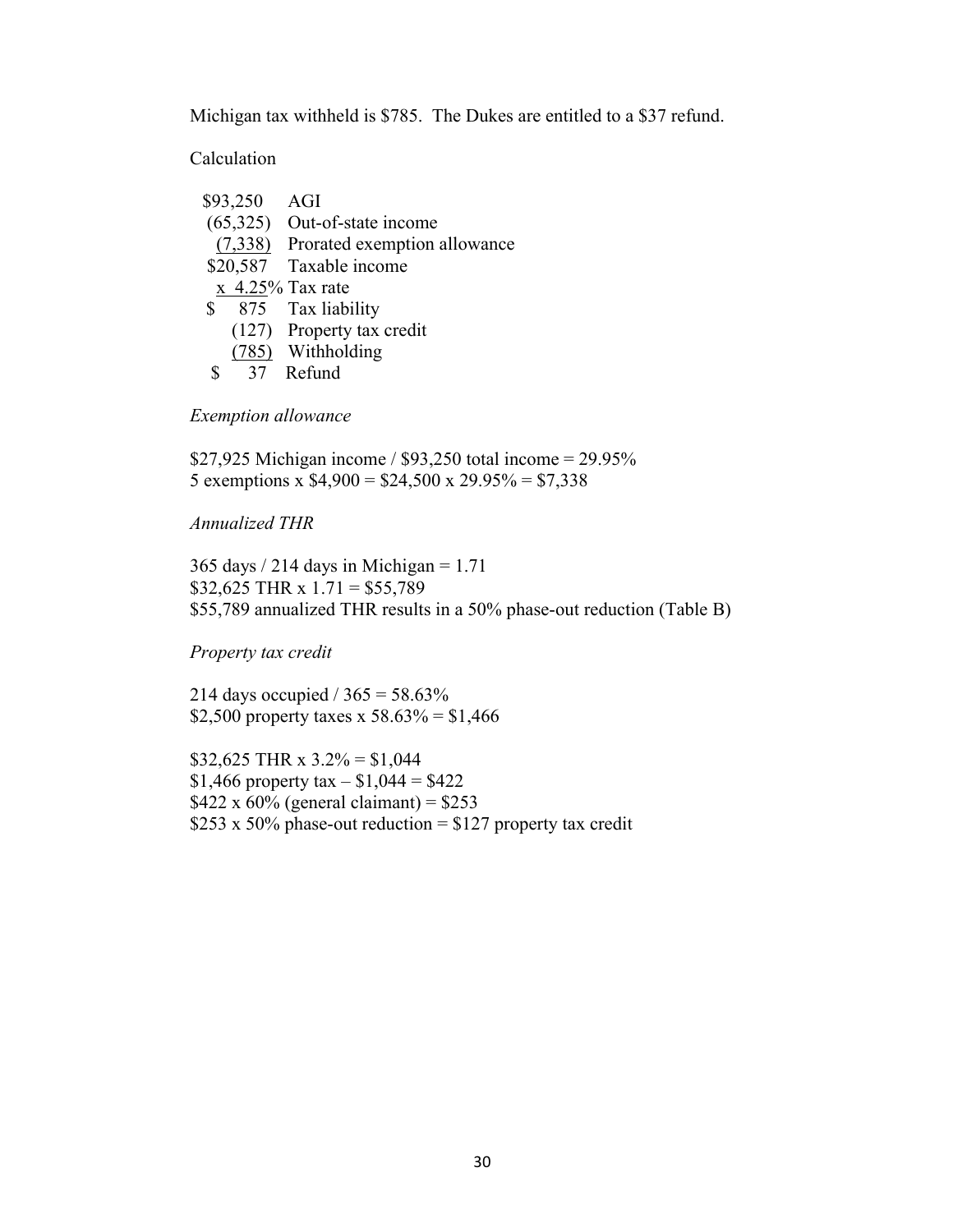includes the following: Thomas was born in 1952 and Mary in 1955. The couple's AGI is \$48,800, which

| 401K Distributions   | \$28,450 |
|----------------------|----------|
| Public Pension       | \$19,500 |
| <b>Bank</b> interest | \$850    |

 The Garcias are in Tier 2 for retirement benefits, as such, they are eligible for the Tier 2 Michigan Standard Deduction, against all income, of \$40,000 for a joint return.

 The couple is ineligible for a dividends, interest, or capital gains deduction as they were both born after 1945. Regardless, the Garcias do not owe any tax and are not entitled to a refund this tax year.

Calculation:

\$48,800 AGI– \$40,000 Subtractions – \$9,800 Exemption = \$0 taxable income

#### **Problem 10A**

 Thomas and Mary's AGI remains the same. As before, Thomas and Mary are in Tier 2. Thomas' pension is from the railroad which is not subject to taxation in Michigan. 2. Thomas' pension is from the railroad which is not subject to taxation in Michigan. Thomas' entire railroad pension of \$19,500 (both Tier 1 and Tier 2) should be subtracted from their taxable income on Schedule 1, line 11, even if some of the benefits were reported as Social Security benefits on the federal return.

 Deduction against all income of \$40,000 for a joint return However, the \$19,500 claim a reduced standard deduction against all income of \$20,500 (\$40,000- \$19,500) to a refund for the tax year. In this scenario, the Garcias would still be allowed the Tier 2 Michigan Standard subtraction on the Schedule 1*,* line 11 reduces the standard deduction. The Garcias on Schedule 1, line 23. Once again, the Garcias do not owe any tax and are not entitled

#### **Problem 10B**

 military retirement benefits are exempt from taxation in Michigan. Thomas' \$10,000 Michigan National Guard pension is subtracted on Schedule 1, line 11. In this scenario, the Garcias' AGI increased to \$52,350. Michigan National Guard and

Michigan National Guard pension is subtracted on Schedule 1, line 11.<br>As in the previous scenarios, Thomas and Mary are in Tier 2 and eligible for the standard deduction against all income of \$40,000 for a joint return. However, the \$10,000 subtraction on the Schedule 1*,* line 11 reduces the standard deduction. The Garcias claim a reduced standard deduction against all income of \$30,000 (\$40,000- \$10,000) on Schedule 1, line 23. Mary did not have taxes withheld from her 401K and the Garcias did not pay estimated taxes.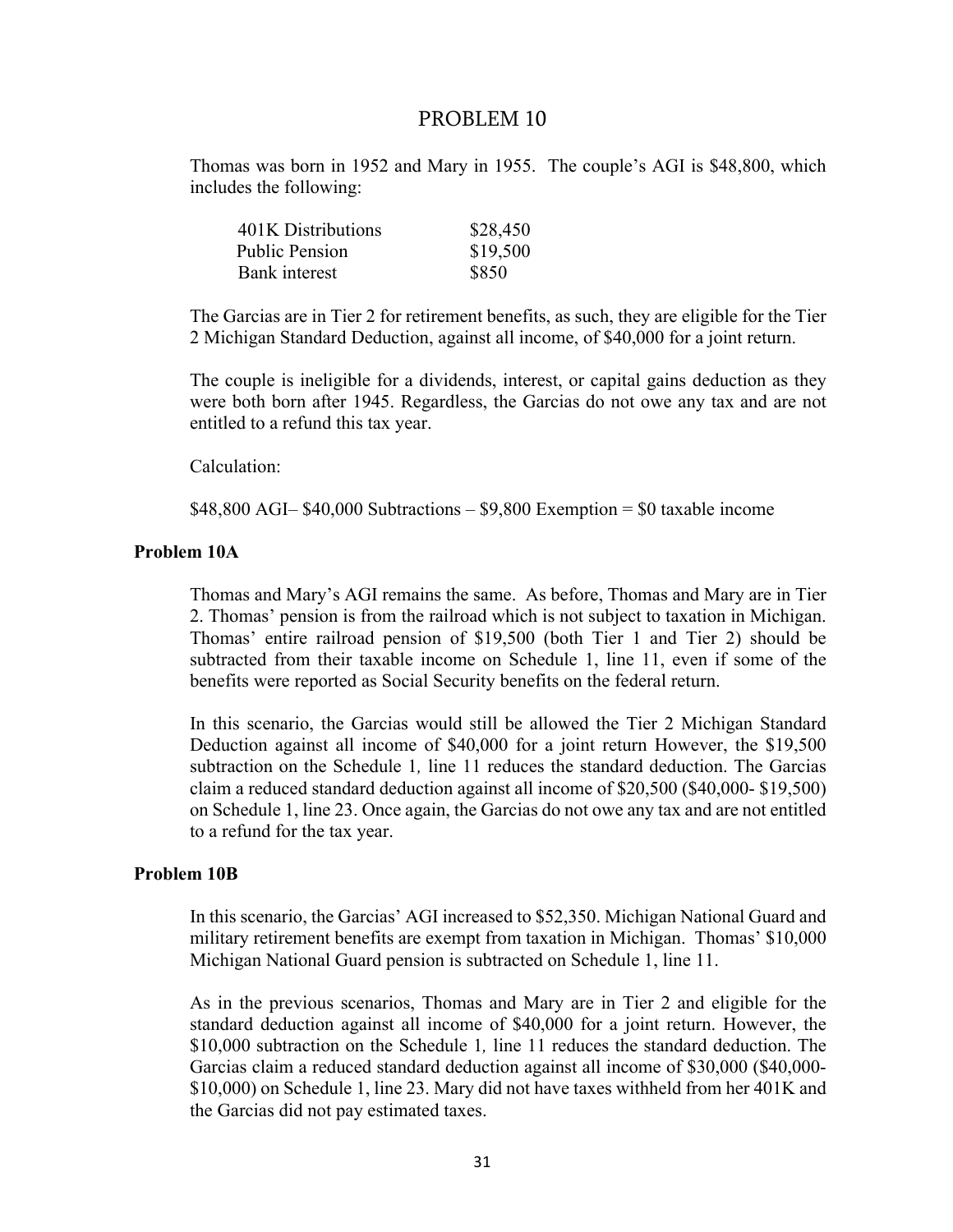#### Calculation:

 (9,800) Exemptions from two exemption allowances \$2,550 Taxable Income \$52,350 AGI (40,000) Subtractions

\$2,550 Taxable income x 4.25% Tax rate = \$108 Tax liability

The Garcias will have a tax due of \$108 for the tax year.

#### **Problem 10C**

 created by a rollover of funds from another retirement plan. The published decision restrictions for age or year of birth. Essentially, the source of the rollover determines *Magen v. Dep't of Treasury*, 299 Mich.App. 566, Docket No. 302771 (2013) may affect the tax treatment of distributions from an individual retirement account (IRA) held that distributions from an IRA are not taxable where the entire principal in the IRA originally derived from a tax-free (public) retirement plan, now subject to the the eligibility for subtraction.

 making it a public pension. An IRA funded with pretax dollars is a federally taxable pension and would be exempt from tax in Michigan. As Thomas was born in 1945 and is considered to be a Tier 1 retiree with a public pension that is potentially exempt from Michigan tax, a "look through" for Thomas' funding of the IRA is required. The original pension was from the State of Michigan, pension, as is a 401K rolled into an IRA. With consideration to Magen, Thomas' IRA distributions attributed to the rollover would be characterized the same as a public

 The Garcias would use the questions in "*Which Section of Form 4884 Should I Complete?"* in the MI-1040 instruction booklet to determine which section (A, B, or C) to complete, on Form 4884. It is determined that the couple should complete Section A of Form 4884. Thomas' IRA distribution of \$13,500 should be entered as a public pension on Form 4884, line 12. Mary's 401K distribution of \$28,450 should 25. Although the Garcias are considered Tier 1 retirees, they do not qualify for the interest, dividends, and capital gains deduction allowed must be reduced by public and of \$41,950 should be carried to MI-1040, line 13. The Garcias would not have a tax due for the tax year, nor would they receive a refund. be entered on Form 4884, line 14. The total retirement and pension benefits subtraction calculates to \$41,950. This total should be transferred to Schedule 1, line interest, dividends, and capital gains deduction on the Schedule 1. The maximum private pension and retirement benefits entered on Schedule 1, line 25. A subtraction

 Include with the return documentation showing the original funding source for the IRA to confirm its status as a public pension.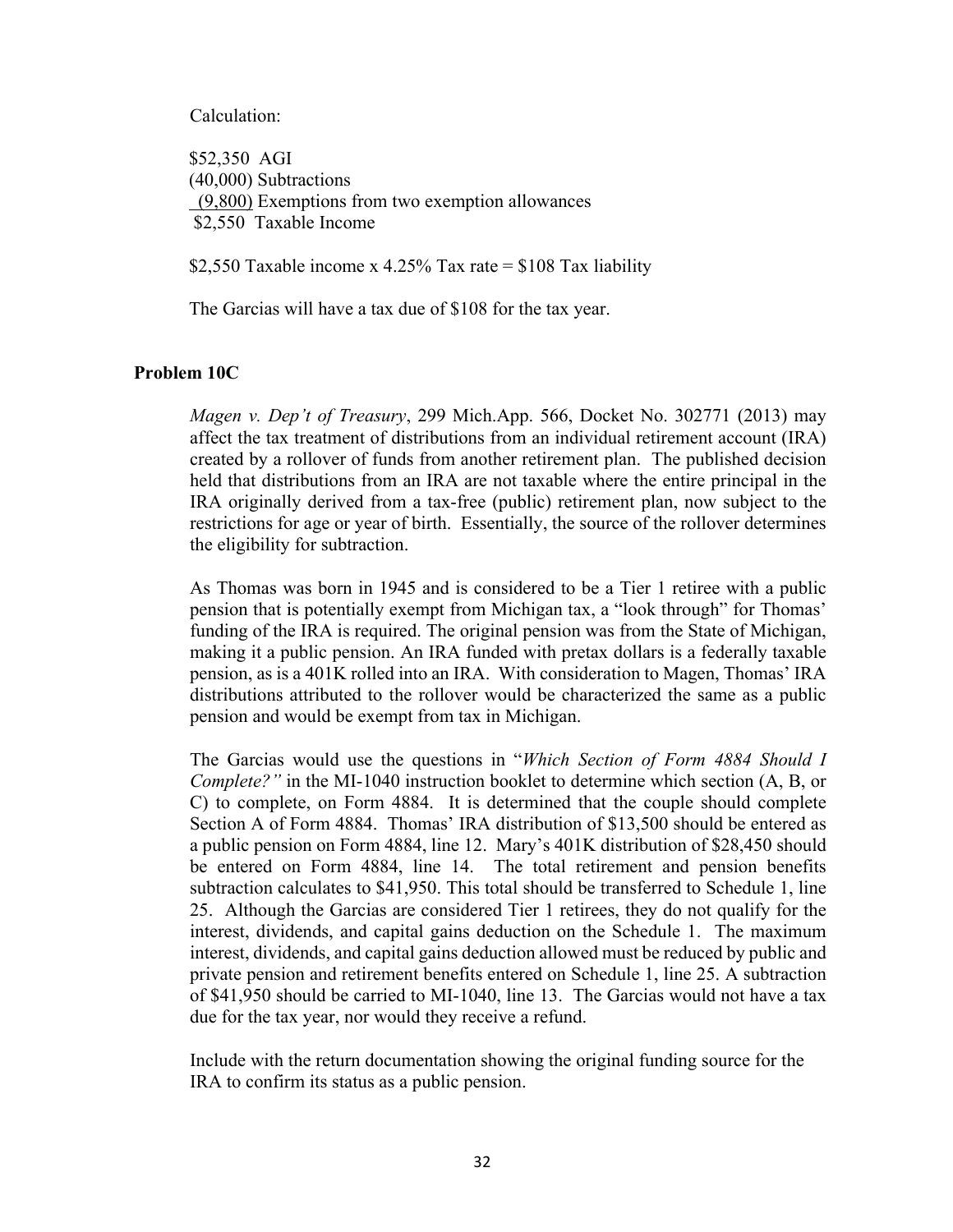#### **Problem 10D**

 claimed a subtraction for retirement and pension benefits on a jointly filed return with In this scenario Thomas is now deceased. Mary is at least 67, has not remarried, and Thomas in the year of his death. As a surviving spouse, Mary may claim the retirement and pension benefits subtraction that would have applied based on the earlier year of birth of the surviving spouse or the deceased spouse. Mary may now elect to claim the Tier 2 Michigan Standard Deduction, or a retirement and pension benefit subtraction based on Thomas' year of birth (subject to the limits available for a single filer); this election is made each year.

 *Tier 3 Surviving Spouses*" from the MI-1040 instruction booklet and uses the "*Which*  Deduction for a single filer is \$20,000 (line a of the guide). Mary's retirement and To make this determination, Mary reads "*Retirement Benefits Election for Tier 2 and Deduction Do I Claim*" guide for assistance. Mary's Tier 2 Michigan Standard pension benefit subtraction determined by Thomas' year of birth (Tier 1) would be larger, and she is directed to complete Form 4884 using Section A to arrive at \$47,950 for a single filer (line b of the guide).

 claimed a subtraction for retirement and pension benefits on a jointly filed return with the decedent in the year they died. When completing Form 4884, Section A, Mary benefits subtraction calculates to \$47,950. This total should be transferred to Schedule When Mary completes Form 4884, she must also check the box on line 7e, indicating that she is a surviving spouse who has reached the age of 67, has not remarried, and enters \$19,500 on line 12 and \$28,450 on line 14. The total retirement and pension 1, line 25. A subtraction of \$47,950 should be carried to MI-1040, line 13. Mary would not have a tax due for the tax year, nor would she receive a refund.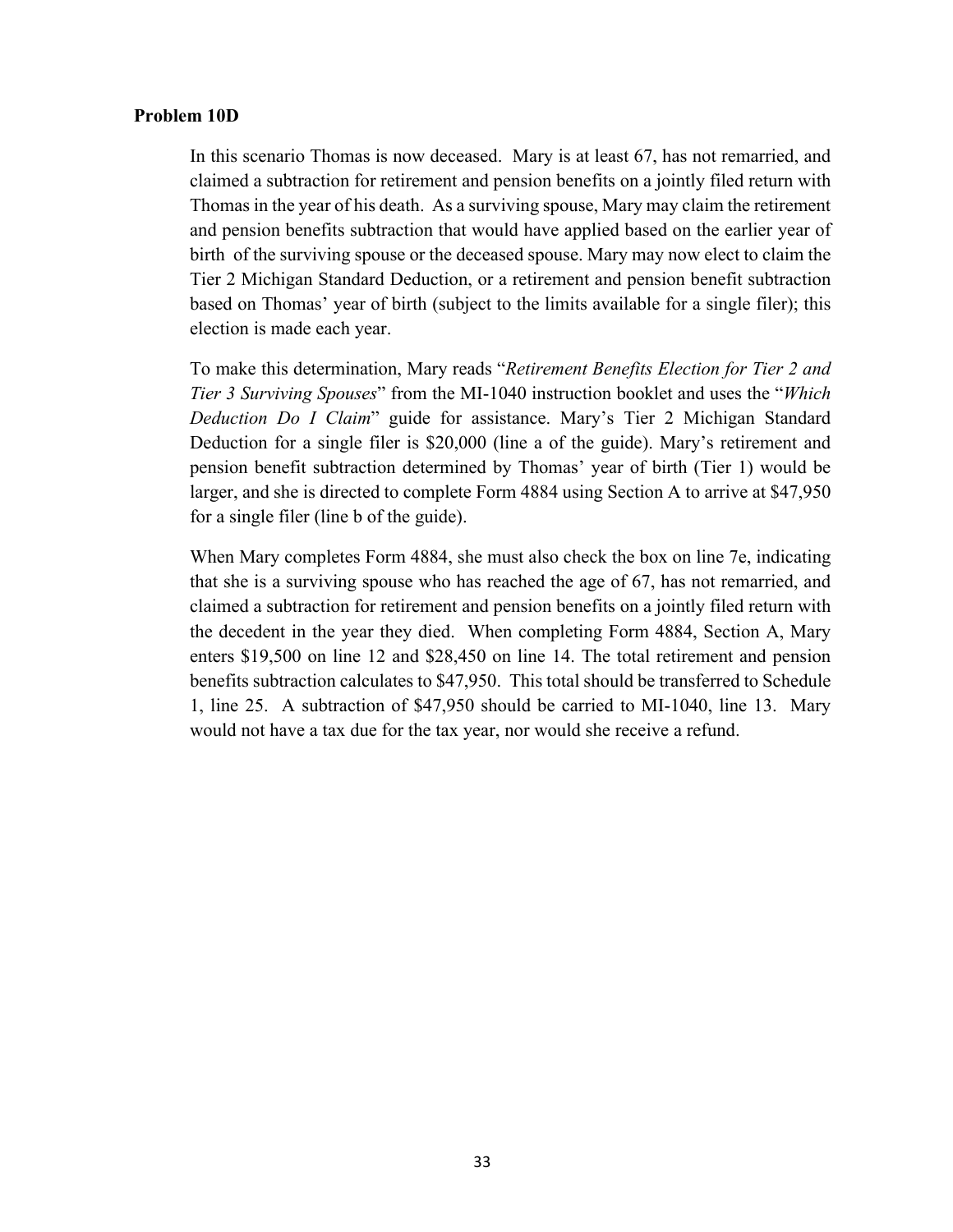Tilly's AGI is \$38,300. She was born in 1958 and is in Tier 3 in regard to pension deduction, meaning their entire pension is taxable. Form 4884 states that anyone born after December 31, 1952, is not entitled to a pension subtraction and should not complete Form 4884 *unless* they have reached age 62 and receive the Social Security Act (SSA). They may be eligible for a retirement and pension retirement and pension benefits. Those in Tier 3 are generally not allowed a pension benefits from employment with a governmental agency not covered by deduction up to \$15,000. If both spouses on a joint return have retirement benefits from an "uncovered" governmental agency, the maximum deduction is \$30,000.

 \$15,000. When completing Schedule 1, Tilly would fill out line 22 and check instruction booklet to determine which section (A, B, or C) to complete, on Form 4884. It is determined that she should complete Section C of Form 4884. Tilly's pension distribution exceeds the maximum \$15,000 pension deduction. The maximum \$15,000 is entered in Section C , line 18 and then entered on Schedule Since Tilly is single and receiving pension benefits from employment with a governmental agency not covered by the SSA (taxes for social security were never deducted from her wages) she would qualify for a pension deduction up to box C (Check if filer received benefits from SSA exempt employment) to indicate that her pension is SSA exempt. She would then complete the questions in "*Which Section of Form 4884 Should I Complete?"* located in the MI-1040 1, line 25.

 Schedule W should be entered on MI-1040, line 30. Tilly is entitled to a \$493 refund in 2021. As the taxpayer is not entitled to subtract her entire pension distribution, she had income tax withheld from her pension distribution. Schedule W should be completed to demonstrate the amount of the withholding. The amount from

Calculation:

 $$23,300 - $4,900$  exemption allowance =  $$18,400$  taxable income  $$18,400 \times 4.25\% = $782 \text{ tax liability}}$  \$782 tax liability – \$1,275 Michigan withholding = \$493 refund  $$38,300$  AGI –  $$15,000$  Schedule 1 subtraction =  $$23,300$  income subject to tax

#### **Problem 11A**

 Tilly and Joe's AGI is \$63,300. Since Joe was born in 1952 and has reached age income (Tier 2 Michigan Standard Deduction). Taxpayers in Tier 2 who have 67, the taxpayers are considered to be in Tier 2. They will no longer deduct retirement or pension benefits but are now eligible for a deduction against all reached age 67 and who receive, or whose spouse receives (when filing jointly),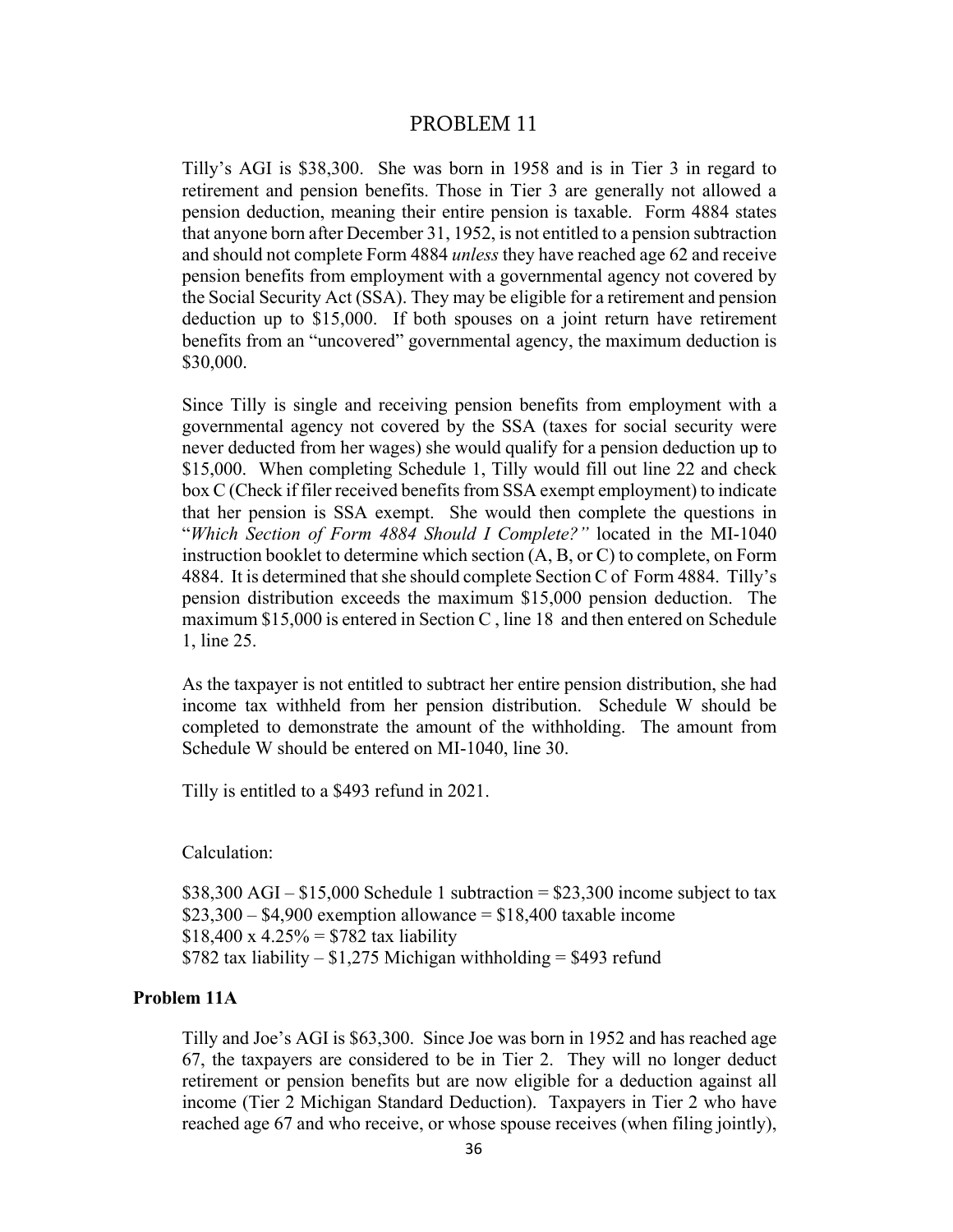against all income with a maximum of \$35,000 on a single return and a pension or retirement benefits from employment with a governmental agency that was not covered by the federal Social Security Act (SSA) are entitled to a greater Michigan Standard Deduction. The Michigan Standard Deduction is maximum of \$55,000 on a joint return (a maximum of \$70,000 is allowed on a joint return if both spouses receive pensions that were "uncovered").

 agency that was not covered under the SSA. The taxpayers qualify for an increased Tier 2 Michigan Standard Deduction limitation of up to \$55,000 as completing Schedule 1, they would answer the questions in the line-by-line exempt employment) to indicate that Tilly's pension is SSA exempt. Tilly's pension distribution was from her employment with a local governmental they are filing a joint return and one of them has an "uncovered" pension. When instructions for line 22, answering "Married filing jointly" to question 1, continuing to question 5 and answering "yes", continuing to question 7 and answering "yes.: check box 22C" (Check if filer received benefits from SSA

exempt employment) to indicate that Tilly's pension is SSA exempt.<br>Tilly and Joe should not complete Form 4884 since they are only eligible for the for Schedule 1, line 22C and/or 22G state that if you checked one of the boxes, your standard deduction is increased by \$15,000 (if both boxes are checked, the on Schedule 1, line 23 and transfer the total subtraction of \$55,000 to MI-1040,  $line 13.$ Tier 2 Michigan Standard Deduction. It is important to note that the instructions standard deduction is increased by \$30,000). Tilly and Joe would enter \$55,000

line 13.<br>Schedule W should be completed to demonstrate the amount of the withholding.<br>The amount from Schedule W should be entered on MI-1040, line 30.

 The taxpayers have no taxable income and are entitled to a \$1,275 refund in 2021.

Calculation:

 $$63,300$  AGI – \$55,000 Schedule 1 subtraction = \$8,300 income subject to tax  $$8,300 - $9,800$  exemption allowance = \$0 taxable income  $$0 \times 4.25\% = $0 \text{ tax}$ \$0 tax liability  $-$  \$1,275 Michigan withholding  $=$  \$1,275 refund

#### **Problem 11B**

 Starting in 2018, taxpayers who were born after 1945, were retired as of January agency are allowed a retirement and pension deduction. 1, 2013, and received SSA exempt retirement pension from a governmental

 exempt employment with a governmental agency. As Tilly retired on December 9, 2012, she qualifies to take a pension deduction up to \$35,000 for a single filer that received a pension distribution from SSA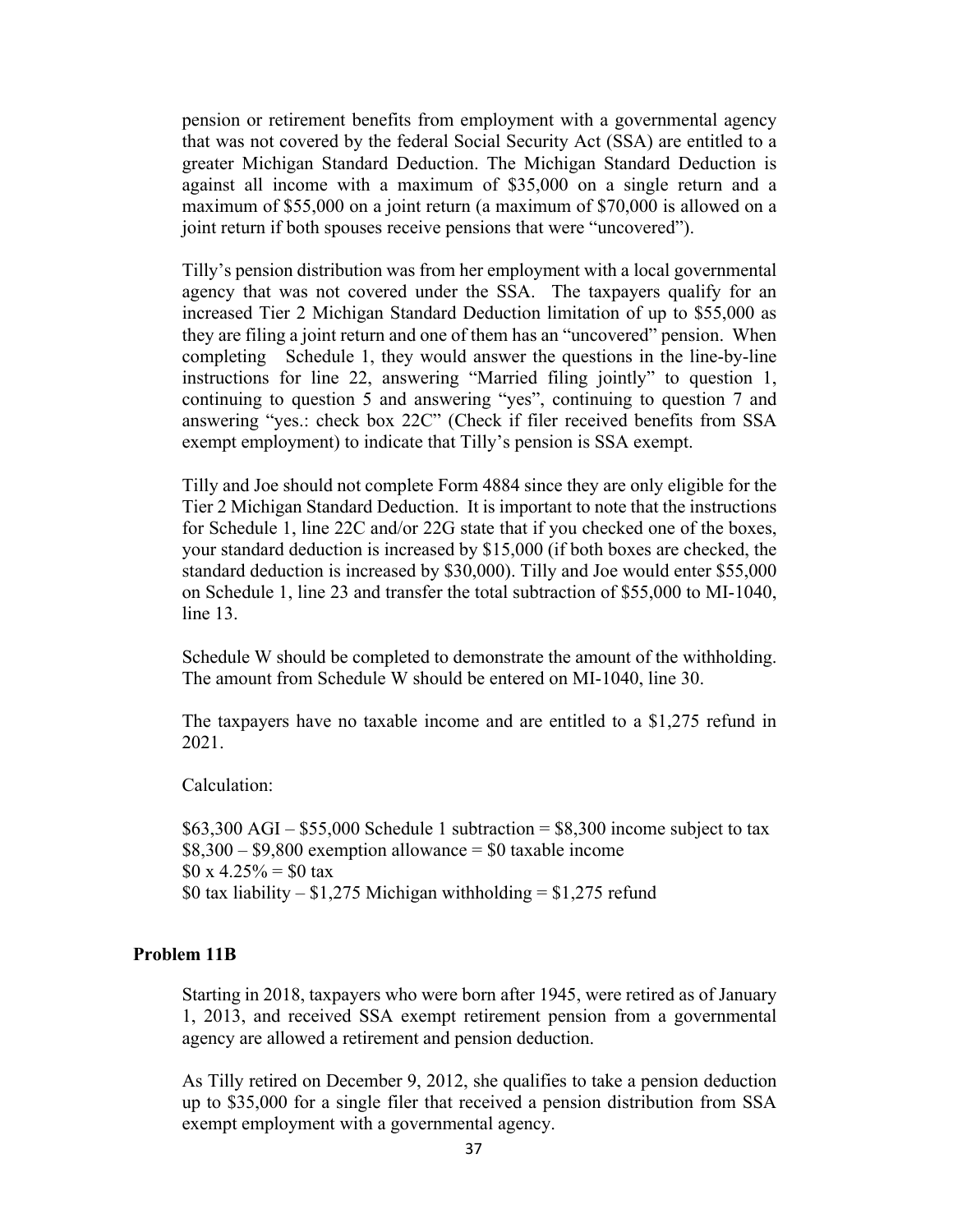Tilly's AGI is \$43,300.

 booklet to determine which section (A, B, or C) to complete, on Form 4884. It is determined that she should complete Section B of Form 4884. Tilly would exempt employment with a governmental agency. When completing Schedule 1, Tilly would fill out line 22 and check box 22C (Check if filer received benefits from SSA exempt employment) and box 22D (Check if retired as of 01-01-2013 and born after 1952) to indicate that her pension is SSA exempt. She would then complete the questions in "*Which Section of Form 4884 Should I Complete?"* located in the MI-1040 instruction also check the box on line 6 of Form 4884 to indicate that she was born after 1952, retired as of January 1, 2013, and received pension benefits from SSA

 to MI-1040, line 13. Tilly's pension is \$30,000, which is less than the maximum pension deduction limit of \$35,000. Tilly entered \$30,000 on Form 4884, line 17, and transferred the amount to Schedule 1, line 25. The total subtraction of \$30,000 is transferred

Tilly's return would compute to a tax due of \$357.

Calculation:

 $$13,300 - $4,900$  exemption allowance = \$8,400 taxable income  $$8,400 \times 4.25\% = $357 \text{ tax}$  \$357 tax liability – \$0 Michigan withholding = \$357 tax due  $$43,300$  AGI – \$30,000 Schedule 1 subtraction = \$13,300 income subject to tax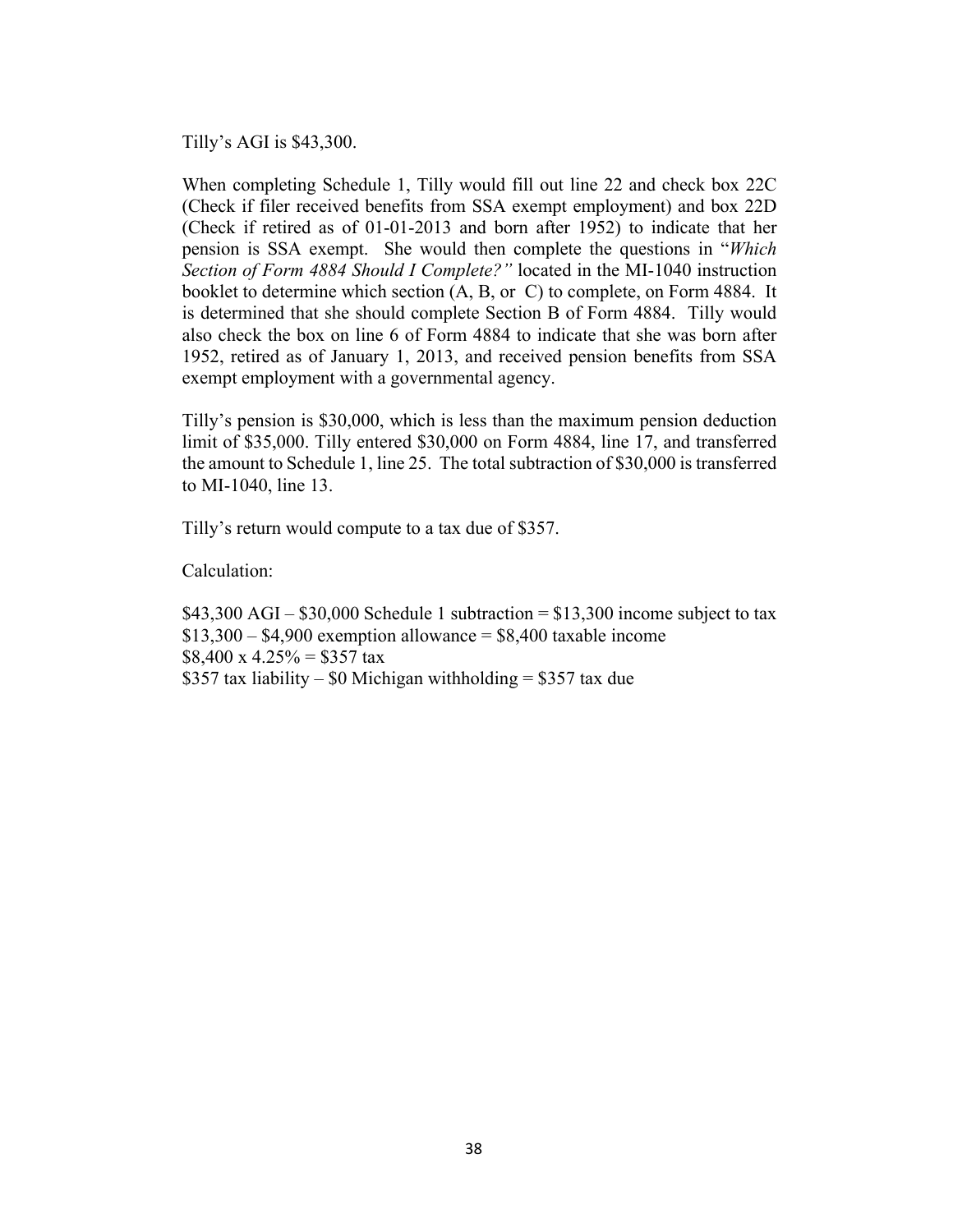## Problem 12:

 Trevor's AGI is \$39,500. He was born in 1953 and is in Tier 3 in regard to retirement and pension benefits. Those in Tier 3 who have reached the age of 67 are eligible for the Tier 3 Michigan Standard Deduction.

 Trevor may deduct his personal exemption allowance and taxable Social Security benefits, benefits and railroad retirement benefits included in adjusted gross income (AGI) or claim a military compensation (including retirement benefits), Michigan National Guard retirement Tier 3 Michigan Standard Deduction against all income, of \$20,000 for a return filed as single or married filing separately, or \$40,000 for a married filing joint return. To determine his deduction, complete Worksheet 2 in the MI-1040 booklet. This worksheet ensures the taxpayer receives the maximum benefit allowed.

Calculations for Worksheet 2:

| 1. $$20,000$   | (for a single filer)                                                     |
|----------------|--------------------------------------------------------------------------|
| 2. \$0         | (no Military or taxable railroad retirement benefits)                    |
| $3. \, \, \$0$ | (no Social Security or military pay benefits)                            |
| 4. \$4,900     | (personal exemption allowance)                                           |
| 5. \$4,900     | (add lines 2 through 4)                                                  |
| 6. $$15,100$   | (subtract line 5 from line 1. Enter result and carry to Schedule 1, line |
| 24)            |                                                                          |

 Schedule W should be completed to demonstrate the amount of the withholding. The amount from Schedule W should be entered on MI-1040, line 30. Trevor's return computes Trevor carries the Schedule 1 subtractions to MI-1040, line 13. He continues to report his personal exemption allowance on MI-1040, line 15. Trevor has withholding of \$1,012. to a refund of \$183.

Calculation:

Calculation:<br>\$39,500 AGI – \$15,100 Schedule 1 subtraction = \$24,400 income subject to tax  $$24,400 - $4,900$  exemption allowance = \$19,500 taxable income  $$19,500 \times 4.25\% = $829 \text{ tax}$  $$829$  tax liability –  $$1,012$  Michigan withholding =  $$183$  refund

#### **Problem 12A**

 The Hanes' AGI is \$90,000. Both Trevor and Emory are in Tier 3. As Trevor has reached the age of 67, the taxpayers are eligible for a Tier 3 Michigan Standard Deduction. They complete Schedule 1, line 22, checking the box on line 22G. The taxpayers must complete Worksheet 2 in the MI-1040 booklet.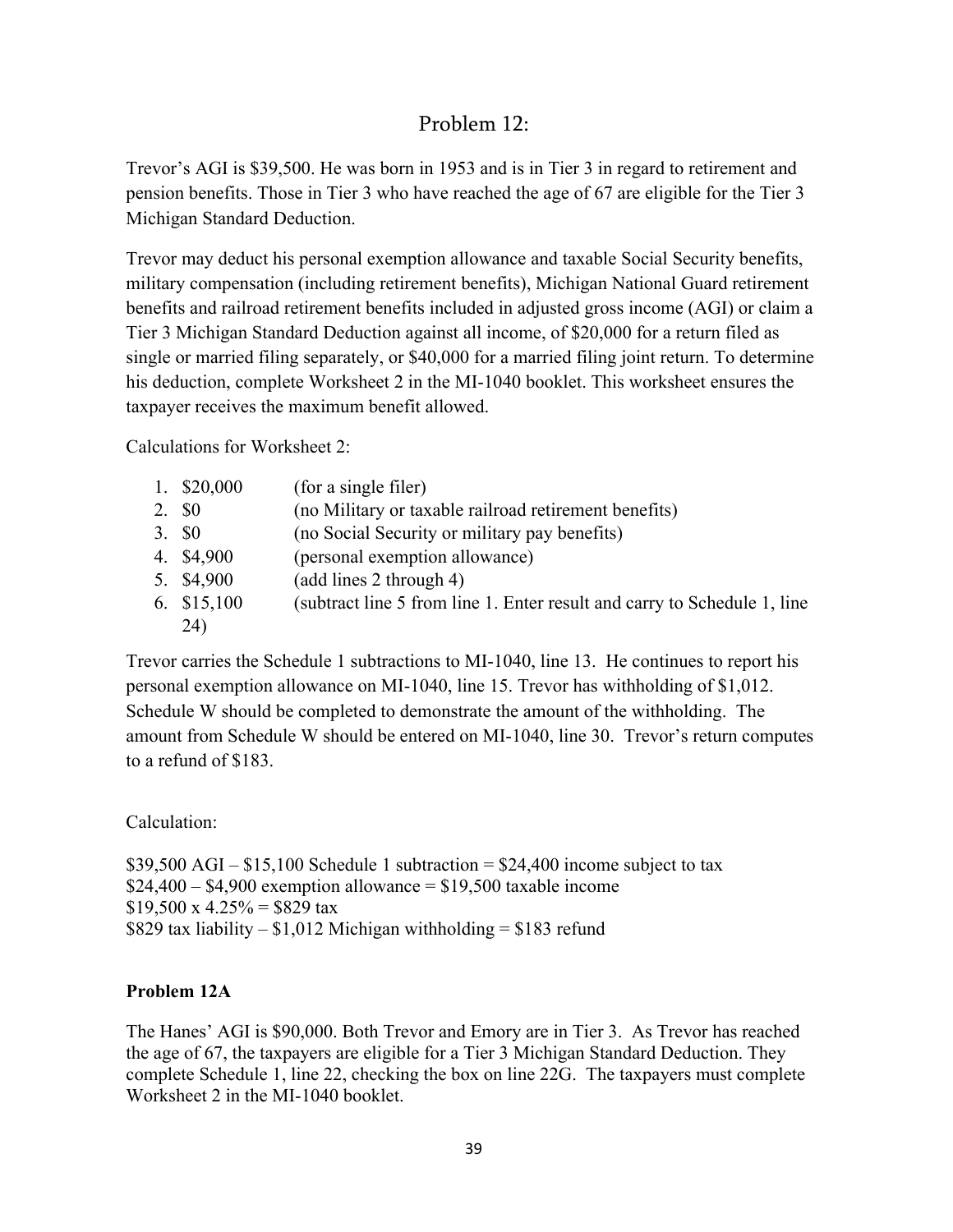governmental agency, however because they are Tier 3 retirees they are not eligible for the extra deduction of \$15,000 on their return. Calculation for Worksheet 2: The taxpayers may be receiving a pension distribution from SSA exempt employment with a

| 1. $$40,000$ | (for a joint return and one spouse with SSA exempt employment)           |
|--------------|--------------------------------------------------------------------------|
| 2. \$0       | (no Military or taxable railroad retirement benefits)                    |
| $3. \$8,500$ | (taxable Social Security benefits included in AGI)                       |
| 4. \$9,800   | (personal exemption allowance)                                           |
| 5. \$18,300  | (add lines 2 through 4)                                                  |
| 6. $$21,700$ | (subtract line 5 from line 1. Enter result and carry to Schedule 1, line |
| 24)          |                                                                          |
|              |                                                                          |

 total subtractions of \$30,200 to MI-1040, line 13. The Hanes continue to report their personal exemption allowance on MI-1040, line 15. The Hanes had withholding of \$1,012. Schedule W should be completed to demonstrate the amount of the withholding. The amount computes to a tax due of \$1,113. The Hanes continue to report their taxable Social Security benefits on Schedule 1, line 14 and their Tier 3 Michigan Standard Deduction of \$21,700 on Schedule 1, line 24. They carry their from Schedule W should be entered on MI-1040, line 30. Trevor and Emory's return

Calculation:

Calculation:<br>\$90,000 AGI – \$30,200 Schedule 1 subtraction = \$59,800 income subject to tax  $$59,800 - $9,800$  exemption allowance =  $$50,000$  taxable income  $$50,000 \text{ x } 4.25\% = $2,125 \text{ tax}$  $$2,1258$  tax liability –  $$1,012$  Michigan withholding =  $$1,113$ tax due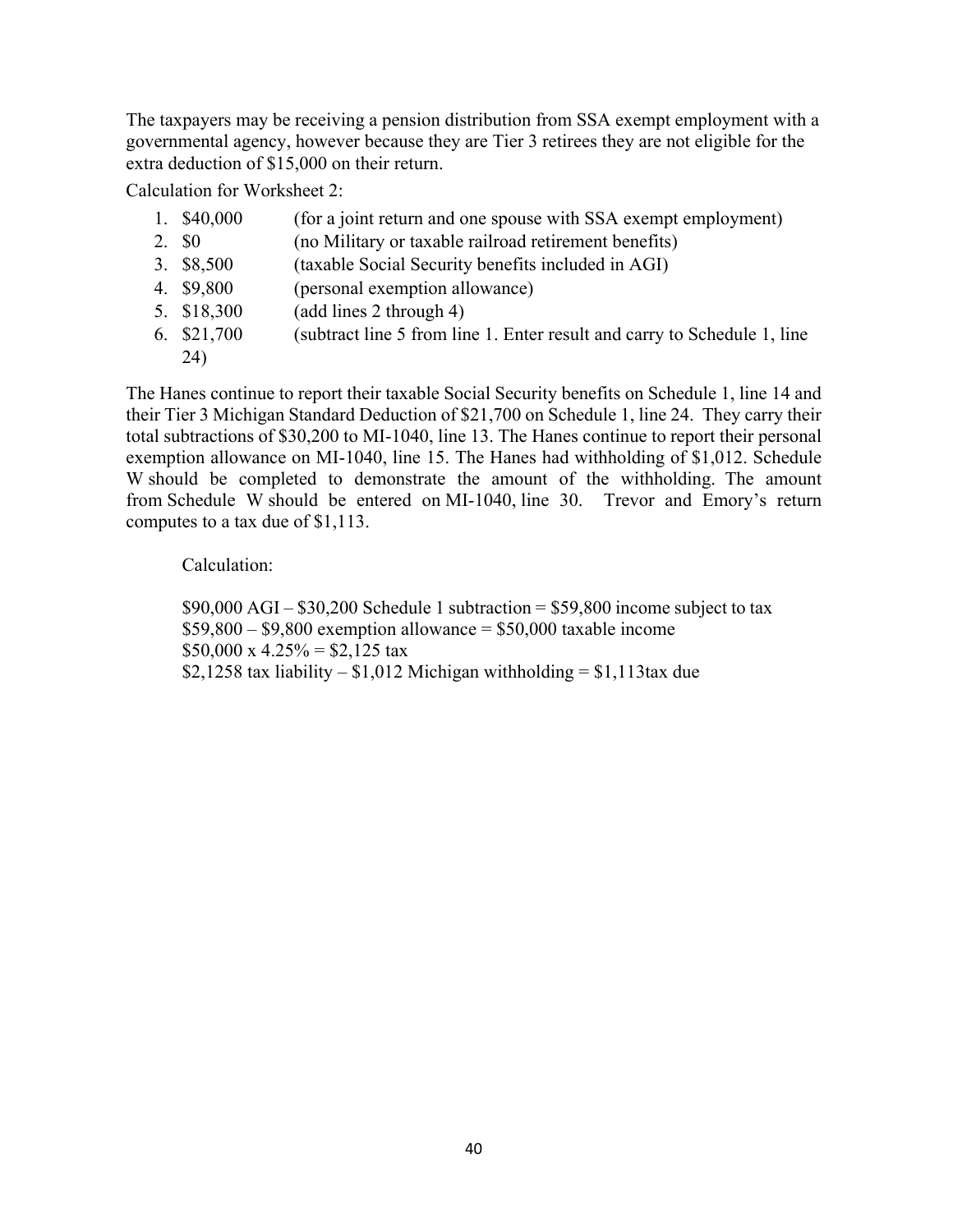## STATE TEST

 The following pages are a test that may be used by coordinators and instructors to give their volunteers extra training and/or evaluate their volunteers' readiness to prepare Michigan tax returns.

 **Note:** Treasury does not require that a volunteer pass this test prior to preparing tax returns. For answers to this test, coordinators or instructors may contact the Volunteer Helpline at 1-888-860-8389, or for any technical questions, call (517) 636-4230. Please select option 1 at the voice menu.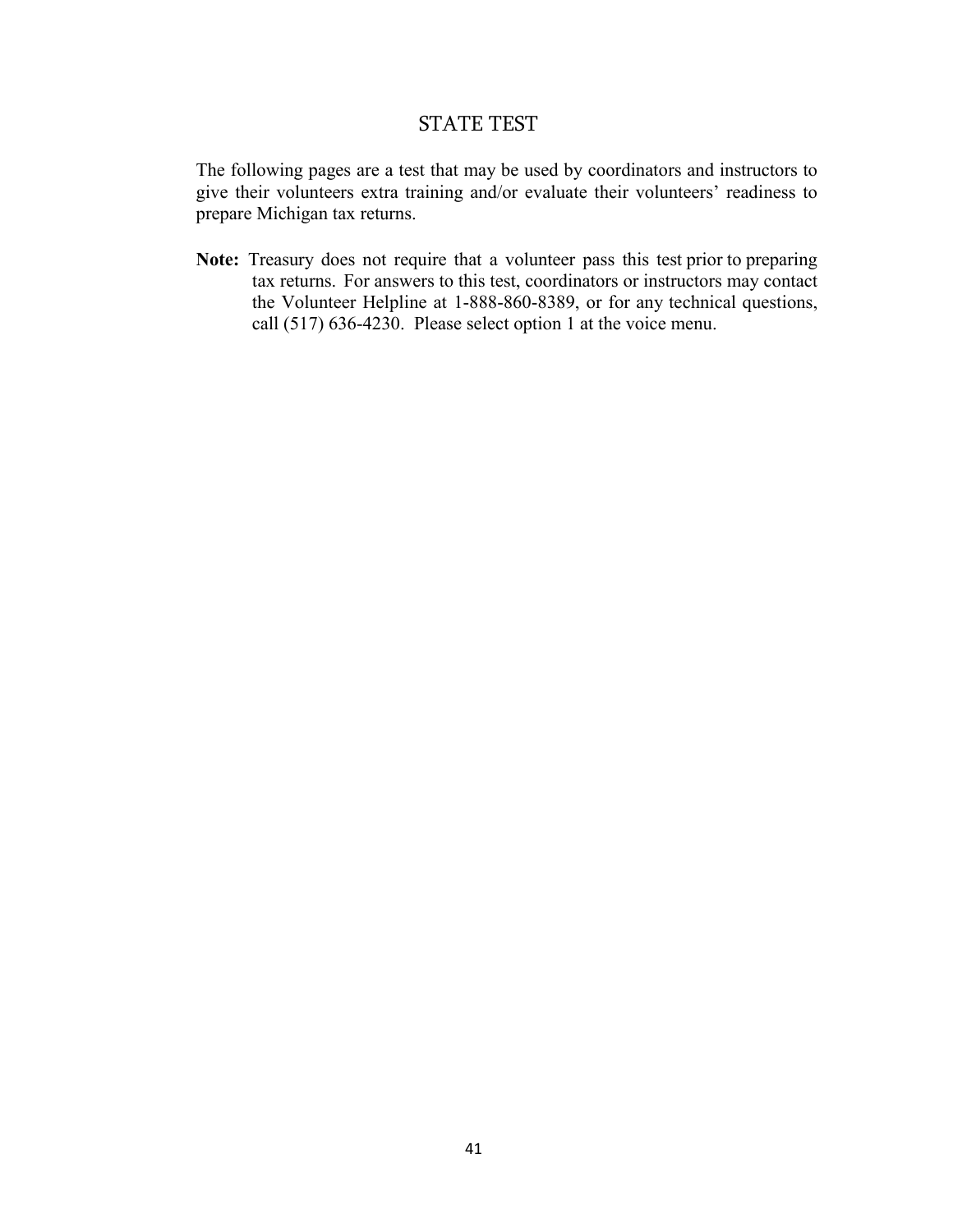## TOTAL HOUSEHOLD RESOURCES EXERCISE

 Which of the following must be included in Total Household Resources? Yes (Y) or No (N)

| A.          | Gambling winnings in another state in excess of \$300           |  |
|-------------|-----------------------------------------------------------------|--|
| B.          | Proceeds received from a reverse mortgage                       |  |
| $C_{\cdot}$ | Social Security received for a minor child                      |  |
| D.          | Nontaxable gain on the sale of a residence                      |  |
| Е.          | Original contributions shown on a 1099R                         |  |
| F.          | Workers' compensation                                           |  |
|             | G. Chore services received                                      |  |
|             | H. Relief in kind (nongovernmental under \$300)                 |  |
| I.          | Alimony received                                                |  |
| J.          | Child support received                                          |  |
|             | K. Winnings from a casino in Michigan in excess of \$300        |  |
| L.          | FIP paid to grandparents for care of grandchildren              |  |
|             | M. Cancellation of debt                                         |  |
|             | N. Unemployment compensation                                    |  |
|             | O. Scholarships                                                 |  |
| Ρ.          | Food stamps (Bridge card)                                       |  |
| Q.          | Military pay                                                    |  |
| R.          | Life insurance proceeds from death of a spouse                  |  |
| S.          | Tax exempt Michigan municipal bond interest                     |  |
| T.          | Gross income of mother-in-law who lives rent free in taxpayer's |  |
|             | home                                                            |  |
|             | U. State income tax refund received                             |  |
|             | V. Savings account withdrawals                                  |  |
|             | W. Assistance received from daughter to pay rent or mortgage    |  |
|             |                                                                 |  |

Which of the following may be deducted from Total Household Resources? (Y or N)

| A. Gambling losses                                               |  |
|------------------------------------------------------------------|--|
| B. Medical insurance premiums paid by payroll deduction on wages |  |
| C. A net operating loss                                          |  |
| D. Roth IRA contributions                                        |  |
| E. Student loan interest (deducted in AGI)                       |  |
| F. Child support paid                                            |  |
| G. Contributions to a Michigan public radio station              |  |
| H. Moving expenses (nonmilitary)                                 |  |
| A net loss on the sale of a personal residence (\$3,000 or less) |  |
| J. Claim of right (deducted in AGI)                              |  |
| K. Self-employment tax deduction                                 |  |
|                                                                  |  |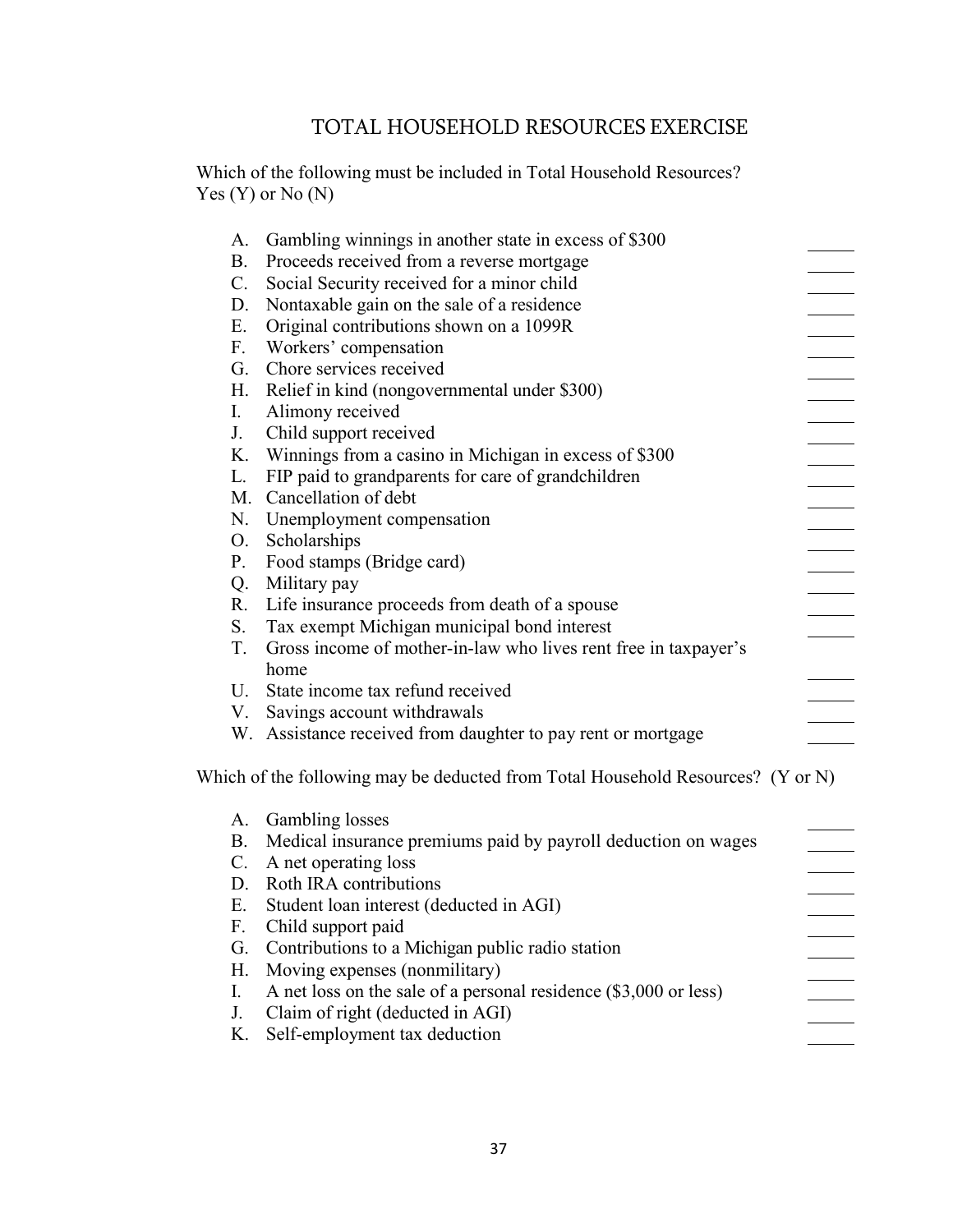#### MULTIPLE CHOICE

(Choose the correct answer from the following, circling the corresponding letter)

1. The maximum homestead property tax refund for 2021 is?

A. \$1,300 B. \$2,000 C. \$1,200 D. \$1,500

 2. After April 18, 2021, which is the oldest year property tax return a taxpayer may still file for a refund?

A. 2015 A. 2015 B. 2018 C. 2017 D. 2016

- 3. How long during the year must a taxpayer be a resident of Michigan to claim a homestead credit?
	- A. Full year B. 6 months C. 6 weeks D. No requirement
- 4. Which of the following may not be claimed on the Form MI-1040CR?
	- A. Village taxes
	- B. Collection fees up to 1 percent of property taxes
	- C. Property taxes from prior years
- 5. How much is the homestead property tax refund for a Senior Citizen who has total household resources of \$12,500 and pays annual rent of \$5,400? (Assume the property is taxable and the rent does not include meals or other services).
	- A. \$385 B. \$842 C. \$867 D. \$400
- 6. A single taxpayer who lives in a nursing home and still owns a vacant family home may claim which of the following on his or her Form MI-1040CR?
	- A. Nursing home taxes only
	- B. Family home taxes only
	- C. Both the taxes on the nursing home and the family home
	- D. The larger of the taxes on the nursing home or the family home
- 7. If a taxpayer moves into a new home on August 1, 2021, and is billed \$500 for summer taxes on the home sold and \$1,000 in winter taxes on the home purchased, how much of the property taxes may the taxpayer claim for credit? (Assume the winter taxes on the home sold were \$1,500 and the summer taxes on the home purchased were \$400.)

#### A. \$1,700 B. \$1,652 C. \$1,748 D. \$1,500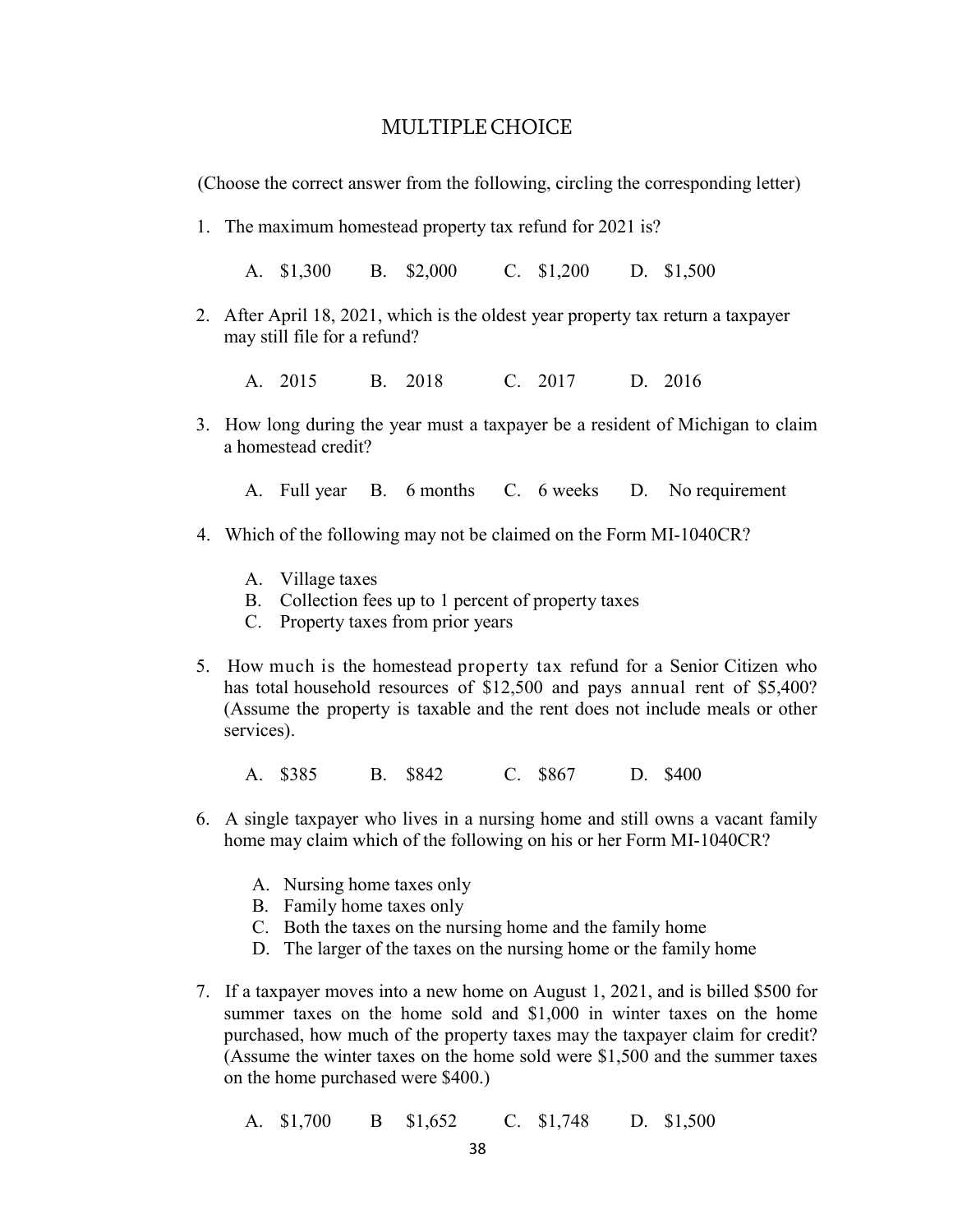- 8. Which of the following is not included in total household resources?
	- A. Social Security
	- B. Unemployment
	- C. Food stamps (Bridge card)
	- D. Disability income
- 9. In 2021, Linda Little, who was born before 1946, filed a federal return as a single individual. Included in her AGI was \$39,000 received from the State of Michigan retirement plan and \$15,000 received from a GM retirement plan. What is Linda's total allowable pension subtraction?

A. \$45,120 B. \$54,404 C. \$54,000 D. 38,000

- 10. Which of the following may not be subtracted on the Form MI-1040?
	- A. U.S. Treasury Bond interest
	- B. Business income earned in another state
	- C. Military pay
	- D. Charitable contributions
- 11. Jim Dandy, a single individual age 76, received a pension of \$8,500 from the city of Gladwin during the year, interest income of \$2,850, and dividend income of \$1,200. What is his Senior Citizen Interest, Dividend, and Capital Gain deduction?
	- A. \$4,450 A. \$4,450 B. \$12,127 C. \$4,050 D. \$3,627